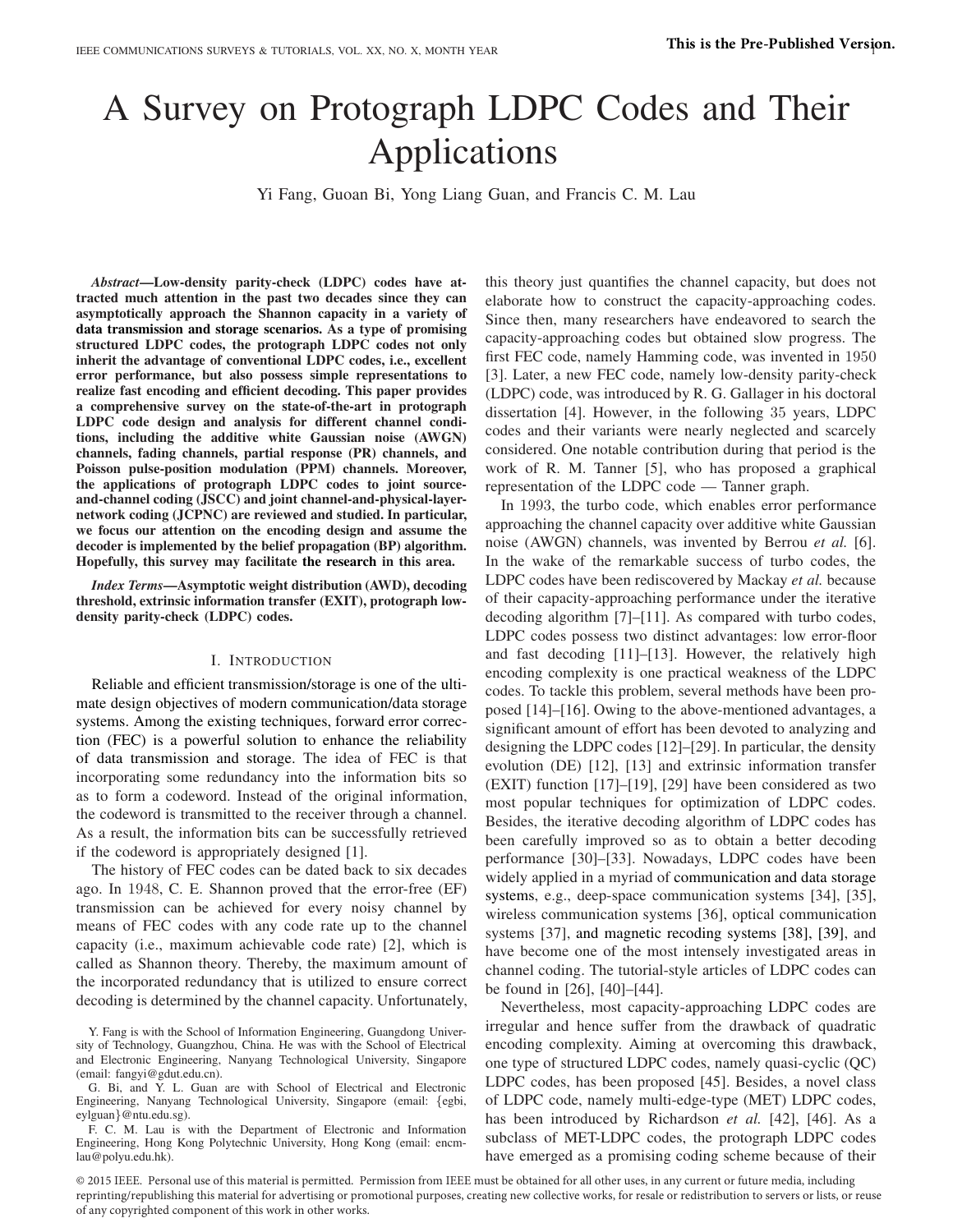excellent error performance and low complexities [47]–[52]. Two classical types of protograph codes, namely accumulaterepeat-3-accumulate (AR3A) code and accumulate-repeat-by-4-jagged-accumulate (AR4JA) code, which can realize linear encoding complexity and fast decoding, have been proposed by Jet Propulsion Laboratory [48]–[50]. Employing the concept of generalized LDPC codes [53], other block code constraints such as Hamming codes and recursive systematic convolutional (RSC) codes can be easily inserted into the protographs to replace selected single-parity-check (SPC) nodes (i.e., check nodes (CNs)) and to form powerful generalized protograph LDPC codes (i.e., doped-Tanner codes) [52], [54]–[57]. In order to facilitate the analysis and design of protograph LDPC codes, the protograph EXIT (PEXIT) algorithm and asymptotic weight enumerator have been proposed in [28], [58] and [50]–[52], respectively. Based on the aforementioned analytical tools, protograph LDPC codes that both possess the capacity-approaching decoding thresholds and linearminimum-distance property have been constructed [48], [50].

Moreover, the rate-compatible protograph (RCP) LDPC codes have been studied for applications of adaptive coding and hybrid automatic repeat request (HARQ) [50], [59]–[62]. Since non-binary LDPC codes not only can outperform their binary counterparts in some cases (e.g., for short/moderate codeword length), but also can be seamlessly combined with high-order modulations [37], [63]–[65], protograph LDPC codes have been extended to the non-binary domain recently [66]–[69]. As a further advancement, the protograph framework has been introduced for convolutional codes [70] so as to form the protograph LDPC convolutional codes [71]– [73], which have certain advantages as compared to protograph LDPC codes without increasing complexity. In addition, some other variants of protograph codes, such as protograph-based raptor-like (PBRL) codes and spatially-coupled protographbased (SCPB) codes, have been developed [74]–[78]. Aiming at further reducing the implementation complexity, QCprotograph LDPC codes have been proposed by using the circulant-permutation rules [79], [80]. Inspired by the aforementioned superiorities, many research communities have turned their attention to protograph LDPC codes and hence they appear to be a new major direction for FEC codes in the near future.

In this paper, we conduct a general survey of the stateof-the-art in protograph LDPC code design and analysis over a variety of communication systems, as well as their corresponding applications to joint source-and-channel coding (JSCC) and joint channel-and-physical-layer-network coding (JCPNC). Firstly, an overview of the principle and important milestones of protograph codes is presented. Afterwards, the current research achievement in the design of protograph codes over AWGN channels (i.e., AWGN channel is the most fundamental channel model for protograph codes), fading channels, partial response channels, and Poisson pulse-position modulation (PPM) channels is summarized. Besides, the recent applications of such codes to JSCC and JCPNC are presented, and a modified joint finite-length EXIT algorithm is proposed for analyzing protograph-based JCPNC schemes. Unless otherwise stated, we restrict ourselves to the encoding design

| TABLE I                              |  |  |  |  |  |  |
|--------------------------------------|--|--|--|--|--|--|
| LIST OF ACRONYMS USED IN THIS SURVEY |  |  |  |  |  |  |

| AR3A                          | accumulate-repeat-3-accumulate                    |
|-------------------------------|---------------------------------------------------|
| AR4JA                         | accumulate-repeat-by-4-jagged-accumulate          |
| <b>ARA/IARA</b>               | accumulate-repeat-accumulate/improved ARA         |
| <b>ARAA</b>                   | accumulate-repeat-accumulate-accumulate           |
| <b>ARQ/HARQ</b>               | automatic repeat request/hybrid ARQ               |
| <b>AWD</b>                    | asymptotic weight distribution                    |
| <b>AWGN</b>                   | additive white Gaussian noise                     |
| <b>BCJR</b>                   | Bahl-Cocke-Jelinek-Raviv                          |
| <b>BER</b>                    | bit error rate                                    |
| <b>BF</b>                     | block-fading                                      |
| <b>BICM</b>                   | bit-interleaved coded modulation                  |
| <b>BICM-ID</b>                | <b>BICM</b> with iterative decoding               |
| BP                            | belief propagation                                |
| <b>BPSK</b>                   | binary-phase-shift-keying                         |
| $\overline{cc}$               | coded cooperation                                 |
| <b>CN/CND</b>                 | check node/CN decoder                             |
| DE                            | density evolution                                 |
| DF                            | decode-and-forward                                |
| $\overline{EF}$               | error-free                                        |
| <b>EXIT/PEXIT</b>             | extrinsic information transfer/protograph EXIT    |
| <b>FEC</b>                    | forward error correction                          |
| HD                            | Hamming-doped                                     |
| <b>ISI</b>                    | inter-symbol interference                         |
| <b>JCPNC</b>                  | joint channel-and-physical-layer-network coding   |
| <b>JCPND</b>                  | joint channel-and-physical-layer-network decoding |
| <b>JSCC</b>                   | joint source-and-channel coding                   |
| <b>LDPC</b>                   | low-density parity-check                          |
| <b>LLR</b>                    | log-likelihood-ratio                              |
| <b>LTE</b>                    | Long Term Evolution                               |
| <b>MET</b>                    | multi-edge-type                                   |
| $\overline{\text{MI}}$        | mutual information                                |
| <b>MIMO</b>                   | multiple-input multiple-output                    |
| PBRL                          | protograph-based Raptor-like                      |
| PDF                           | probability density function                      |
| PEG                           | progressive edge-growth                           |
| <b>PNC</b>                    | physical-layer network coding                     |
| <b>PPM</b>                    | pulse-position modulation                         |
| PR                            | partial response                                  |
| $\overline{OC}$               | quasi-cyclic                                      |
| QSF                           | quasi-static fading                               |
| R <sub>4</sub> J <sub>A</sub> | repeat-by-4-jagged-accumulate                     |
| RA                            | repeat-accumulate                                 |
| <b>RC/RCP</b>                 | rate-compatible/RC protograph                     |
| <b>RP/IRP</b>                 | root-protograph/improved RP                       |
| <b>RSC</b>                    | recursive systematic convolutional                |
| <b>SCPB</b>                   | spatially-coupled protograph-based                |
| <b>SIMO</b>                   | single-input multiple-output                      |
| <b>SNR</b>                    | signal-to-noise-ratio                             |
| SPC                           | single-parity-check                               |
| <b>TMDR</b>                   | typical minimum distance ratio                    |
| <b>UEP</b>                    | unequal error protection                          |
|                               |                                                   |
| <b>VN/VND</b>                 | variable node/VN decoder                          |

of binary protograph LDPC codes and their corresponding analyses.

The remainder of this paper is organized as follows. In Section II, the background material of LDPC codes as well as the basic principles and historical overview of protograph codes are provided. In Section III, the achievement of protograph codes in AWGN channels is summarized. The development of protograph codes in other types of channels is introduced in Section IV. In Section V, we survey two attractive applications of protograph codes, i.e., protograph-based JSCC and JCPNC. We also propose a novel joint finite-length EXIT algorithm for the protograph-based JCPNC. Finally, the concluding remarks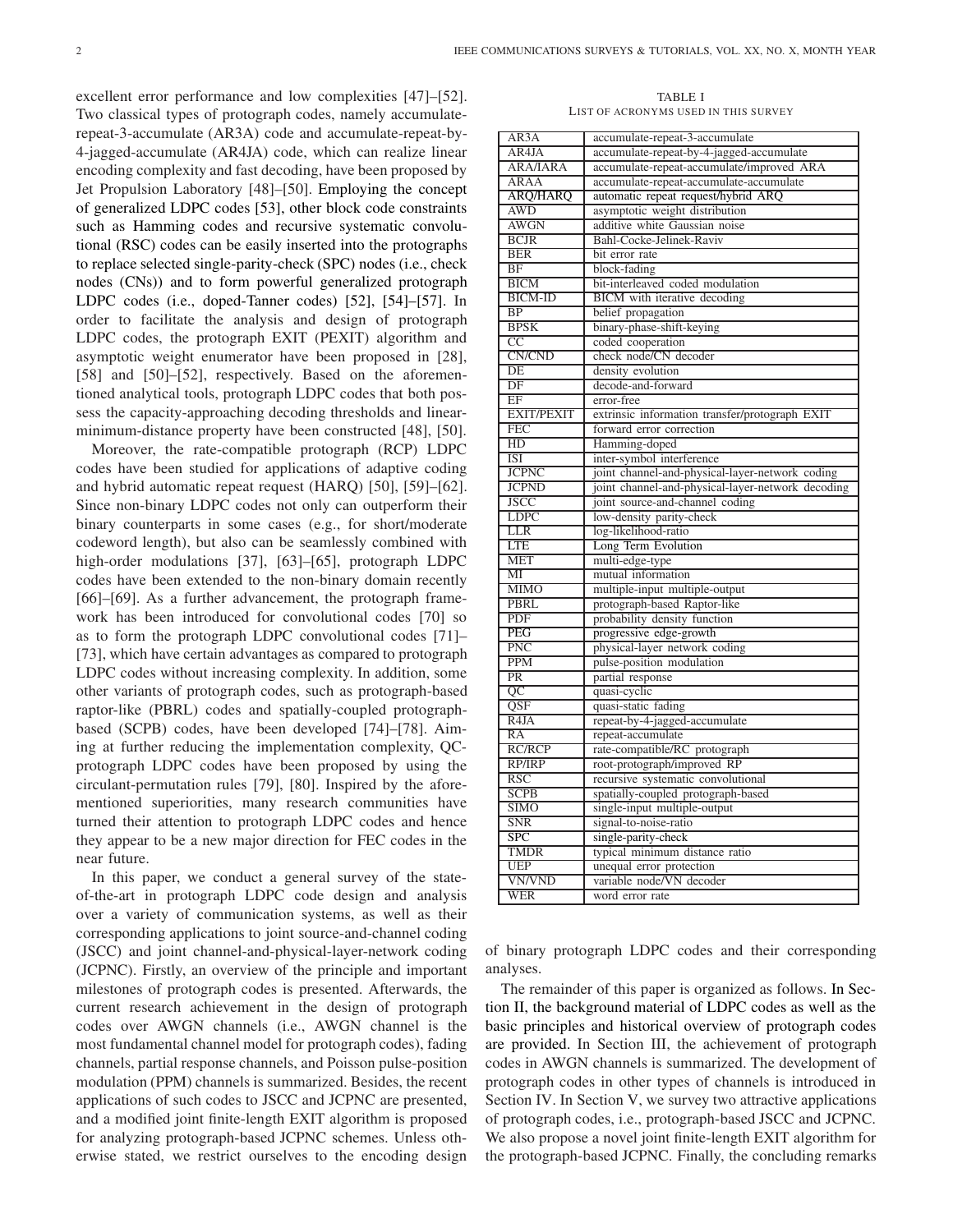

Fig. 1. The Tanner graph of an LDPC code.

and future lines are given in Section VI. The list of acronyms used in this survey is shown in Table I.

# II. PRINCIPLES OF PROTOGRAPH CODES

As a class of outstanding linear block codes, LDPC codes lead the development of modern coding theory because they provide near-capacity performance in a large set of datatransmission and storage channels. In the past fifteen years, more and more sophisticated types of LDPC codes, including protograph codes, have been proposed by the coding community. In this section, the fundamental principles of LDPC codes are reviewed firstly. Afterwards, the protograph codes as well as two corresponding analytical tools are introduced.

# *A. LDPC Codes*

An LDPC code  $C$  of length  $N$  can be fully represented by a sparse  $M \times N$  parity-check matrix  $\mathbf{H} = (h_{i,j})$  [4] that has a low density of "1s", where  $N - M = K$  denotes the information length,  $K/N = R$  denotes the code rate, and  $h_{i,j}$  denotes the element in the *i*-th row and *j*-th column of **H**. Moreover, the j-th column and *i*-th row denote the j-th variable node (VN)  $v_j$  and *i*-th CN  $c_i$ , respectively. Hence N and M denote the total numbers of VNs and CNs, respectively. We let  $\mathbf{C}_{\mu} = (v_1, v_2, \dots, v_N)$  be a specific codeword in C, where  $v_j \in \{0, 1\}$ . Then we have  $\mathbf{C}_{\mu} \mathbf{H}^{\mathrm{T}} = \mathbf{0}^1$ , which is called as the *check-sum constraint*. In the matrix H, the weights of the *j*-th column and *i*-th row (denoted by  $w_{v_j}$  and  $w_{c_i}$ ) are defined as the numbers of "1s" in the  $j$ -th column and  $i$ -th row, respectively, which are also known as the degrees of the *j*-th VN and *i*-th CN, respectively (denoted by  $d_{v_j}$  and  $d_{c_i}$ ). The code belongs to *regular* LDPC codes if both the row weight and column weight are constant; otherwise it belongs to *irregular* LDPC codes.

Alternatively, the LDPC code  $C$  can be described by an equivalent Tanner graph (i.e., bipartite graph) [5], as shown in Fig. 1. As can be seen from this figure, the VNs and CNs are represented by black circles and circles with a plus sign, respectively, and the edge connecting  $v_i$  to  $c_i$  corresponds to the element  $h_{i,j}$  of H, where  $h_{i,j} = 1$ . Furthermore, the j-th VN  $v_i$  corresponds to the j-th coded bit in C. In a Tanner graph, a cycle is defined as a path starting and ending with the same node without passing through any intermediate nodes more than once. The number of edges in a cycle is termed as the cycle length whereas the shortest cycle length of a Tanner graph is called its girth.

Since the parity-check matrices of LDPC codes possess the sparse property, effective iterative decoding algorithms, such as belief propagation (BP) decoding algorithm [12], [13], can be employed to retrieve the original information from the received signal. To elaborate a little further, we define five types of log-likelihood-ratios (LLRs) as follows.

- $L_{Av}(i, j)$  denotes the input *a-priori* LLR of  $v_j$  flowed from  $c_i$  on each of the  $b_{i,j}$  edges.
- $L_{Ac}(i, j)$  denotes the input *a-priori* LLR of  $c_i$  flowed from  $v_j$  on each of the  $b_{i,j}$  edges.
- $\overline{L}_{Ev}(i, j)$  denotes the output *extrinsic* LLR sent by  $v_j$  to  $c_i$ .
- $L_{Ec}(i, j)$  denotes the output *extrinsic* LLR sent by  $c_i$  to  $v_j$ .
- $L_{app}(j)$  denotes the *a-posteriori* LLR of  $v_j$ .

We consider an AWGN channel with binary-phase-shiftkeying (BPSK) modulation<sup>2</sup>. The initial LLR (channel message) of the j-th VN  $v_i$  is defined as [17]

$$
L_{\text{ch},j} = \ln \left[ \frac{\Pr(x_j = +1 | y_j)}{\Pr(x_j = -1 | y_j)} \right] = \frac{2y_j}{\sigma_n^2},\tag{1}
$$

where  $Pr(\cdot)$  denotes the probability function,  $y_j = x_j + n_j$  is the channel output,  $x_j = (-1)^{v_j} \in \{+1, -1\}$  is the BPSKmodulated bit, and  $n_j$  is the Gaussian noise with zero mean and variance  $\sigma_n^2 = N_0/2$  (denoted as  $n_j \sim \mathcal{N}(0, \sigma_n^2)$ ). Using the BP decoding algorithm, the reliability of the a-posteriori LLRs  $\{L_{app}(j)\}\$  of C will be improved via exchanging extrinsic LLRs  $\{L_{Ev/Ec}(i, j)\}$  between the VN decoder (VND) and CN decoder (CND) iteratively, where the decoding routing is exactly characterized by the Tanner graph. Interested readers can refer to [12], [13] for more details of the BP decoding algorithm. In the remainder of this paper, we assume that the LDPC codes are decoded by the BP algorithm unless otherwise mentioned<sup>3</sup>.

Yet, the above-reported LDPC codes are unstructured and thus require relatively high encoding complexity, which prevents them from being utilized in practice. For this reason, several research attempts have been made to design good structured LDPC codes, e.g., cyclic and QC-LDPC codes [81]. Meanwhile, the MET-LDPC code, which is considered as a type of intermediate code that establishes a bridge between the conventional LDPC codes and the protograph codes, has been proposed [46]. The MET-LDPC codes not only outperform the conventional LDPC codes, but also possess lower encoding complexity. The main idea of such codes is "multi-edge type", which means that there exist multiple edge types in a MET-LDPC code and each type may contain multiple edges. As is well known, all the edges in a conventional LDPC code are interchangeable, meaning that there exists only one edge type. Based on this difference, the conventional LDPC codes can be specified by the degree-distribution pair while the MET-LDPC codes should be specified by both the number of edge types and the number of edges in each type (i.e., edge-connection property).

<sup>&</sup>lt;sup>1</sup>The superscript "T" denotes the transpose operator.

<sup>&</sup>lt;sup>2</sup>Unless otherwise stated, we assume that the modulation technique used in this paper is BPSK.

<sup>&</sup>lt;sup>3</sup>Note that the BP decoding algorithm is also suitable for the structured LDPC codes, such as cyclic/QC-LDPC codes and protograph codes, which are subclasses of LDPC codes.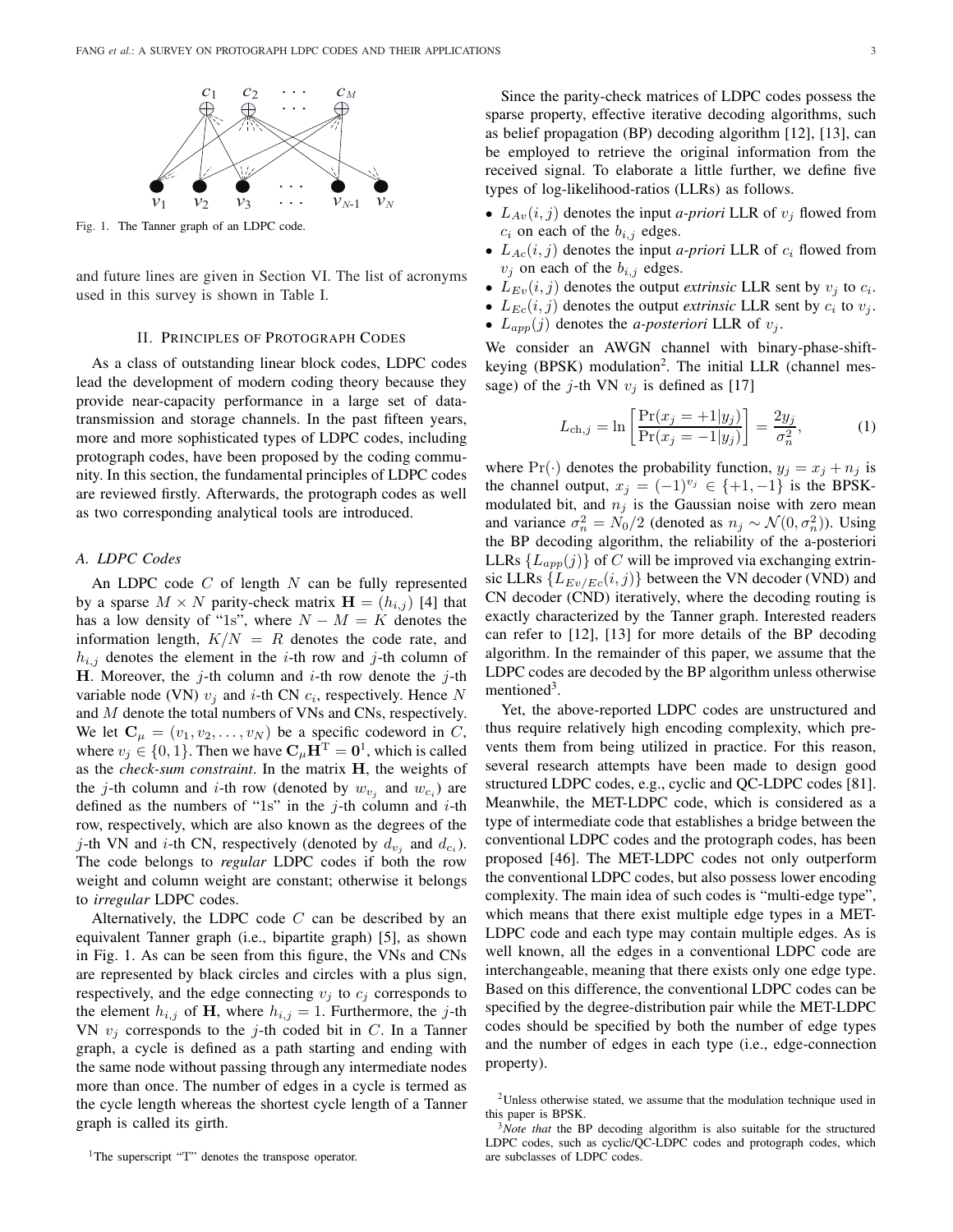Motivated by the desirable advantages of MET-LDPC codes, protograph codes that exhibit even simpler structure, lower complexity, and better performance, have been further proposed [47] and they provide a new major direction for code construction.

## *B. Protograph Codes*

A protograph, which was first introduced in [47], is a Tanner graph with a relatively small number of nodes. A protograph  $\mathcal{G} = (\mathcal{V}, \mathcal{C}, \mathcal{E})$  consists of three sets  $\mathcal{V}, \mathcal{C}$ , and  $\mathcal{E}$ , respectively, corresponding to  $N_P$  VNs,  $M_P$  CNs, and the connecting edges<sup>4</sup>. Each edge  $e_{i,j} \in \mathcal{E}$  connects a VN  $v_j \in \mathcal{V}$  to a CN  $c_i \in \mathcal{C}$ . Unlike conventional LDPC codes, parallel edges are allowed in a protograph, i.e., the mapping  $e_{i,j} \rightarrow (v_i, c_i)$ may not be one-to-one. Furthermore, the code rate is given by  $R = (N_P - M_P)/N_P$  and the adjacency matrix of a protograph is defined as an  $M_P \times N_P$  *base matrix*  $\mathbf{B} = (b_{i,j})$ , where  $b_{i,j}$ represents the number of edges connecting  $v_j$  to  $c_i$ . Referring to the leftmost protograph shown in Fig. 2, it consists of 4 VNs, 3 CNs, and 9 edges (i.e., 8 different edge types) and the corresponding base matrix is given by

$$
\mathbf{B} = \begin{pmatrix} v_1 & v_2 & v_3 & v_4 \\ 1 & 1 & 1 & 2 \\ 1 & 1 & 0 & 0 \\ 1 & 0 & 1 & 0 \end{pmatrix} \begin{matrix} c_1 \\ c_2 \end{matrix}.
$$
 (2)

As in conventional LDPC codes, the weight of the  $j$ -th column  $(i-th row)$  in the base matrix  $\bf{B}$  is defined as the summation of the non-zero elements in this column (row) and it corresponds to the degree of the j-th VN  $(i$ -th CN)<sup>5</sup>.

A large protograph of size  $M \times N$  (where  $M = zM_{\rm P}$ ,  $N = zN_{\rm P}$ ), namely a *derived graph* and corresponding to a protograph code, can be constructed by performing a "copy-and-permute" operation on a given protograph where z represents the number of such operations. The "copy-andpermute" and "z" are also known as "lifting" and "lifting factor", respectively [50]. Consequently, codes of arbitrary lengths can be generated by varying the lifting factor z. In practice, one can exploit a modified version of the progressiveedge-growth (PEG) algorithm [82], [83] to implement the lifting operation. A simple example of generating a derived graph is illustrated in Fig. 2. Referring to this figure, a derived graph is constructed by copying the protograph 2 times and permuting the edges that belong to the same type. The LDPC code corresponding to the resultant derived graph is defined as a protograph code.

Actually, a lot of conventional LDPC codes can be generated by means of protographs, e.g., the repeat-accumulate (RA) code and the regular LDPC code [48]. As two typical families of protograph codes, the AR3A code and the AR4JA code, which possess excellent performance in the low-SNR region and high-SNR region, respectively, over AWGN channels, have been proposed in [48]–[50]. Both codes have very simple

protograph representations that enable linear encoding complexity as well as fast decoding. The structures of the AR3A code and AR4JA code with a code rate  $R = (n + 1)/(n + 1)$ 2)  $(n = 0, 1, ...)$  are shown in Fig. 3, where blank circles denote punctured VNs<sup>6</sup>. In fact, many existing protograph codes involve untransmitted (i.e., punctured) VNs which can yield an increase in code rate and an improvement in decoding threshold. These VNs are decoded by the decoder in the same way as if the channel has an "erasure". In this paper, we define  $P_j$  as the *punctured label* of  $v_j$ , where  $P_j = 0$  if  $v_j$  is punctured and  $P_j = 1$  otherwise.

# *C. PEXIT Algorithm*

Among the existing techniques introduced for the convergence analysis of iterative processors [12], [13], [17]– [19], [85], the EXIT function [17]–[19] attains large attention because of its simplicity and accuracy. The EXIT function is very useful in tracing the convergence of the iterative processors used in a variety of communication problems, such as the iterative decoders in communication systems. To be specific, the EXIT chart, which describes the asymptotic decoding trajectory of a decoder, consists of two EXIT curves. The decoder will converge successfully if the two EXIT curves do not touch or cross each other except at the value of unity. Using this tool, one can derive the decoding threshold<sup>7</sup> and predict the asymptotic error performance of a (concatenated) code under a given iterative decoder. Although the infinitelength EXIT chart is an asymptotically analytical method, it provides a nice way to predict the performance for the cases of finite codeword length. In order to overcome the weakness of EXIT chart and to make a more accurate prediction for the convergence performance of the short/moderate codeword length, some finite-length analytical techniques, including the finite-length EXIT algorithm, have been proposed [86]–[88].

Since the discovery of protograph codes by J. Thorpe in 2003 [47], much attention has been turned to this type of codes. Nevertheless, most designs and analyses of the codes have relied on the  $DE^8$  due to the fact that the conventional EXIT algorithm [17], [18] is not applicable to protograph codes. The main reasons that prevent the usage of conventional EXIT algorithm are shown as below.

1) Degree-1 VNs and punctured VNs may exist in the protograph codes. However, the conventional EXIT algorithm is described based on the degree-distribution pair of LDPC

<sup>6</sup>In coding theory, puncturing is the process of removing some of the parity bits from the codeword after encoding. At the beginning, this technique was proposed for increasing the code rate [84]. Yet, it has been pointed out that the decoding threshold can also be improved if the punctured VNs are appropriately selected, especially for protograph codes [49], [50].

 $7$ For a given channel and a given iterative decoder, the decoding threshold of a code, i.e.,  $(E_b/N_0)_{\text{th}}$ , is defined as the signal-to-noise-ratio (SNR) above which an arbitrarily small bit error rate (BER) can be achieved as the codeword length approaches infinity. Shannon capacity is considered as the fundamental lower-limit on  $(E_b/N_0)_{\text{th}}$  of any coding scheme with a code rate R. As a consequence,  $(E_b/N_0)_{\text{th}}$  is always larger than Shannon capacity.

<sup>8</sup>As a general tool for analyzing LDPC codes, DE was firstly proposed by Richardson *et al.* [12], [13] and has been widely utilized in LDPC-code design. The principle of this technique is to trace the evolution of the LLR distribution in the iterative decoder so as to determine the decoding threshold of a code.

<sup>&</sup>lt;sup>4</sup>For simplicity of description, we define  $M_P \times N_P$  as the size of the protograph.

 $5$ More precisely, the degree of a VN (CN) is defined as the number of the edges connected to this VN (CN) in the protograph.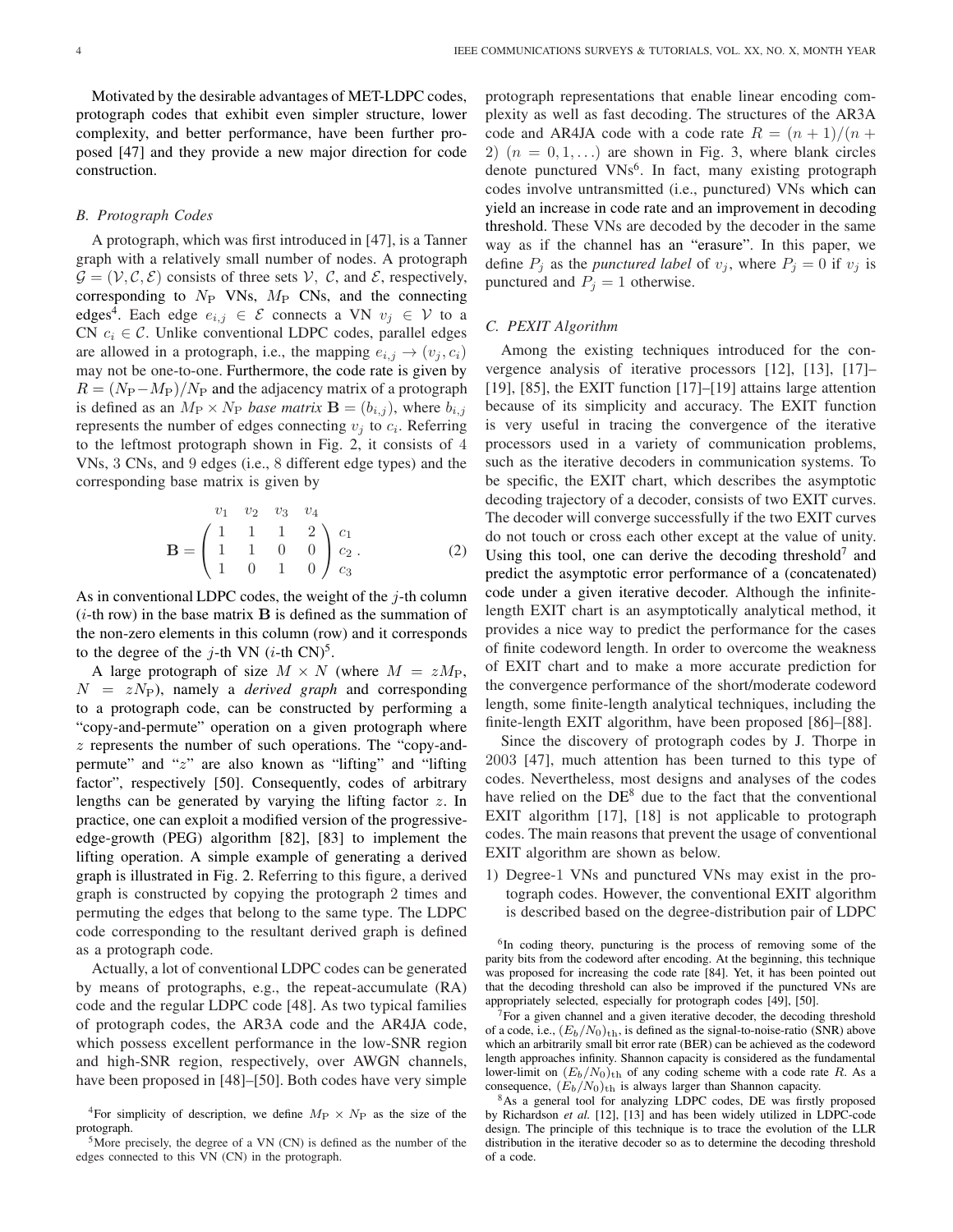

Fig. 2. A simple example of generating the derived graph.



Fig. 3. The protographs of (a) an AR3A code and (b) an AR4JA code.

codes, in which degree-1 VNs are not allowed and punctured VNs cannot be identified. Hence, the corresponding decoding threshold provided by such an EXIT algorithm is not precise.

2) Some protograph codes may share the same degreedistribution pair but have different protograph representations (i.e., base matrices). For this scenario, the protograph codes should exhibit different convergence behaviors. Yet, the conventional EXIT algorithm cannot distinguish the difference among these codes.

As a result, taking into consideration the different edgeconnection properties, the PEXIT algorithm has been proposed by Liva *et al.* [28], [58], in which the mutual information (MI) [89] is calculated for each VN and CN rather than degreedistribution pair. The introduction of PEXIT algorithm reduces the complexity of the related design work in comparison with that of DE. We now briefly review this important algorithm. For the ease of description, we first define five types of MI for the protograph codes.

- $I_{Av}(i, j)$  denotes the *a-priori* MI between  $L_{Av}(i, j)$  and the corresponding coded bit  $v_i$ .
- $I_{Ac}(i, j)$  denotes the *a-priori* MI between  $L_{Ac}(i, j)$  and the corresponding coded bit  $v_j$ .
- $I_{Ev}(i, j)$  denotes the *extrinsic* MI between  $L_{Ev}(i, j)$  and the corresponding coded bit  $v_i$ .
- $I_{Ec}(i, j)$  denotes the *extrinsic* MI between  $L_{Ec}(i, j)$  and the corresponding coded bit  $v_i$ .
- $I_{app}(j)$  denotes the *a-posteriori* MI between  $L_{app}(j)$  and the corresponding coded bit  $v_i$ .

The block diagram of the PEXIT algorithm is depicted in Fig. 4. As can be seen, the output extrinsic MI of one decoder becomes the input a-priori MI of the other decoder during each iteration, i.e.,  $I_{Ac}(i, j) = I_{Ev}(i, j)$  and  $I_{Av}(i, j) = I_{Ec}(i, j)$ .



Fig. 4. Block diagram of the PEXIT algorithm.

The PEXIT algorithm in an AWGN channel is described as follows.

- 1) For  $i = 1, 2, \ldots, M_{\rm P}$  and  $j = 1, 2, \ldots, N_{\rm P}$ , initialize  $I_{Av}(i, j) = 0$ . Then, compute the variance of the channel initial LLR as  $\sigma_{\text{ch},j}^2 = 8P_j(E_s/N_0) = 8P_jR(E_b/N_0),$ where R is the code rate,  $E_s/N_0$  is the SNR per symbol,  $E_b/N_0 = (E_s/N_0)/R$  is the SNR per bit, and  $P_i$  is the *punctured label* of  $v_j$  (i.e.,  $P_j = 0$  if  $v_j$  is punctured and  $P_i = 1$  otherwise).
- 2) For  $i = 1, 2, \ldots, M_{\rm P}$  and  $j = 1, 2, \ldots, N_{\rm P}$ , calculate the output extrinsic MI  $I_{Ev}(i, j)$  sent by  $v_j$  to  $c_i$  if  $b_{i,j} \neq 0$ using  $[28, eq. (11)]$ , which is given as  $(3)$  at the top of the following page. Here,  $J(\cdot)$  function and its inverse function  $J^{-1}(\cdot)$  are defined in [18].
- 3) For  $i = 1, 2, \ldots, M_{\rm P}$  and  $j = 1, 2, \ldots, N_{\rm P}$ , measure the output extrinsic MI  $I_{Ec}(i, j)$  sent by  $c_i$  to  $v_j$  if  $b_{i,j} \neq 0$ exploiting [28, eq.(12)], which is shown as (4) at the top of the following page.
- 4) For  $j = 1, 2, ..., N_{P}$ , compute the a-posteriori MI of  $v_j$ as

$$
I_{app}(j) = J\left(\sqrt{\left(\sum_{i=1}^{M_P} b_{i,j} [J^{-1}(I_{Av}(i,j))]^2\right) + \sigma_{\text{ch},j}^2}\right).
$$
\n(5)

5) If the a-posteriori MI values  $I_{app}(j) = 1$  for all  $j =$  $1, 2, \ldots, N_{\rm P}$ , the  $E_b/N_0$  value is output as the decoding threshold and the iterative process is stopped; otherwise, we go to Step 2 to continue the iterative process.

Table II lists the decoding thresholds  $(E_b/N_0)_{\text{th}}$  (dB) of the AR4JA code with different code rates obtained by the DE and PEXIT methods, as well as the gaps between them. The results suggest that the PEXIT algorithm can provide an accurate evaluation of the decoding threshold for all code rates, with a difference no larger than 0.005 dB compared to the ones found by DE. In summary, the PEXIT algorithm reduces much computational complexity in calculating the decoding threshold as compared to the DE without sacrificing the accuracy. In the remainder of this paper, we will calculate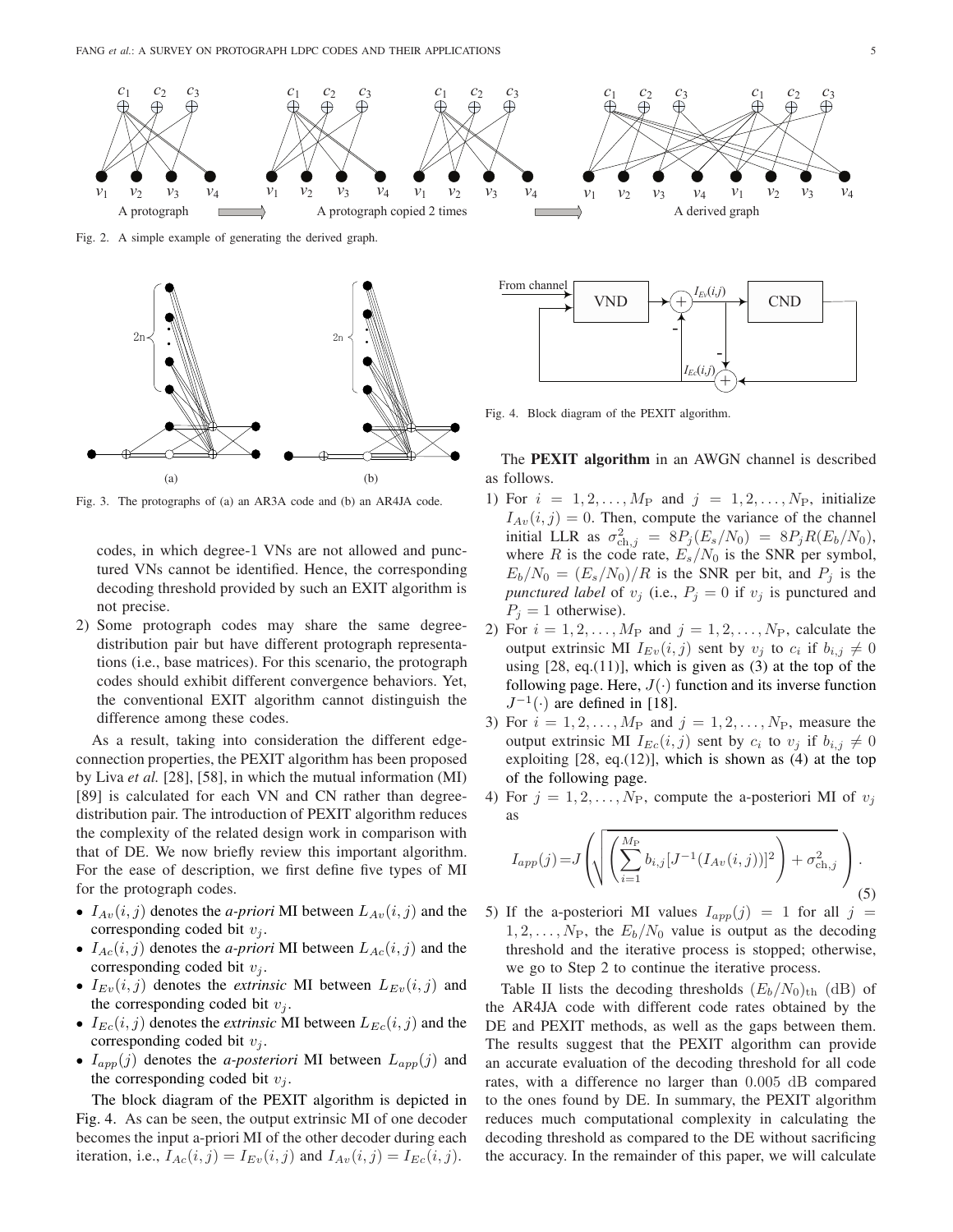$$
I_{Ev}(i,j) = J\left(\sqrt{\left(\sum_{\mu \neq i} b_{\mu,j} [J^{-1}(I_{Av}(\mu,j))]^2\right) + (b_{i,j} - 1)[J^{-1}(I_{Av}(i,j))]^2 + \sigma_{\text{ch},j}^2}\right)
$$
(3)

$$
I_{Ec}(i,j) = 1 - J\left(\sqrt{\left(\sum_{\mu \neq j} b_{i,\mu} [J^{-1}(1 - I_{Ac}(i,\mu))]^2\right) + (b_{i,j} - 1)[J^{-1}(1 - I_{Ac}(i,j))]^2}\right)
$$
(4)

TABLE II DECODING THRESHOLDS  $(E_b/N_0)_{\text{th}}$  (dB) OF THE AR4JA CODE WITH DIFFERENT CODE RATES CALCULATED BY THE DE AND PEXIT METHODS, AS WELL AS THE GAPS  $|\epsilon|$  between them.

|              |             | ۰J          | 3/          |                             | ð<br>'6     |             |       |
|--------------|-------------|-------------|-------------|-----------------------------|-------------|-------------|-------|
| DE           | ${0.628}$   | 450         | 2.005       | 413<br>$\ddot{\phantom{0}}$ | 2.733       | 2.993       | 3.209 |
| <b>PEXIT</b> | $\;\:0.623$ | 455         | 2.003       | $\degree$ 41.<br>ച          | 2.730       | 2.990       | 3.207 |
| $\epsilon$   | 0.005       | $\rm 0.005$ | $\rm 0.002$ | 0.002                       | $\rm 0.003$ | $\rm 0.003$ |       |

the decoding thresholds of all protograph codes using the PEXIT algorithm.

#### *D. Asymptotic Weight Distribution (AWD)*

The PEXIT algorithm is served as an important theoretical tool to design the protograph codes with capacity-approaching decoding threshold. However, the decoding threshold is unable to characterize a protograph code completely, especially for the error performance in the high-SNR region. The protograph codes having capacity-approaching threshold may exhibit good performance in the low-SNR region but suffer from an abrupt decrease in the slope of the error-rate curve, called as *error floor*, in the high-SNR region [25], [90]. Error floor is a common phenomenon for LDPC codes and it is mainly attributed to the sub-optimality of iterative decoding algorithms (e.g., BP decoding algorithm) on the Tanner graphs with cycles. In [91], [92], the authors have found that error performance in the high-SNR region and the error-floor phenomenon can be characterized by the minimum (Hamming) distance of the code. Furthermore, it has been pointed out that LDPC codes that have minimum distance growing linearly with the codeword length (i.e., linear-minimum-distance property) possess a relatively lower error floor as compared with their counterparts that do not show such a property [91]–[93].

Motivated by the above-mentioned discussions, the AWD analysis, which can be used to evaluate the minimum distance of protograph codes, has been proposed and used in [48], [50]–[52], [94] so as to complement the PEXIT algorithm. According to [48], [50], the normalized logarithmic AWD function of a protograph ensemble can be expressed as

$$
r(\delta) = \max_{\boldsymbol{\delta}_{\mathrm{t}}:|\boldsymbol{\delta}_{\mathrm{t}}|=N_{\mathrm{t}}\delta} \left\{ \sum_{i=1}^{M_{\mathrm{P}}} \phi^{c_{i}}(\boldsymbol{\delta}_{i}) - \sum_{j=1}^{N_{\mathrm{P}}} (d_{v_{j}} - 1) H(\delta_{j}) \right\} / N_{\mathrm{t}}, \tag{6}
$$

where  $\delta$  denotes the normalized weight of the protograph code;  $M_P$ ,  $N_P$ , and  $N_t$  respectively denote the numbers of the CNs, VNs, and transmitted VNs;  $d_{v_i}$  denotes the degree of the VN

TABLE III DECODING THRESHOLDS  $(E_b/N_0)_{\text{th}}$  (dB) AND TMDRS  $\delta_{\text{min}}$  of the RATE- $1/2$  (3, 6) REGULAR PROTOGRAPH CODE, PRECODED  $(3, 6)$ REGULAR PROTOGRAPH CODE, AR3A CODE, AND AR4JA CODE IN AN AWGN CHANNEL.

| Code Type               | Regular   | Precoded | AR3A  | AR4IA |
|-------------------------|-----------|----------|-------|-------|
| $(E_b/N_0)_{\text{th}}$ | $1.103\,$ | 0.869    | 0.478 | 0.623 |
| $\sigma_{\rm min}$      | 0.023     | 0.028    | none  | 0.014 |

 $v_j$ ;  $\delta_t = (\delta_1, \delta_2, \dots, \delta_{N_t})$  and  $\delta_i = (\delta_{i,1}, \delta_{i,2}, \dots, \delta_{d_{c_i}})$  denote the vectors of normalized partial weights of the transmitted VNs and the VNs associated with a degree- $d_{c_i}$  CN, respectively, where  $0 \leq \delta_j \leq 1$ ;  $\phi^{c_i}(\delta_i)$  is the normalized logarithmic AWD for the CN  $c_i$ ; and  $H(x)$  is the binary entropy function [89]. Specifically, the normalized logarithmic AWD for a degree-3 CN  $c_i$  is given as  $\phi^{c_i}(\delta_i) = \phi^{c_i}(\delta_{i1}, \delta_{i2}, \delta_{i3}) =$  $H_4(\vartheta - \delta_{i1}, \vartheta - \delta_{i2}, \vartheta - \delta_{i3}, 1 - \vartheta)$ , where  $\vartheta = (\delta_{i1} +$  $\delta_{i2} + \delta_{i3})/2$ ,  $H_4(x_1, x_2, x_3, x_4) = -\sum_{\mu=1}^4 x_\mu \ln x_\mu$ , and  $\max{\{\delta_{i1}, \delta_{i2}, \delta_{i3}\}} \leq \vartheta \leq 1$ . The normalized logarithmic AWD for a higher-degree ( $d_{c_i} > 3$ ) CN can also be obtained by using a CN-splitting technique [50].

Exploiting the AWD analysis, one can identify whether the minimum distance  $d_{\min}$  of a protograph ensemble increases linearly with the codeword length  $N$  or not. If the function  $r(\delta)$  starts from zero and goes to negative before crossing zero again at  $\delta = \delta_{\min} > 0$ , then  $d_{\min}$  increases linearly with N at the rate  $\delta_{\min}$  with a high probability. In other words,  $Pr(d_{\min} = \delta_{\min} N) = 1 - \zeta$  for any  $0 < \zeta < 1$ . The rate  $\delta_{\min}$ , which describes the characteristic of the minimum distance of a protograph ensemble, is defined as the *typical minimum distance ratio* (TMDR). More details of the AWD analysis can be referred to [48], [50]–[52], [94].

As an example, we derive and plot the AWD of the rate-1/2 AR3A code and AR4JA code in Fig. 5. For comparison, we also consider the AWD of the rate- $1/2$   $(3, 6)$  regular protograph code, precoded (3, 6) regular protograph code [48], and random code in the same figure. We observe that the AR4JA code, regular protograph code, precoded protograph code, and random code possess the TMDRs, while the AR3A code does not have the TMDR. It implies that the minimum distance of the AR3A code does not increase linearly with the codeword length and hence an error floor may appear in the high-SNR region. Among the four codes that possess the linear-minimum-distance property, the TMDR of random code is the largest. However, random codes are impractical.

In Table III, we further compare the decoding thresholds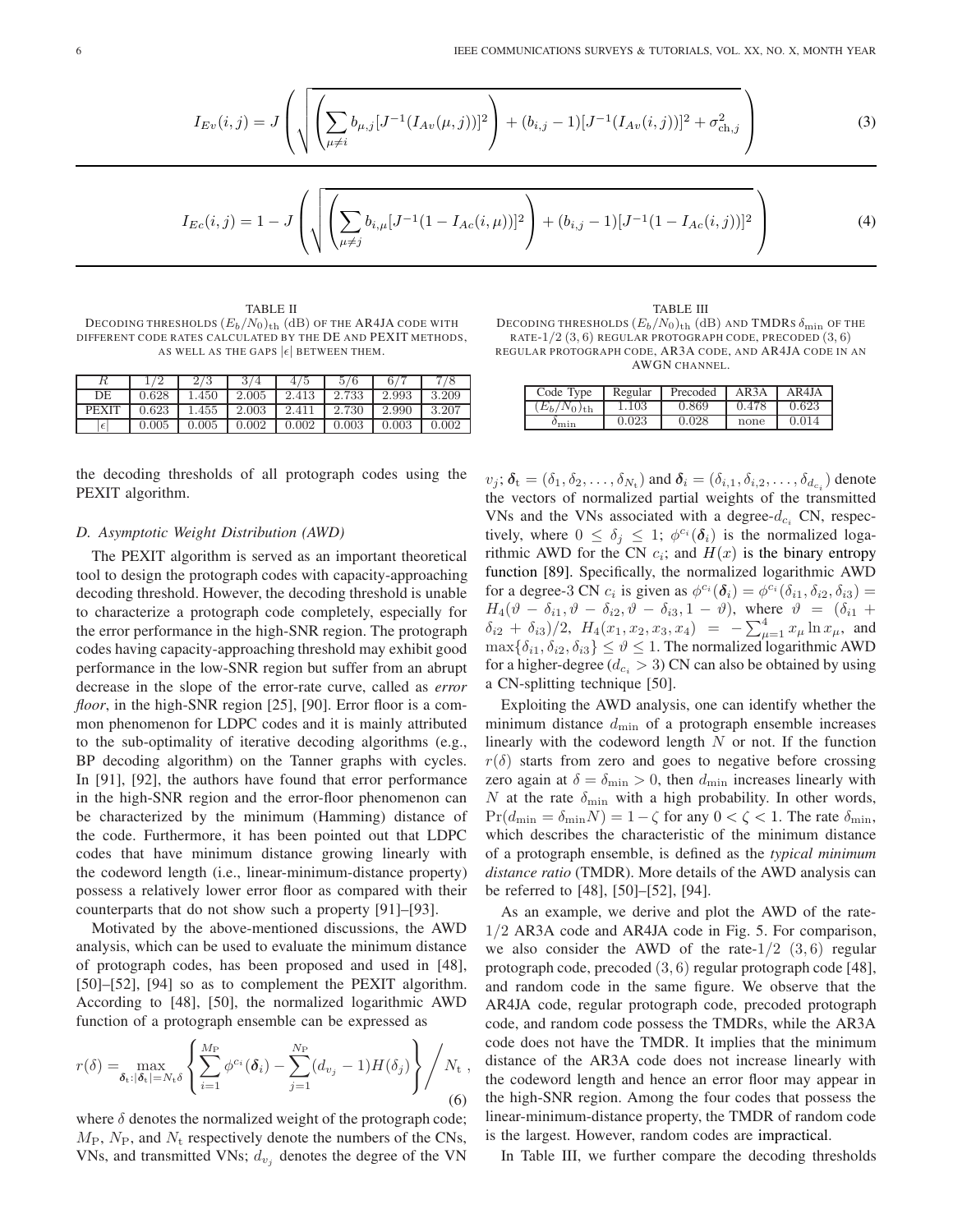

Fig. 5. AWD curves of the rate-1/2 (3, 6) regular protograph code, precoded (3, 6) regular protograph code, AR3A code, AR4JA code, and random code.



Fig. 6. BER curves of the rate- $1/2$   $(3, 6)$  regular protograph code, precoded (3, 6) regular protograph code, AR3A code, and AR4JA code with information length  $K = 1024$  in an AWGN channel.

and TMDRs of the four decodable rate-1/2 protograph codes in an AWGN channel. Referring to this table, the AR3A code, which cannot achieve the linear minimum distance, has the lowest threshold. Consequently, the AR3A code should perform best in the low-SNR region but may be outperformed by other codes in the high-SNR region, especially for short codeword lengths. On the contrary, the AR4JA code not only possesses the second-lowest threshold but also exhibits the linear-minimum-distance property and thus may provide excellent error performance in both the low and high-SNR regions. Fig. 6 plots the BER curves of the four decodable rate-1/2 protograph codes with information length  $K = 1024$ in an AWGN channel using the BP decoding algorithm [12], [13]. The results are highly consistent with the aforementioned analyses.

*Note also that*

- The PEXIT algorithm is related to both the code and the channel.
- The AWD is dependent on the type of code, but independent of the type of channel.

## *E. Historical Development of Protograph Codes*

Based on the PEXIT algorithm and AWD, many contributions related to the design and analysis of protograph codes as well as their variants have been achieved for a variety of channel conditions [59]–[62], [66]–[80], [83], [88], [94]– [116]. Furthermore, the applications of protograph codes to other areas beyond channel coding, such as JSCC and JCPNC, have been extensively investigated [117]–[123]. The major contributions on the study of protograph codes in the past twelve years are summarized in Table IV.

#### *F. Conclusions*

In this section, we have briefly reviewed the basic principles of LDPC and protograph codes, including their definitions, representation methods, and the BP decoding algorithm. We have also introduced two fundamental analytical tools, i.e., PEXIT algorithm and AWD, which are of great importance to design capacity-approaching protograph codes with linearminimum-distance property. Following these preliminary foundations, a brief historical overview of protograph codes has also been provided.

# III. DESIGN OF PROTOGRAPH CODES IN AWGN **CHANNELS**

Initially, the protograph codes were proposed for deepspace communication systems, which can be modeled as a nearly perfect AWGN channel [47], [124]. As a consequence, a significant amount of work has been endeavored to investigate such codes in AWGN channels. In this section, we first describe the properties for a good protograph code. Subsequently, the design of the fixed-rate protograph codes and RCP codes that possess capacity-approaching thresholds and linear minimum distance is introduced. Finally, the construction method of bilayer protograph codes for relay systems is presented.

## *A. Properties of a Good Protograph Code*

According to the discussions in Sect. II and [48]–[52], [61], [94]–[96], the properties of a good protograph code can be concluded as follows.

*1) Capacity-approaching decoding threshold:* The nearcapacity decoding threshold, which can be realized by including at least one high-degree VN and a proper proportion of degree-2 VNs [12], [49]–[52], is one of the ultimate objectives for the design of protograph codes.

*2) Linear minimum distance:* Linear minimum distance is another desirable property of good LDPC codes and can be used to predict the error-floor behavior for finite-length codewords. The linear-minimum-distance property of the protograph codes, which is sensitive to the proportion of degree-2 VNs, can be determined by the AWD analysis [48], [50]. In [51], the authors have proposed a particular class of protograph codes with a proper proportion of degree-2 VNs so as to ensure this property.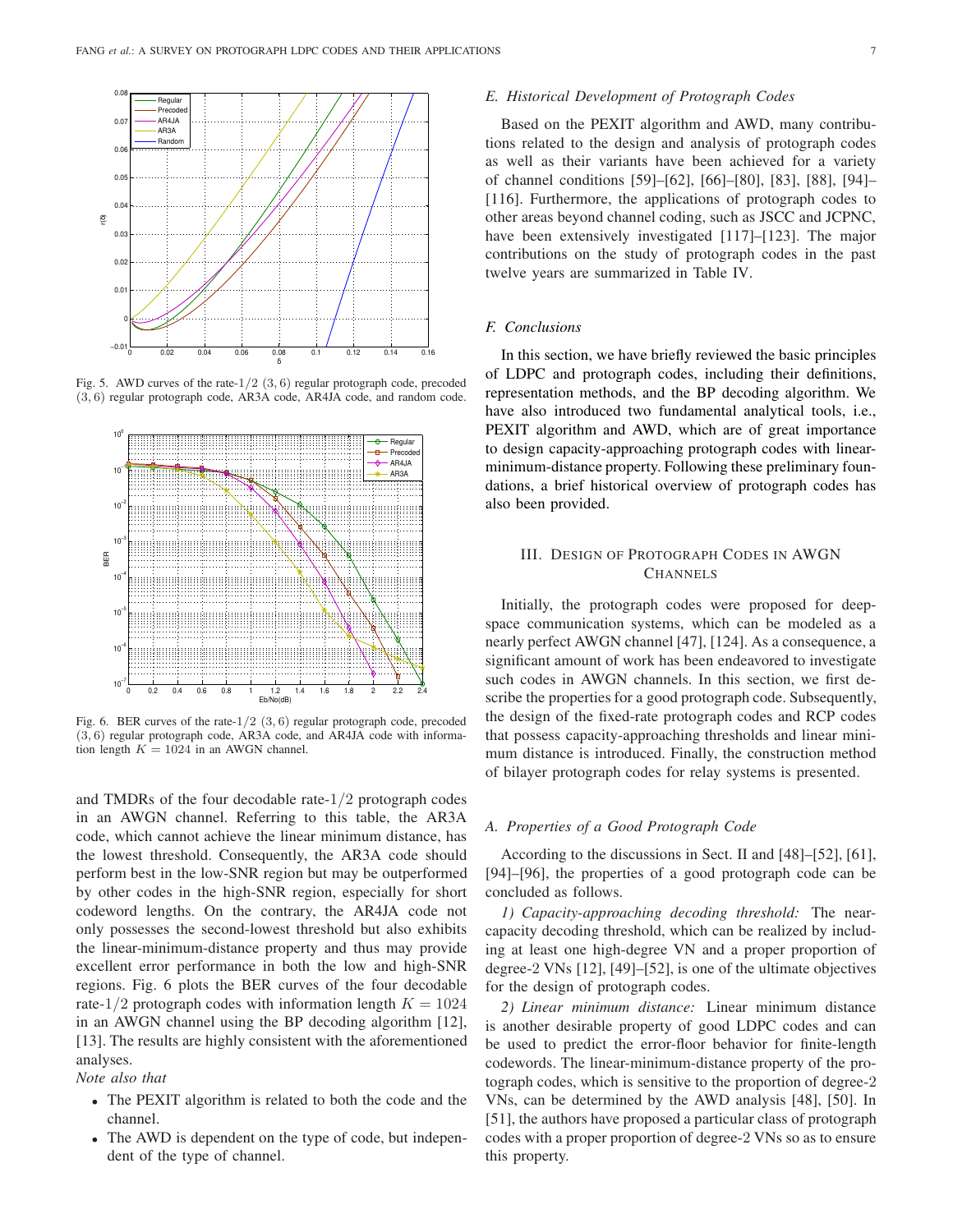TABLE IV MAJOR CONTRIBUTIONS ON STUDYING PROTOGRAPH CODES.

| Year | Author(s)                         | Contribution                                                                                                                                      |
|------|-----------------------------------|---------------------------------------------------------------------------------------------------------------------------------------------------|
| 2002 | Richardson et al. [46]            | Introduced MET-LDPC codes, i.e., a generalization of the regular and irregular LDPC codes.                                                        |
| 2003 | J. Thorpe $[47]$                  | Proposed the fundamental framework of protograph codes.                                                                                           |
|      |                                   | Proposed the protograph-based RA codes, irregular RA codes, and accumulate-RA (ARA) codes. In particular,                                         |
| 2004 | Abbasfar et al. [98]              | proposed the AR3A code, which provides fast encoding structure and low decoding threshold.                                                        |
|      |                                   | Proposed a new protograph coding scheme based on ARA codes, called accumulate-repeat-accumulate-                                                  |
| 2004 | Divsalar et al. [99]              | accumulate (ARAA) codes, which also realize efficient encoding and low decoding thresholds.                                                       |
| 2005 |                                   | Extended the construction of ARA codes to low code rates $(R < 1/2)$ , which retain the low decoding                                              |
|      | Divisalar <i>et al.</i> [100]     | thresholds close to the channel capacity.                                                                                                         |
| 2005 |                                   | Proposed the AWD analysis for protograph codes. Further, proposed several code constructions that                                                 |
|      | Divsalar et al. [48]              | simultaneously accomplish low threshold and linear minimum distance.                                                                              |
| 2006 | Abu-Surra et al. [54]–[56]        | Designed doped-Tanner codes, i.e., generalized protograph codes, by inserting powerful block code constraints                                     |
|      |                                   | into protographs, which lead to the lower error floors as compared with the existing protograph codes.                                            |
| 2006 | Liva et al. $[28]$                | Invented the PEXIT algorithm, which provides an efficient way to evaluate the decoding threshold of                                               |
|      |                                   | protograph codes.                                                                                                                                 |
| 2007 | Abbasfar et al. [49]              | Analyzed the performance of ARA codes with maximum-likelihood decoding and derived the weight                                                     |
|      |                                   | distribution of them.                                                                                                                             |
| 2007 | Abu-Surra et al. [97]             | Calculated the AWD and stopping set enumerators for the generalized protograph codes.                                                             |
| 2007 | Liva et al. [57]                  | Presented a novel methodology for designing the QC-generalized protograph codes, which lead to the                                                |
|      |                                   | outstanding performance in both the waterfall region and error-floor region.                                                                      |
| 2008 | Bonello et al. [79]               | Proposed the QC-protograph codes based on Vandermonde matrices, which further reduce the implementation                                           |
|      |                                   | complexity without any compromise in the attainable error performance.                                                                            |
| 2008 | Mitchell <i>et al.</i> [71], [72] | Proposed the protograph-based convolutional codes and derived a lower-bound on the free distance of this                                          |
|      |                                   | type of codes.                                                                                                                                    |
| 2009 | Divsalar et al. [50]              | Proposed the construction methodologies to design protograph codes that achieve both capacity-approaching                                         |
|      |                                   | thresholds and linear minimum distance, as well as offered the implementation of high-throughput BP decoder.                                      |
| 2010 | Abu-Surra et al. [51]             | Proved that the TMDR exists for a certain class of protograph codes with degree-2 VNs.                                                            |
| 2010 | Butler et al. [95]                | Developed and evaluated the upper-bounds on the (Hamming) distance of QC-protograph codes, e.g., the                                              |
| 2011 |                                   | QC-AR4JA code.<br>First application and performance evaluation of protograph codes in PR channels.                                                |
|      | Yang et al. [83]                  | Proposed a method to design the protograph-based bit-interleaved coded modulation (BICM) in Rayleigh                                              |
| 2011 | Nguyen et al. $[106]$             | fading channels.                                                                                                                                  |
| 2011 | Chen et al. [75]                  | Presented a new class of RC-LDPC codes based on protograph structures, i.e., PBRL codes.                                                          |
| 2011 | Uchikawa et al. [77]              | First introduction and performance evaluation of the SCPB codes.                                                                                  |
| 2011 | Chang et al. [66]                 | First extension of protograph codes to the non-binary domain so as to form non-binary protograph codes.                                           |
| 2012 | Nguyen et al. [61]                | Proposed an approach for constructing capacity-approaching RCP codes with a wide range of code rates.                                             |
| 2012 | Fang et al. [88]                  | Proposed a finite-length EXIT analysis and a two-step design methodology for protograph codes in PR                                               |
|      |                                   | channels.                                                                                                                                         |
| 2012 | Iyengar et al. $[105]$            | Developed a windowed decoding algorithm for the protograph-based convolutional codes in erasure channels.                                         |
| 2012 | Fang et al. [107]                 | Extended the PEXIT algorithm for protograph codes to ergodic fading channels.                                                                     |
| 2012 | Pulini et al. [109]               | Extended the PEXIT algorithm for protograph codes to non-ergodic block-fading (BF) channels.                                                      |
| 2012 | Chen et al. [121]                 | First application of protograph codes to JCPNC systems.                                                                                           |
| 2012 | He et al. [117]                   | First application of protograph codes to JSCC systems.                                                                                            |
| 2013 | Mitchell et al. [73]              | Analyzed the minimum distance and trapping set of the protograph-based convolutional codes.                                                       |
| 2013 | C. A. Kelley [104]                | Proposed the algebraic protograph codes and their corresponding implementation.                                                                   |
| 2013 | Nguyen et al. $[102]$             | Proposed a simple approach for constructing bilayer protograph codes so as to obtain excellent performance<br>in AWGN half-duplex relay channels. |
| 2013 | Fang et al. [108]                 | Analyzed the asymptotic error-performance of protograph codes in ergodic fading channels.                                                         |
| 2013 |                                   | Proposed the performance analysis and precoding design for protograph-based JCPNC schemes in ergodic                                              |
|      | Fang et al. [123]                 | fading channels.                                                                                                                                  |
| 2013 | Zhou et al. $[103]$               | Optimized the protograph-based BICM with iterative-decoding (BICM-ID) in Poisson PPM channels.                                                    |
| 2014 | Dolecek et al. [69]               | Provided a comprehensive analysis and design of non-binary protograph codes.                                                                      |
| 2014 |                                   | Designed the full-diversity root-protograph (RP) and RCRP codes for the point-to-point BF and relay BF                                            |
|      | Fang <i>et al.</i> [111], [112]   | channels, respectively.                                                                                                                           |
| 2014 | Wu et al. [120]                   | Proposed a joint PEXIT algorithm for protograph-based JSCC schemes in ergodic fading channels.                                                    |



Fig. 7. The protographs of (a) a rate-1/2 (3, 6) regular protograph code, (b) a protograph code with a high-degree VN, and (c) an optimized protograph code with VN degrees at least 3.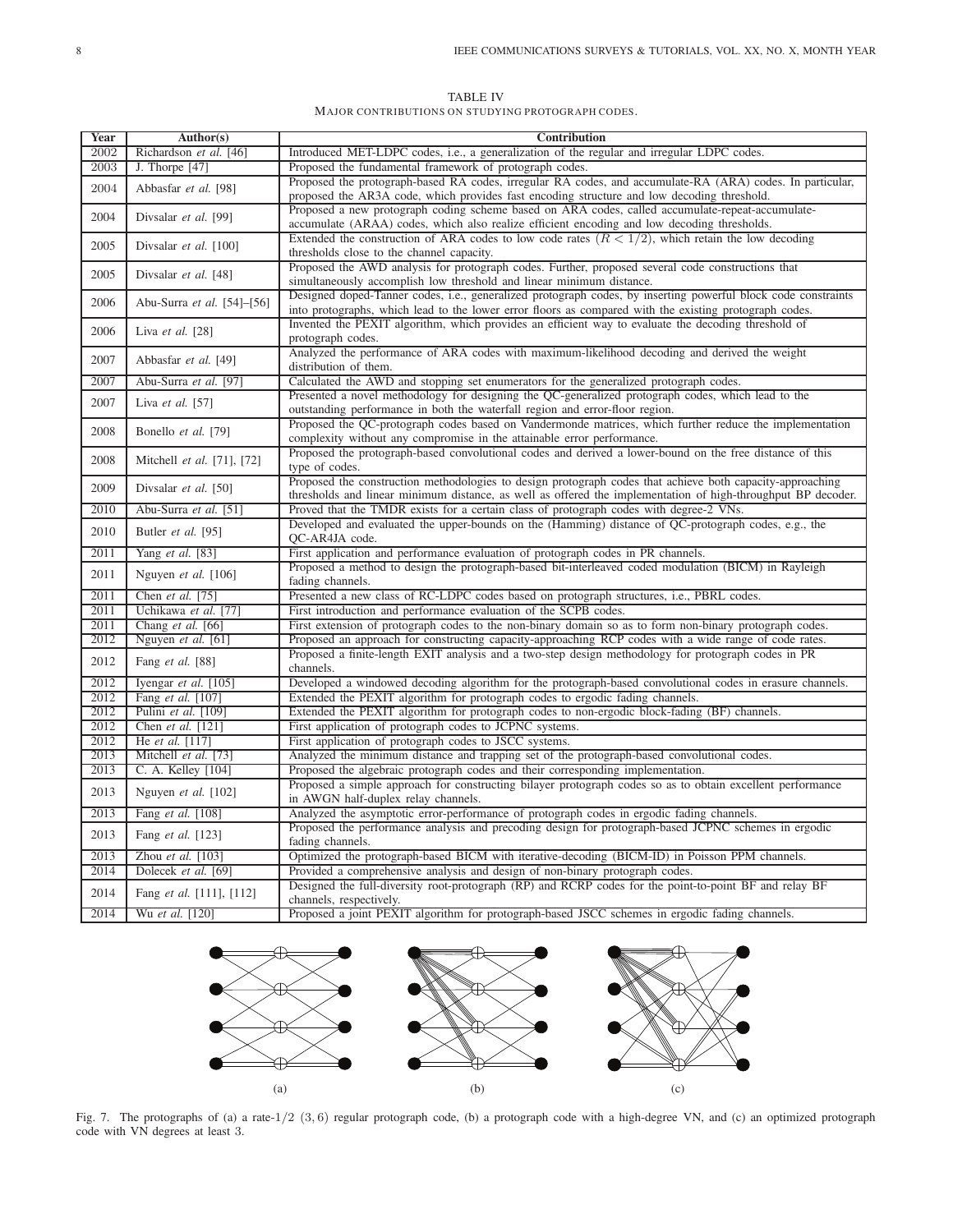*3) Precoding structure:* In a protograph, the precoding structure is defined as a rate-1 accumulator that contains a degree-1 VN, a higher-degree punctured VN, and a CN that connects the former two VNs [48], [49]. Using precoding structure can always lower the decoding threshold and increase the linear minimum distance (i.e., TMDR) of a protograph code, such as the precoded (3, 6) regular protograph code and the AR4JA code.

To summarize, a punctured protograph code which satisfies the above-mentioned three properties should provide excellent error performance in AWGN channels while a good unpunctured protograph code only needs to possess the former two properties.

## *B. Design of Fixed-Rate Protograph Codes*

In this subsection, we mainly focus on the design of rate-1/2 protograph codes. Yet, the results can be easily extended to higher code rates (i.e.,  $R > 1/2$ ). For designs of lowerrate (i.e.,  $R < 1/2$ ) protograph codes, please refer to [100], in which various low-rate  $(R = 1/3, 1/4, \ldots, 1/10)$  AR3A codes and AR4A codes have been proposed.

*1) Generalized design scheme:* Till now, most contributions related to the design of protograph codes are obtained by using computer-search-based methods under the constraints listed in Sect. III-A. The generalized design scheme for the fixed-rate protograph codes is summarized as follows.

- (1) Assume the numbers of CNs and VNs in the protograph, and begin the optimization with a reference protograph;
- (2) Impose the constraints, which lead to a desirable decoding threshold, on the protograph;
- (3) Impose the constraints, which lead to a linear minimum distance, on the protograph;
- (4) Add a precoding structure, i.e., a degree-1 VN, into the protograph;
- (5) Select the protograph (i.e., base matrix) with the lowest decoding threshold among all the protographs satisfying the aforementioned constraints.

*2) Design of protograph codes with VN-degrees at least 3:* The conventional LDPC codes and the protograph codes with such a constraint are guaranteed to have linear minimum distance [12], [50], [96]. The design of such type of protograph codes can start from a rate- $1/2$  (3, 6) regular protograph code with a structure shown in Fig. 7(a), which contains 8 VNs and 4 CNs. The decoding threshold of the code is 1.103 dB. To lower the threshold, one can increase the degree of a VN in Fig. 7(a) to 16 according to the discussion in Sect. III-A1 (adding a high-degree VN) and hence obtain a new protograph, i.e., Fig. 7(b). The protograph code corresponding to Fig. 7(b) possesses a decoding threshold of 0.959 dB and hence achieve a small gain of 0.144 dB over the regular protograph code. Aiming at further improvement, a re-permuting is performed on the edges connecting the remaining 7 VNs and the 4 CNs. After a simple computer search, an optimized protograph [50], [96] with a decoding threshold of 0.617 dB is produced, which is shown in Fig. 7(c). This protograph code not only has a satisfactory threshold but also preserves the linearminimum-distance property. It is possible to find a protograph



Fig. 8. The protograph of a rate-1/2 optimized protograph code with VNdegrees at least 2.

code with an even lower threshold by further increasing the optimization space (e.g., start the optimization from a  $(3, 6)$ ) regular protograph code corresponding to a protograph with 12 VNs and 6 CNs).

*3) Design of protograph codes with VN-degrees at least 2:* As mentioned in Sect. III-A2, the design of protograph codes is very sensitive to degree-2 VNs. On one hand, a substantial proportion of degree-2 VNs helps improving the decoding threshold. On the other hand, too many degree-2 VNs may deteriorate the linear-minimum-distance property. Consequently, the degree-2 VNs should be carefully inserted into the protograph so as to obtain the best threshold without losing the linear minimum distance.

It was proved by Abu-Surra *et al.* that a certain class of protograph codes with degree-2 VNs should retain the linearminimum-distance property [51]. Consider a protograph code with some degree-2 VNs, we extract the sub-graph which only contains the degree-2 VNs as well as the associated CNs and edges. The protograph code can benefit from the linear minimum distance if no loop exists in the sub-graph. To ensure the linear-minimum-distance property, one can optimize the threshold performance in such a class of protograph codes.

Alternatively, based on a protograph code with VN-degrees at least 3, Divsalar *et al.* [50] have proposed a CN-splitting technique to increase the proportion of degree-2 VNs in the protograph while maintaining the linear minimum distance. Utilizing such a technique, a rate- $1/2$  protograph code that achieves a low decoding threshold (i.e., 0.502 dB) as well as a linear minimum distance has been optimized in  $[50]^9$ . The structure of this protograph code is illustrated in Fig. 8.

*4) Design of protograph codes with VN-degrees at least 1:* One can easily observe that the protographs corresponding to the optimized codes in Fig. 7(c) and Fig. 8 have a main drawback. They do not consider a precoding structure. A precoding structure can improve both the decoding threshold and the linear minimum distance. The first attempt to utilize a precoding structure is the construction of the AR3A code [98]. Referring to Fig. 3(a), the protograph of the rate- $1/2$  AR3A code is obtained by adding a precoding structure into the rate-1/2 RA code. Although the decoding threshold is remarkably improved by this method, the rate- $1/2$  AR3A code possesses too many degree-2 VNs, i.e., two degree-2 VNs in every five VNs. These degree-2 VNs and the associated CNs and edges form a loop of girth-4<sup>10</sup> and hence the AR3A code cannot

<sup>&</sup>lt;sup>9</sup>The detailed optimization procedure is omitted here for simplicity.

<sup>&</sup>lt;sup>10</sup>In a protograph, the girth is also defined as the length of the shortest cycle.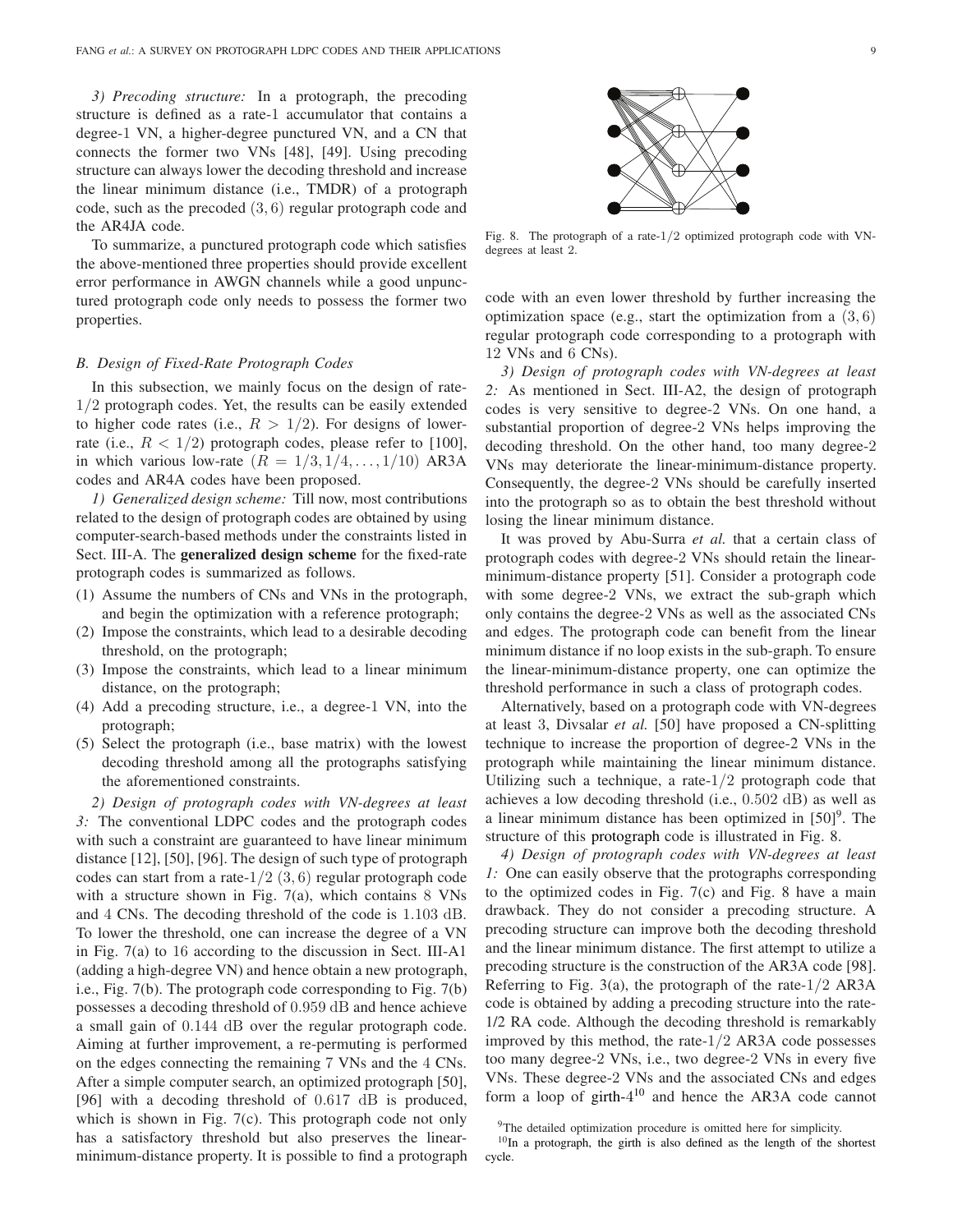

Fig. 9. The protograph of a rate-1/2 optimized protograph code with VNdegrees at least 1.

satisfy the condition for linear minimum distance. To address this problem, the AR4JA code is constructed by decreasing the number of degree-2 VNs in order to recover the linearminimum-distance property. It can be seen from Fig. 3(b) that the rate-1/2 AR4JA code just has one degree-2 VN in every five VNs.

Yet, there is room for further improvement since the AR4JA code has not been optimized by a systematic search for a given design space. As a result, an optimized rate-1/2 protograph code has been constructed in [61]. To increase the search space, the authors have first initialized the optimization with a  $4 \times 7$  base matrix (rather than a  $3 \times 5$  base matrix), including one precoding structure (i.e., degree-1 VN), one punctured VN, and one degree-2 VN, which is expressed by

$$
\mathbf{B} = \begin{pmatrix} 1 & b_{1,2} & b_{1,3} & b_{1,4} & b_{1,5} & b_{1,6} & 0 \\ 0 & b_{2,2} & b_{2,3} & b_{2,4} & b_{2,5} & b_{2,6} & 1 \\ 0 & b_{3,2} & b_{3,3} & b_{3,4} & b_{3,5} & b_{3,6} & 1 \\ 0 & b_{4,2} & b_{4,3} & b_{4,4} & b_{4,5} & b_{4,6} & 0 \end{pmatrix}, \quad (7)
$$

where the first column, the second column, and the last column correspond to the degree-1 VN, the punctured highest-degree VN, and the degree-2 VN, respectively. To limit the search space, only one degree-2 VN is considered in this protograph which ensures the linear minimum distance, i.e., columns 2  $\sim$ 6 correspond to the VNs with degrees at least 3. The value of  $b_{i,j}$   $(1 \le i \le 4, 2 \le j \le 6)$  is assumed as  $0 \le b_{i,j} \le 3$  to keep the low complexity of the protograph code, i.e.,  $b_{i,j} \in$  $\{0, 1, 2, 3\}$ . Therefore, one can get the optimized base matrix after a simple search as [61]

$$
\mathbf{B} = \begin{pmatrix} 1 & 2 & 1 & 0 & 0 & 0 & 0 \\ 0 & 3 & 1 & 0 & 1 & 1 & 1 \\ 0 & 1 & 2 & 1 & 2 & 2 & 1 \\ 0 & 2 & 0 & 2 & 0 & 0 & 0 \end{pmatrix} . \tag{8}
$$

The protograph of this rate- $1/2$  optimized code is shown in Fig. 9. This optimized protograph code accomplishes a decoding threshold of 0.395 dB, which has a gap of 0.208 dB to the channel capacity.

In the end, we compare the BER performance of the three rate-1/2 optimized protograph codes introduced in this subsection with information length  $K = 1024$  in an AWGN channel and show the results in Fig. 10. Referring to this figure, the optimized protograph code with VN-degrees at least 1 is the best-performing code while the optimized protograph code with VN-degrees at least 3 is the worst-performing one. Furthermore, all the three protograph codes do not show error floors at a BER of  $5 \times 10^{-7}$ .



Fig. 10. BER curves of the three rate-1/2 optimized protograph codes with information length  $K = 1024$  in an AWGN channel.

# *C. Design of RCP Codes*

In this subsection, some methodologies for designing RCP codes are introduced. Strong RC codes are important to achieve high throughput in HARQ systems<sup>11</sup> [84], [127]. The RCP codes were first studied in [48], [49], in which the families of nested AR3A code and AR4JA code with a code rate  $R = (n + 1)/(n + 2)$   $(n = 0, 1, ...)$  have been proposed. These two types of codes cover a wide range of code rates from  $1/2$  to  $1 - \zeta$  ( $\zeta$  is an arbitrarily small positive value). However, they are unsuitable for HARQ applications because the information length is not kept constant for different code rates. To resolve this problem, several families of truly RCP codes have been proposed for HARQ systems [50], [59]–[62].

Actually, the RCP codes can be built by expurgation (puncturing) and extension (lengthening). Puncturing can produce a family of higher-rate RCP codes from a low-rate protograph code, while lengthening can generate a family of lower-rate RCP codes from a high-rate protograph code. Both methods maintain the same number of information bits as the code rate varies. Using the aforementioned techniques, a family of RCP codes with code rates ranging from  $1/2$  to  $16/17$  have been constructed in [59], but with a relatively large gap (i.e., about 0.5 dB) to the capacity. We now introduce two good designs of RCP codes by using expurgation and extension, respectively.

*1) Design of RCP codes via expurgation:* Based on the rate- $1/2$  optimized protograph code in Fig. 7(c), a family of higherrate RCP codes, denoted as *RCP1 codes*, which possess low decoding threshold and linear minimum distance, have been constructed via adding additional punctured-degree-2 VNs [50]. The protograph of the RCP1 code is presented in Fig. 11.

 $11$ Automatic repeat request (ARQ) is an error-control mechanism for datatransmission. It requests the data-link layer of the transmitter to retransmit packets that have not been correctly received by the receiver. This technique is of great usefulness to enhance the error performance and system throughput, and therefore has been extensively exploited by a myriad of wireless communication systems and standards, such as Long Term Evolution (LTE) in 4G wireless communication systems [125]. As a promising variant of ARQ, HARQ combines the ARQ principle with FEC codes [126]. The main difference between ARQ and HARQ is that the original information can be encoded by a FEC code before transmission in the latter one.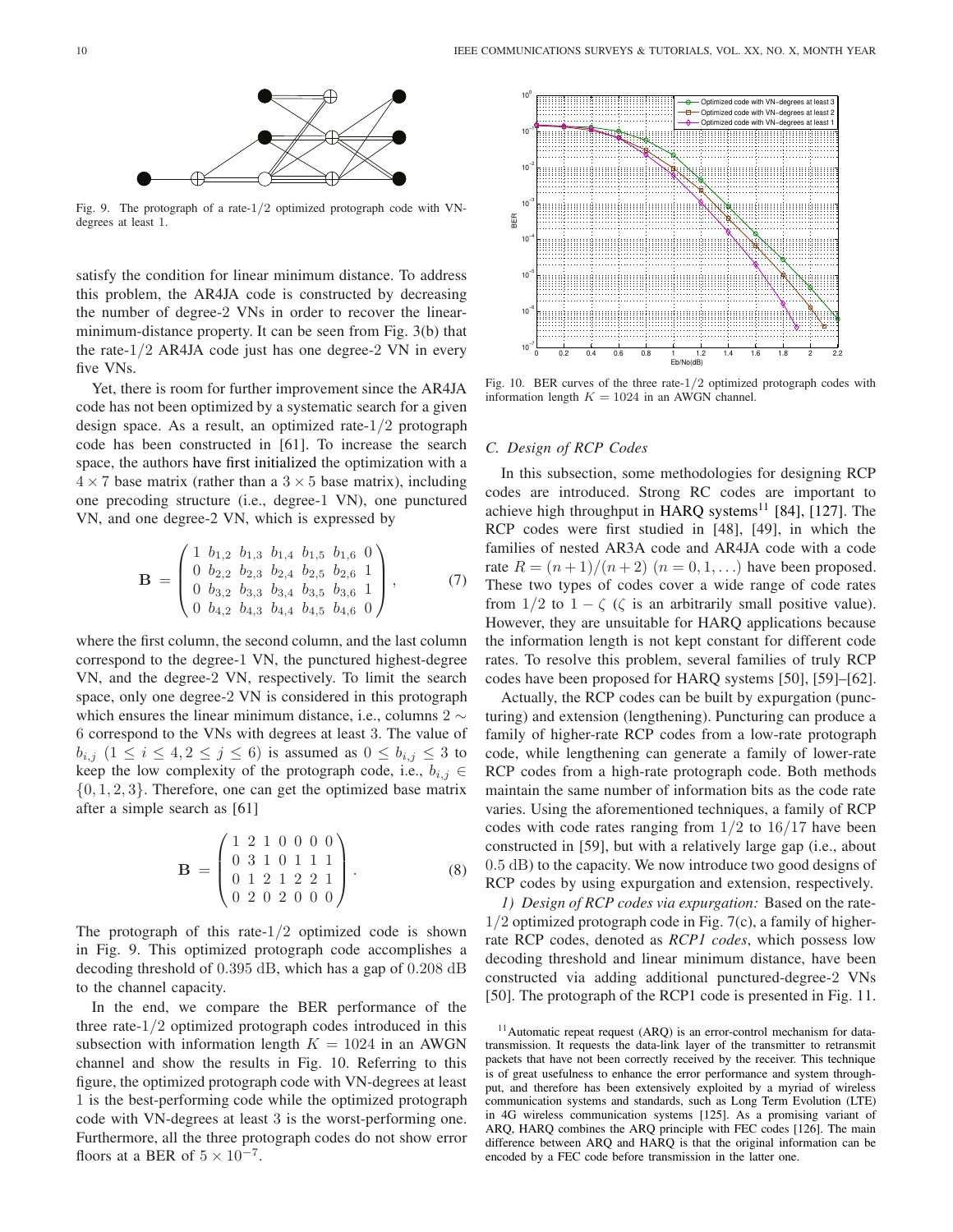TABLE V DECODING THRESHOLDS  $(E_b/N_0)_{\rm th}$  (dB) AND CAPACITY GAPS OF THE RCP1 CODE WITH DIFFERENT CODE RATES  $R = 1/2, 5/8, 3/4$ , AND  $7/8$ .

|                         | 2     | 5/8   | 4<br>◡ |       |
|-------------------------|-------|-------|--------|-------|
| $(E_b/N_0)_{\text{th}}$ | 0.617 | 1.301 | 1.932  | 3.051 |
| Capacity                | 0.187 | 0.815 | 1.626  | 2.845 |
|                         | 0.430 | 0.486 | 0.306  | 0.206 |



Fig. 11. The protograph of a RCP1 code.

The RCP1 code has a code rate of  $R = (4 + n<sub>p</sub>)/(N<sub>P</sub> - n<sub>p</sub>)$ , where  $n_{\rm p} \in \{0, 1, 2, 3\}$  is the punctured length and  $N_{\rm p}$  is the number of VNs in the protograph. Moreover, we show the decoding thresholds and the capacity gaps $12$  of the RCP1 code with different code rates in Table V, from which we observe that the capacity gap of the code varies from 0.430 dB to  $0.486$  dB,  $0.306$  dB, and  $0.206$  dB, respectively, as R increases from  $1/2$  to  $5/8$ ,  $3/4$ , and  $7/8$ .

*2) Design of RCP codes via extension:* In [61], the authors have proposed a new family of RCP codes that cover a wide code-rate range by extending the base matrix (8). To begin with, a rate-5/6 protograph code is designed by introducing more columns (i.e., VNs) to the existing base matrix (8), resulting in

$$
\mathbf{B}' = \left( \begin{array}{rrrrrrr} 1 & 0 & 1 & 1 & 0 & 0 & 1 & 0 & 1 & 2 & 0 & 0 & 0 \\ \mathbf{B} & 1 & 1 & 0 & 1 & 1 & 2 & 0 & 1 & 1 & 2 & 0 & 2 & 2 \\ \mathbf{B} & 1 & 2 & 2 & 2 & 1 & 2 & 2 & 1 & 1 & 1 \\ 1 & 0 & 1 & 0 & 0 & 0 & 2 & 0 & 0 & 0 & 2 & 0 \\ \end{array} \right).
$$
 (9)

The corresponding protograph contains 19 VNs and 4 CNs. The decoding threshold of this rate-5/6 protograph code is 2.445 dB, showing a gap of 0.083 dB to the capacity. Based on such a base matrix, a lower-rate RCP code, called as *RCP2 code*, can be extended by adding the same number of new columns (VNs) and rows (CNs) into the base matrix  $B'$ , i.e., by adding extra parity bits into the rate-5/6 protograph code while keeping the information bits unchanged. Assume that the number of newly added columns/rows is  $n_A$ , the code rate of the RCP2 code becomes  $R = (19 + n<sub>A</sub>$  $n_A - 4)/(19 - 1 + n_A) = 15/(18 + n_A)$ . Therefore, using the computer research, an optimized family of RCP2 codes with code rates ranging from  $5/6$  to  $15/(18 + n_A)$  can be

generated. For example, Nguyen *et al.* [61] have constructed a family of RCP2 codes with code rates ranging from 5/6 to  $15/46$  (i.e.,  $n_A = 0, 1, \ldots, 28$ ), all of which possess both capacity-approaching decoding thresholds (within 0.15 dB to the corresponding capacities) and linear minimum distance. Here, we do not elaborate the details of the RCP2 codes but refer the interested readers to [61].

*Remark:* Besides the above-mentioned results, some contributions have been made to the design of short-length RCP codes with code rates ranging from  $1/3$  to  $4/5$  in AWGN channels [62] and to the design of RCP codes with code rates ranging from 1/10 to 9/10 which perform well in both AWGN and erasure channels [60].

## *D. Design of Bilayer Protograph Codes*

Spatial diversity is a useful technique to improve the quality of transmission. It is well known that spatial-diversity gain can be achieved by cooperation [128]. The relay channel [129], which is the most elementary framework of cooperative communication systems, has attracted much attention in recent years. Inspired by the work of [130], bilayer protograph codes have been designed for the three-node half-duplex relay systems with decode-and-forward (DF) protocol so as to remarkably improve the error performance [101], [102]. Similar to the design of RCP codes, the capacity-approaching bilayer protograph codes can also be constructed via either expurgating (adding new rows, i.e., CNs, into a base matrix) or lengthening (adding new columns, i.e., VNs, into a base matrix). Here, we just elaborate a little further on the construction of bilayer lengthened protograph codes, while the design of bilayer expurgated protograph codes can be found in [101], [102].

In the three-node half-duplex relay channel, each transmission period involves two time slots. The transmission technique for a bilayer lengthened protograph code in such a channel is briefly described as follows. In the 1st time slot, a source  $(S)$  broadcasts a rate- $R_{SR}$  protograph code  $C_{\rm SR} = (C_{\rm SD}, \mathcal{V}_{\rm RD})$  to the relay (R) and destination (D), where  $C_{SD}$  is the sub-codeword with a code rate  $R_{SD}$  ( $R_{SD} < R_{SR}$ ) in layer-1 and  $V_{\rm RD}$  is the extended information/parity bits (i.e., virtual sub-codeword) in layer-2. In the 2nd time slot, R firstly decodes  $C_{\rm SR}$  and then re-encodes  $V_{\rm RD}$  in layer-2 with  $C_{\rm RD}$ by adding some redundancy. Using the redundancy,  $V_{\rm RD}$  can be correctly retrieved at D. As a result, the sub-protograph in layer-2 can be removed from the whole protograph and the remaining decoding is only performed on  $C_{SD}$ . One can refer to [101], [102], [130] for more comprehensive knowledge of bilayer coding framework.

According to such a coding technique, the overall bilayer protograph code  $C_{\rm SR}$  and its corresponding sub-codeword  $C_{SD}$  should be carefully designed so as to achieve capacityapproaching performance in AWGN half-duplex relay channels.

*Example 1:* We consider a rate-1/2 protograph code corre-

 $12$ The capacity gap is defined as the difference between the channel capacity and the decoding threshold.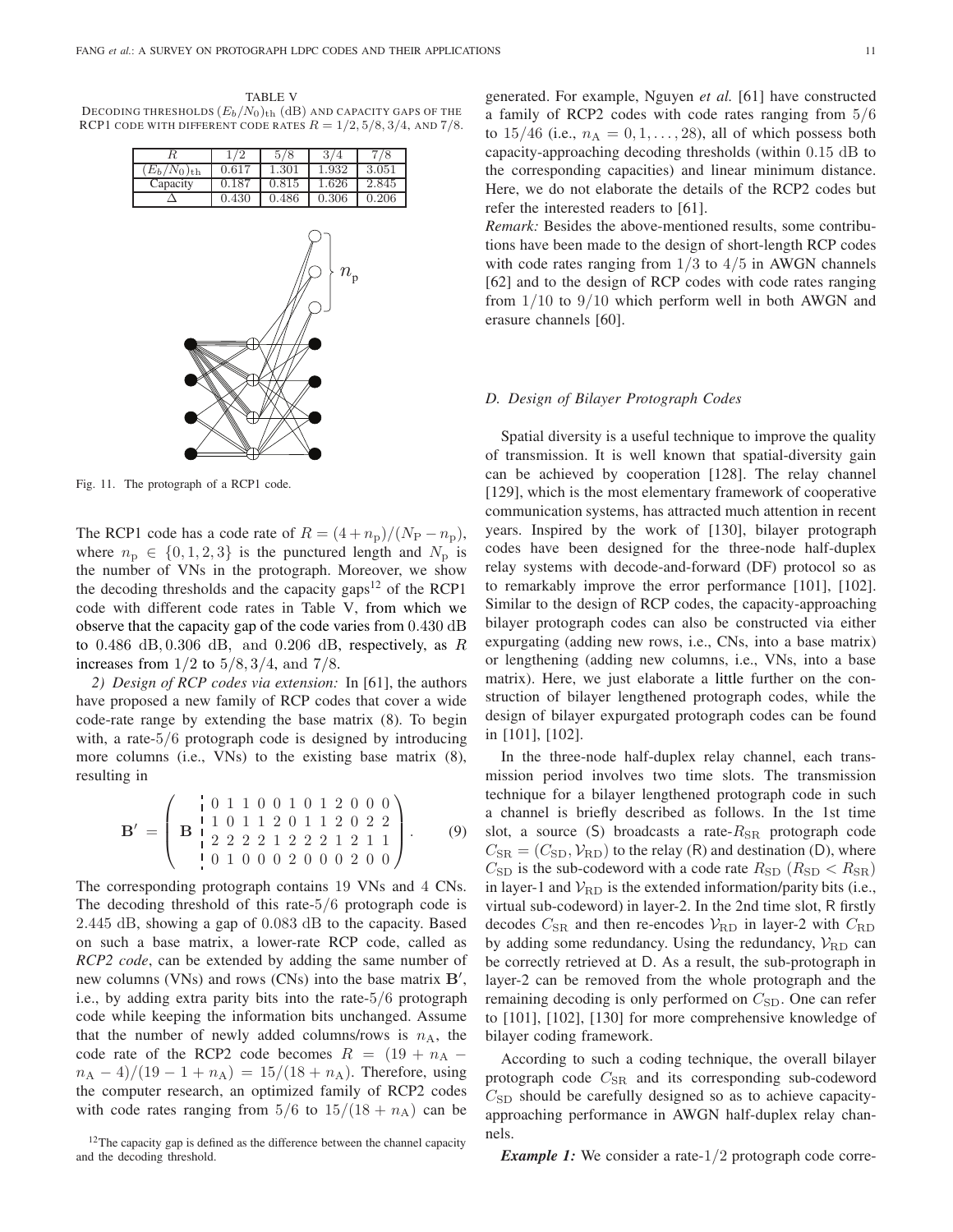TABLE VI DECODING THRESHOLDS  $(E_b/N_0)_{\rm th}$  (dB) and capacity gaps of the OPTIMIZED BILAYER LENGTHENED PROTOGRAPH CODES [102] WITH CODE RATES  $R_{\rm SR} = 2/3, 3/4, \ldots, 9/10$ .

| $R_{\rm SR}$ | $E_b/$<br>) t.h | Capacity |       |
|--------------|-----------------|----------|-------|
| 2/3          | 1.223           | 1.059    | 0.164 |
| 3/4          | 1.720           | 1.626    | 0.094 |
| 4/5          | 2.136           | 2.040    | 0.096 |
| 5/6          | 2.455           | 2.362    | 0.093 |
| 6/7          | 2.718           | 2.625    | 0.093 |
| 7/8          | 2.914           | 2.845    | 0.099 |
| 8/9          | 3.125           | 3.042    | 0.083 |
| 9/10         | 3.295           | 3.199    | 0.096 |

sponding to the following base matrix [102]

$$
\mathbf{B} = \begin{pmatrix} 1 & 2 & 1 & 0 & 0 & 0 & 0 \\ 0 & 3 & 1 & 1 & 1 & 1 & 0 \\ 0 & 1 & 1 & 2 & 2 & 1 \\ 0 & 2 & 0 & 0 & 0 & 0 & 2 \end{pmatrix},
$$
(10)

where the second column corresponds to the punctured VN. This protograph code benefits from a decoding threshold of 0.439 dB and the linear-minimum-distance property. The capacity-approaching bilayer lengthened protograph code with a code rate  $R_{\rm SR} = (n+1)/(n+2)$   $(n = 1, 2, ...)$  can be obtained by executing the computer research on an extended base matrix of B, expressed as

$$
\mathbf{B}_{\rm SR}^{n} = \left( \begin{array}{c} \mathbf{i} & b_{1,1} & b_{1,2} & b_{1,3} \\ \mathbf{I} & b_{2,1} & b_{2,2} & b_{2,3} \\ \mathbf{I} & b_{3,1} & b_{3,2} & b_{3,3} \\ \mathbf{I} & b_{4,1} & b_{4,2} & b_{4,3} \end{array} \right), \tag{11}
$$

where  $\mathbf{B}_{\text{SD}}^{n}$  is the base matrix corresponding to the rate $n/(n+1)$  sub-codeword  $C_{SD}$ . During the optimization,  $\mathbf{B}_{SD}^n$ is initialized with  $B_{SD}^1 = B$  for the 1st optimization, but is assumed to  $\mathbf{B}_{\text{SD}}^n = \mathbf{B}_{\text{SR}}^{n-1}$   $(n \ge 2)$  for further optimization. For example, in the 1st optimization, we assume that  $B_{SD}^1 = B$ and obtain an optimized  $\mathbf{B}_{\text{SR}}^1$  with a code rate  $R_{\text{SR}} = 2/3$ ; we then assume  $\mathbf{B}_{\text{SD}}^2 = \mathbf{B}_{\text{SR}}^1$  for the 2nd optimization and get  $\mathbf{B}_{\text{SR}}^2$  with a code rate  $R_{\text{SR}} = 4/5$ , and so on. The optimization results of the bilayer lengthened protograph codes with code rates  $R_{\rm SR} = 2/3, 3/4, \ldots, 9/10$ , which possess capacityapproaching decoding thresholds, have been obtained in [102]. Their corresponding decoding thresholds and capacity gaps are presented in Table VI, from which we observe that all the optimized bilayer lengthened protograph codes have very low thresholds — within 0.083 to 0.164 dB of their corresponding capacities.

# *E. Design of other variants of Protograph Codes*

Several meritorious variants of protograph codes, such as non-binary protograph codes, generalized protograph codes, protograph-based convolutional codes, PBRL codes, and SCPB codes have also been proposed, analyzed, and designed in [66]–[69], [54]–[57], [71]–[73], [74]–[76], and [77], [78], respectively, due to the advantages of protograph codes. All the variants can outperform the existing (binary) protograph codes under different scenarios. However, we mainly focus our attention on the binary protograph codes in this survey. The detailed design of the non-binary protograph codes, generalized protograph codes, protograph-based convolutional codes, RBRL codes, and SCPB codes is outside the scope of this paper. Therefore, we refer the interested readers to the aforementioned publications as well as the references therein for further reading.

# *F. Conclusions*

In this section, we have elaborated the detailed design of protograph codes for AWGN channels. In Sect. III-A, we have concluded the properties of a good protograph code. Subsequently, a generalized design scheme has been proposed in order to construct good fixed-rate protograph codes in Sect. III-B. The codes not only possess capacity-approaching thresholds, but also maintain the linear-minimum-distance property. We have also outlined the design of RCP codes in Sect. III-C and the construction of bilayer protograph codes in Sect. III-D. Moreover, we have shown that bilayer protograph codes are particularly suitable for half-duplex relay systems. In Sect. III-E, we have briefly introduced some meritorious variants of protograph codes.

# IV. DESIGN OF PROTOGRAPH CODES IN OTHER TYPES OF **CHANNELS**

Owing to the superior performance of protograph codes in AWGN channels, they have been further applied to other types of channels, i.e., ergodic fading channels, non-ergodic BF channels, PR channels, and Poisson PPM channels. In this section, we elaborate the design and analyses of protograph codes in such scenarios.

# *A. Design of Protograph Codes in Ergodic Fading Channels*

Protograph codes can be exploited to significantly enhance the reliability of signal transmission over fading channels. [106] is the first related work that considers the protograph codes in the context of fading. Yet, the design and analysis of protograph-based BICM in [106] is only conducted in AWGN channels, and the method used is the same as that in AWGN channels without any modification. Hence, the proposed protograph-based BICM framework may not be usable for fading channels.

Later, protograph codes have been intensely investigated over different ergodic fading channels, e.g., single-input multiple-output (SIMO) fading channels and relay fading channels, in terms of convergence speed and asymptotic BER [107], [108]. In particular, the work in [108] has assumed that the transmitted signal suffers from a Nakagami fading due to the fact that fading statistics in practical wireless communications are more suitably described by a Nakagami distribution [131], [132]. For this reason, we assume that the fading gain in all the fading channels considered in this paper follows a Nakagami- $m$  distribution without loss of generality.

Furthermore, as proved in [20], LDPC codes which perform well in AWGN channels also perform well in other memoryless channels. This is also true for protograph codes. Accordingly, the protograph codes that possess excellent performance in AWGN channels can perform well in ergodic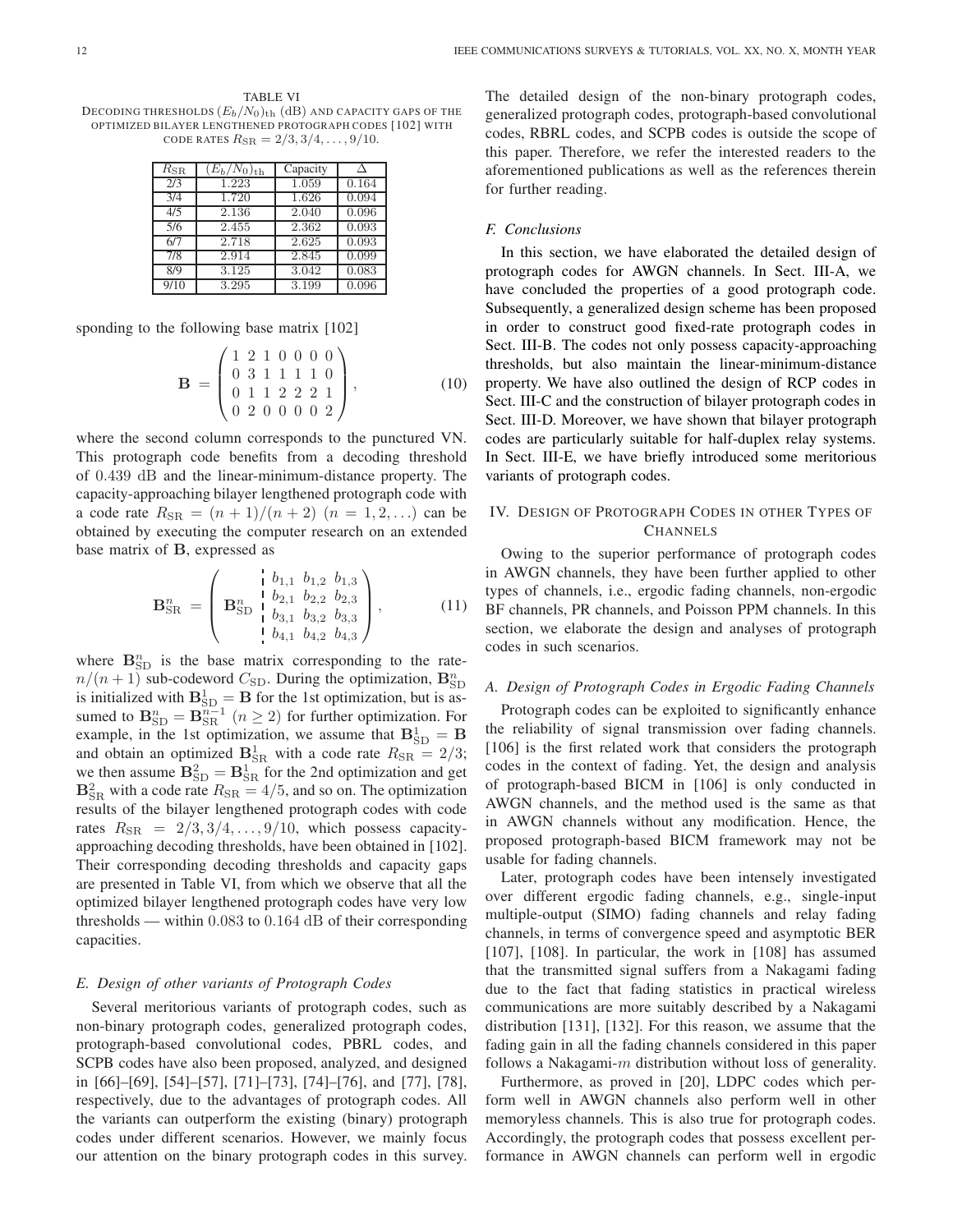#### TABLE VII

DECODING THRESHOLDS  $E_b/N_0$  (dB) AND CAPACITY GAPS  $\Delta$  OF THE RATE-1/2 AR3A CODE, AR4JA CODE, REGULAR (3,6) CODE, AND OPTIMIZED IRREGULAR LDPC CODE IN A NAKAGAMI ERGODIC FADING CHANNEL WITH FADING DEPTH  $m=1$ .

| $\mathcal{L}$ apacity | Regular             |     | 136<br>Irregular            |       | $\mathbf{D}$<br>3A<br>AK. |       | AR4JA            |       |
|-----------------------|---------------------|-----|-----------------------------|-------|---------------------------|-------|------------------|-------|
|                       | VΩ<br>$E_b$<br>0/th |     | N∩<br>L+<br>'th<br>$\cdots$ |       | $E_b$<br>N∩<br>v          |       | $\sqrt{2}$<br>Ľi |       |
| .834                  | 078<br>2.01         | 144 | 2.095                       | 0.261 | 2.163                     | 0.329 | 2.231<br>4.041   | 0.487 |

fading channels without any further optimization. Based on this conclusion, there is no need to re-design the protograph codes for ergodic fading channels. For instance, as shown in [48], [49], the AR3A code is one of the best-performing protograph codes in the waterfall region (BER  $\geq 10^{-6}$ ) in an AWGN channel, and hence it may also exhibit desirable error performance in an ergodic fading channel (see the forthcoming Fig. 12). As in AWGN channels, the AR3A code may have an error floor at a low BER-level (e.g., BER  $\leq 3 \times 10^{-6}$ ) in an ergodic fading channel. Yet a code like AR3A code that possesses excellent error performance down to a BER of  $10^{-5}$  can satisfy the requirement for most wireless communication applications [133]. As a consequence, most contributions related to protograph codes in ergodic fading channels restrict their effort to the analysis aspect [107], [108]. In this subsection, we assume that the channel fading gain is changing sufficiently rapidly so as to satisfy the ergodicity [18].

*1) Modified PEXIT algorithm:* One important assumption of the EXIT algorithm is that the channel initial LLR messages should follow a symmetric Gaussian distribution [17]. Unfortunately, it can be easily demonstrated that the symmetric Gaussian assumption cannot be maintained in the context of ergodic fading and the PEXIT algorithm in [58] is no longer useful for such channels.

However, for a fixed channel fading gain, the channel initial LLR messages do follow a symmetric Gaussian distribution. As a result, one can randomly generate  $Q$  ( $Q$  is a sufficiently large positive integer) fading gains  $\alpha_{q,j}$  ( $q = 1, 2, \ldots, Q, j =$  $1, 2, \ldots, N_P$ , and compute Q different a-posteriori MI values for each VN corresponding to the Q fading gains, respectively. Afterwards, the mean of these a-posteriori MI values is calculated to determine the average decoding threshold for protograph codes. Using this idea, a modified PEXIT algorithm that can be adopted to analyze the protograph codes over ergodic fading channels has been proposed in [107].

*Example 2:* The decoding thresholds and capacity gaps of the rate-1/2 AR3A code and AR4JA code in a Nakagami ergodic fading channel with fading depth  $m = 1$  are calculated and listed in Table VII. For comparison, the  $(3, 6)$ regular LDPC code and the optimized irregular LDPC code with  $d_{v_i, \text{max}} = 10$  in [36] are also considered to gauge the performance. The results in the table indicate that the decoding threshold of irregular LDPC code is smallest and hence it should possess relatively better performance in the low-SNR region. However, the irregular LDPC code may be outperformed by other codes in the high-SNR region. Also, the regular LDPC code possesses the largest decoding threshold and is expected to be inferior to other codes in the low-SNR region. Between the AR3A code and the AR4JA code, the



Fig. 12. BER curves of the AR3A code, AR4JA code, regular LDPC code, and irregular LDPC code in a Nakagami ergodic fading channel. The parameters used are  $R = 1/2$ ,  $K = 1024$ , and  $m = 1$ .

former one has a lower threshold.

Fig. 12 further depicts the BER curves of the four rate- $1/2$  codes with information length  $K = 1024$  in a Nakagami ergodic fading channel with  $m = 1$ . It is observed that the irregular code has a gain of about 0.15 dB over the AR3A code at a BER of 10<sup>−</sup><sup>4</sup> , which possesses better performance than the other two codes. Yet, the BER of the irregular LDPC code has little improvement when it achieves  $5 \times 10^{-5}$  and thus the error floor emerges. In the same figure, the AR3A code exhibits excellent error performance for the range of  $E_b/N_0$ under study. Moreover, no error floor exists for both AR3A code and AR4JA code at a BER of  $4 \times 10^{-6}$ . For a typical wireless communication channel, having no error floor at a BER of  $4 \times 10^{-6}$  is quite sufficient [133]. Thus, we conclude that the AR3A code stands out as a good alternative for ergodic fading channels.

*2) Asymptotic error-performance:* The asymptotic errorperformance is also a vitally important research topic in the coding community. Based on the modified PEXIT algorithm, the authors in [108] have derived the asymptotic BER of the protograph codes in ergodic fading channels by exploiting Gaussian approximation [134]. The average BER of a protograph ensemble after  $t$  iterations is expressed by

$$
P_{\rm b}^{t+1} = \frac{1}{2N_{\rm P}} \sum_{j=1}^{N_{\rm P}} \text{erfc}\left(\frac{J^{-1}(\bar{I}_{app}^{t+1}(j))}{2\sqrt{2}}\right),\tag{12}
$$

where  $\bar{I}_{app}^{t+1}(j) = \mathbb{E}[I_{app,q}^{t+1}(j)] = (1/Q) \sum_{q=1}^{Q} I_{app,q}^{t+1}(j)$ , Q is the number of channel-fading-gain samples,  $I_{app,q}^{t+1}(j)$  is the a-posteriori MI of the j-th VN after  $t$  iterations for the  $q$ -th fading gain, obtained as  $[107, eq.(21)]$ . Exploiting  $(12)$ , one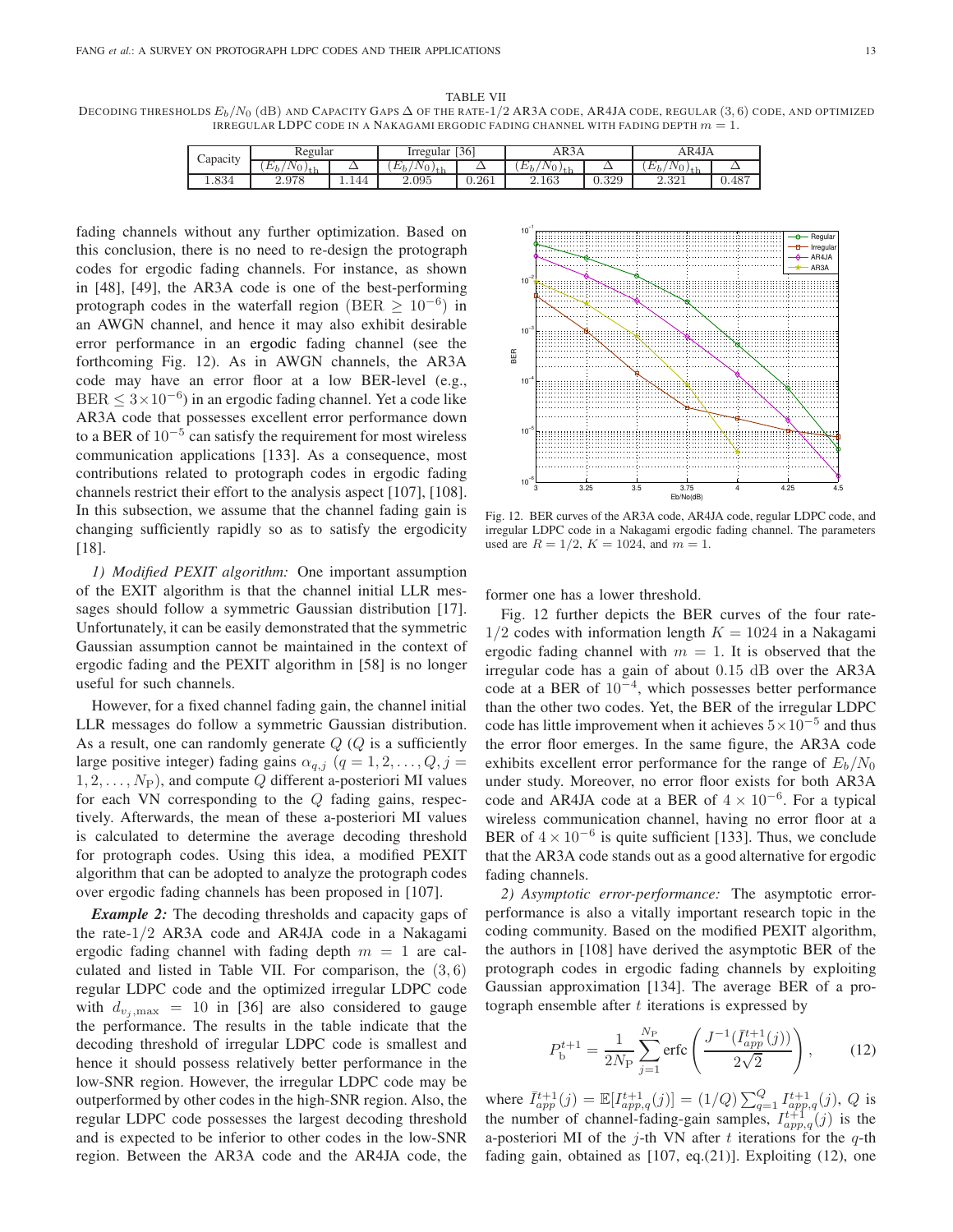

Fig. 13. BER results of the AR3A code in a Nakagami ergodic fading relay channel with EF protocol. The parameters used are  $R = 4/5$ ,  $K = 7200$ , and  $m = 2$  and 3. The theoretical BER is found by (12) and the decoding threshold is obtained by the PEXIT algorithm.

can evaluate the asymptotic BER for a specific protograph ensemble over ergodic fading channels. This formula has also been generalized to the half-duplex relay systems with DF and EF protocols in [108].

*Remark:* The maximum number of iterations in the asymptotic BER analysis (denoted as  $T_{A,\text{max}}$ ) equals the maximum number of simulated BP iterations and is much smaller than that in the modified PEXIT algorithm (denoted as  $T_{\text{max}}$ ). Therefore, its computational complexity is reduced by  $(T_{\text{max}} T_{\rm A,max}$ )/ $T_{\rm max}$  as compared with the modified PEXIT algorithm. Moreover, the BER analysis can be exploited to evaluate the error performance for any given  $E_b/N_0$  and  $T_{A,\text{max}}$ , while the modified PEXIT algorithm is only used to derive the decoding threshold for a sufficiently large  $T_{\text{max}}$ .

*Example 3:* The BER results of the rate-4/5 AR3A codes with information length  $K = 7200$  in a Nakagami ergodic fading relay channel<sup>13</sup> with EF protocol are plotted in Fig. 13. The fading depths  $m$  are set to 2 and 3. Referring to this figure, at a BER of  $10^{-5}$ , the difference between the theoretical  $E_b/N_0$  based on (12) and the decoding threshold obtained by the PEXIT algorithm is less than 0.2 dB for both fading depths. Further the simulated  $E_b/N_0$  has another gap of around  $0.4 \sim 0.5$  dB compared to the theoretical one — the reason being that the theoretical BER by  $(12)$ is derived based on the infinite-codeword-length assumption. These results agree well with those shown in [134] and [135]. In general, the theoretical expression in (12) not only can give a nice approximation for the BER of the codes with large codeword length, but also can be used to approximate the decoding threshold with a reasonable accuracy.

# *B. Design of Protograph Codes in Non-Ergodic BF Channels*

Distinguished from ergodic fading channels, the BF channel is non-ergodic and can be considered as a type of memory channel. In a BF channel, the fading gains remain constant on each fading block and take different independent-andidentically-distributed random variables on different fading blocks. Since the BF channel is not information stable, one can only use the outage probability rather than the Shannon capacity to measure the fundamental limit for such a channel given a sufficiently large codeword length [136]. Due to the non-ergodicity, the capacity-approaching LDPC codes in AWGN and ergodic fading channels can no longer possess outstanding performance in a BF channel. Recently, Boutros et al. [137] has provided a solution to design full-diversity<sup>14</sup> LDPC codes so as to obtain superior performance in the BF channels. In detail, a family of structured LDPC codes, namely *root-LDPC codes*, which can achieve full-diversity and approach the outage limit, have been proposed based on a special type of CNs, called *rootcheck*. In [109], the protograph codes have been applied to BF channels for the first time, and a novel PEXIT algorithm has been proposed for such scenarios. Motivated by this work, several contributions related to the design of protograph codes in BF channels have been carried out [110]–[112].

*1) Design of RP codes for point-to-point BF channels:* In a BF channel, the received signal corresponding to the  $j$ -th coded bit can be mathematically expressed as

$$
y_j = \alpha_l x_j + n_j,\tag{13}
$$

where  $l = 1 + |(j - 1)/B|$  denotes the *l*-th fading block,  $B = N/L$  is the block length (i.e., the number of coded bits in each fading block),  $L (L \ge 2)$  is the number of fading blocks,  $x_i$  is the j-th BPSK modulated bit, and  $n_i$  is the Gaussian noise that follows  $n_j \sim \mathcal{N}(0, \sigma_n^2)$ .

According to [138], the achievable diversity order  $d_c$  of a protograph code over BF channels is limited by  $d_c \leq$  $1 + |L(1 - R)|$ , where R is the code rate. Therefore,  $R = 1/L \le 1/2$  is the highest achievable code rate for a full-diversity protograph code (i.e., when  $d_c = L$ ). Unless otherwise stated, we assume that  $L = 2$  in our analysis below.

In [111], the authors have first introduced the concept of full-diversity RP codes with the help of rootchecks (rootcheck was first introduced in [137]) for BF channels. Then the detailed design of the rate-1/2 RP codes has been conducted. The generalized  $M_P \times N_P$  base matrix of a rate-1/2 RP code is given as

$$
B = \begin{pmatrix} V_{i1} & V_{p1} & V_{i2} & V_{p2} \\ I & 0 & | & H_{i2} & H_{p2} \\ H_{i1} & H_{p1} & | & I & 0 \end{pmatrix} \begin{matrix} C_1 \\ C_2 \end{matrix}
$$
 (14)

where  $N_P = 2M_P = 4M_R$  and  $M_R$  is the number of rootchecks in every type of rootchecks. I and 0 are the identity matrix and zero matrix of dimensions  $M_R \times M_R$ , respectively.  $H_{il}$  and  $H_{pl}$  ( $l = 1, 2$ ) are the sub-matrices of dimension  $M_{\rm R} \times M_{\rm R}$ . As can be seen, the VNs are divided into four subsets: two subsets correspond to information bits, i.e.,  $V_{i1}$ 

 $13$ The model of relay channel used here is the same as that in [108], but the parameters of the codes used are different.

<sup>&</sup>lt;sup>14</sup>Diversity order is of great importance to determine the word error rate (WER) in the high-SNR region of coded-BF channels. The diversity order achieved by a code is defined as  $d_c = -\lim_{\bar{z} \to +\infty} (\ln P_w)/(\ln \bar{z})$ , where  $P_{\rm w}$  is the WER of the code,  $\bar{\gamma} = \mathbb{E}[\gamma_l] = \mathbb{E}[(E_s/N_0)\alpha_l^2]$  is the average received SNR of the *l*-th  $(l = 1, 2, ..., L)$  fading block, and  $\alpha_l$  is the fading gain of the *l*-th fading block with  $\mathbb{E}[\alpha_l^2] = 1$ . A code is said to have full diversity if  $d_c = L$ .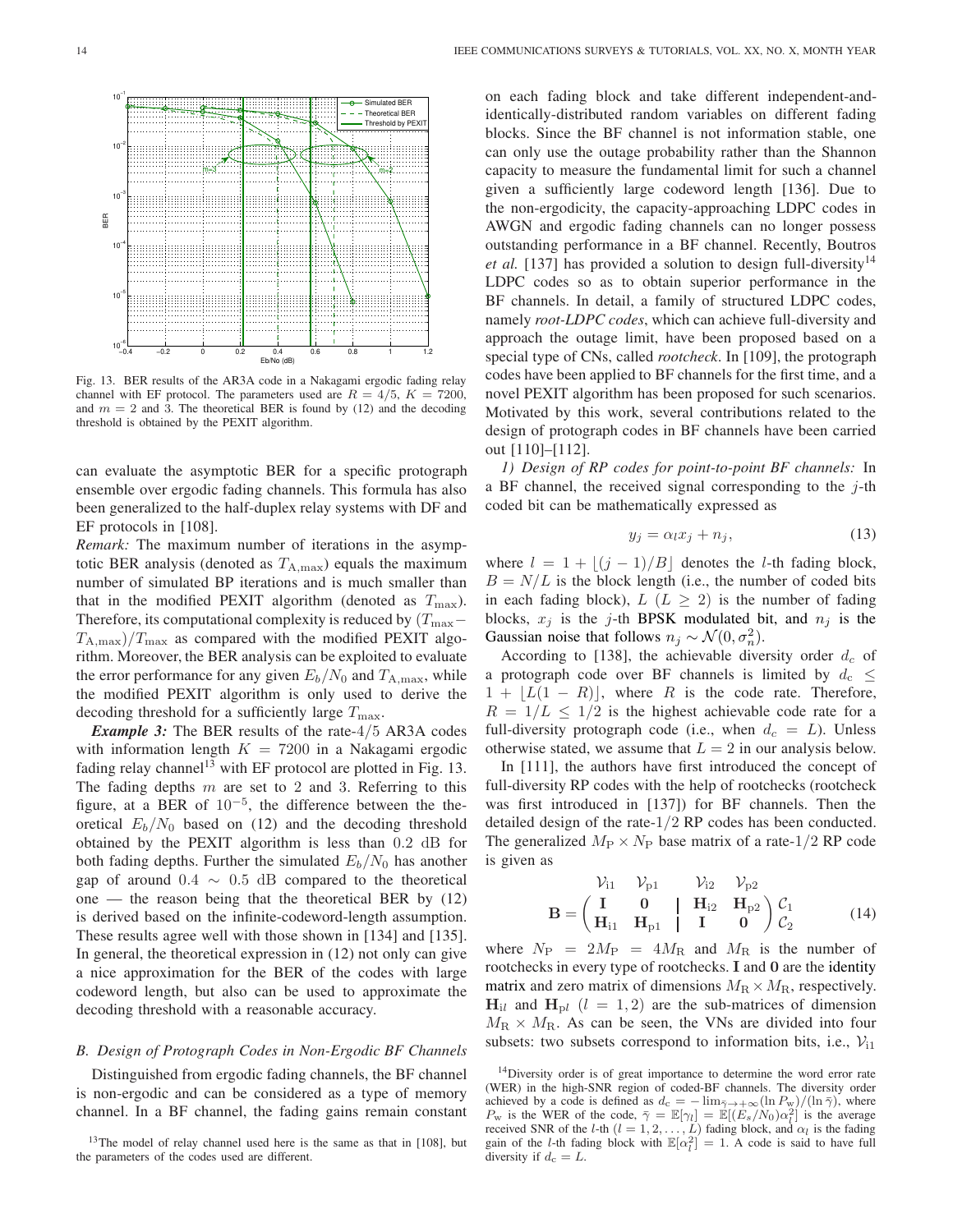and  $V_{i2}$ , and the other two subsets correspond to parity bits, i.e.,  $V_{p1}$  and  $V_{p2}$ . The VNs  $v_j \in V_{tl}$   $(V_{tl} = V_{il} \bigcup V_{pl})$  are transmitted on  $\alpha_l$ . We also define two new subsets corresponding to all the information bits and parity bits as  $V_i = V_{i1} \bigcup V_{i2}$ and  $V_{\rm p} = V_{\rm p1} \bigcup V_{\rm p2}$ , respectively. Similarly, the CNs are split into two subsets:  $C_1$  and  $C_2$ , where  $C_l$  denotes the subset containing type-l rootchecks. In the RP code, the weight perrow of the combined sub-matrix  $\mathbf{B}_{tl} = [\mathbf{H}_{il} \ \mathbf{H}_{pl}]$  should be larger than or equal to 2. Using such a coding scheme, the information bits rather than the parity bits are protected to achieve full-diversity, which is considered as an unequal error protection (UEP).

Aiming at predicting the convergence performance and error performance of RP codes, a modified PEXIT algorithm has been proposed and an asymptotic error-performance expressions has been derived in [111]. In order to elaborate a little further on the optimization of RP codes, we now introduce two new terms.

Definition 1. The *SNR outage boundary* of a RP code is defined as  $\gamma_{2,th} = F_S(\gamma_{1,th}, \mathbf{B})$ , where  $F_S(\cdot)$  represents the SNR-threshold processor of the iterative decoder to ensure  $I_{app}(j) = 1$  for all  $v_j \in \mathcal{V}_i$ .

Likewise, the *fading outage boundary* of a RP code is defined as  $\alpha_{2,th} = F_F(E_b/N_0, \alpha_{1,th}, \mathbf{B})$  for a given  $E_b/N_0$ , where  $F_F(\cdot)$  represents the fading-threshold processor of the iterative decoder.

**Definition 2.** The *ergodic SNR/fading threshold*  $\gamma_{\text{th}}/\alpha_{\text{th}}$  is defined by the intersection of the SNR/fading outage-boundary and the ergodic line, where the ergodic line is described as the curve  $\gamma_1 = \gamma_2/\alpha_1 = \alpha_2$ .

The outage boundary and the ergodic threshold of a protograph code can be derived by using the PEXIT algorithms in the BF channel [111] and the AWGN channel [58], respectively.

Actually, there are two properties for a good RP code: i) a lower ergodic threshold, which is only determined by the decoding threshold in AWGN channels, and ii) an outage boundary that approaches the outage bound. According to these two properties, a simple design scheme has been proposed to design the outage-limit-approaching RP codes in [111], which can be summarized as follows.

- (1) Add a certain proportion of degree-2 VNs and a precoding structure, i.e., a degree-1 VN, into the RP code.
- (2) Select the base matrix with the lowest outage region among the matrices that satisfy the aforementioned constraint.

*Note also that*

- The degree-2 VNs and the VNs in the precoding structure should be affected by the same fading gain, i.e.,  $\alpha_1$  or  $\alpha_2$ , so as to improve the ergodic threshold.
- Step 1 is used to satisfy the first property of a good RP code while Step 2 is employed to ensure the second one.

Utilizing such a design scheme, outage-limit-approaching RP codes can be constructed.

*Example 4:* Assuming a rate-1/2 RP code corresponding to a 4 × 8 base matrix, an optimized code, called *improved RP2*



Fig. 14. The protograph of an IRP2 code.



Fig. 15. The (a) SNR outage-boundaries and (b) fading outage-boundaries of the HD-protograph code, AR4JA code, regular protograph code, and IRP2 code in a Nakagami BF channel. The parameters used are  $R = 1/2$ ,  $L = 2$ , and  $E_b/N_0 = 9$  dB.

*(IRP2) code*, has been constructed in [111], whose structure is shown in Fig. 14. In the figure, the VNs affected by  $\alpha_1$  and  $\alpha_2$ are respectively denoted as black and red circles. One can easily observe that the IRP2 code preserves the linear-minimumdistance property. The SNR outage boundaries and the fading outage boundaries of the rate-1/2 IRP2 code, the well-known Hamming-doped (HD) protograph code [56], AR4JA code, and (3, 6) regular protograph code in a Nakagami BF channel with  $L = 2$  and  $E_b/N_0 = 9$  dB are plotted in Fig. 15. Also, the WER results of the four protograph codes in a Nakagami BF channel with  $m = 2$  are presented in Fig. 16. Referring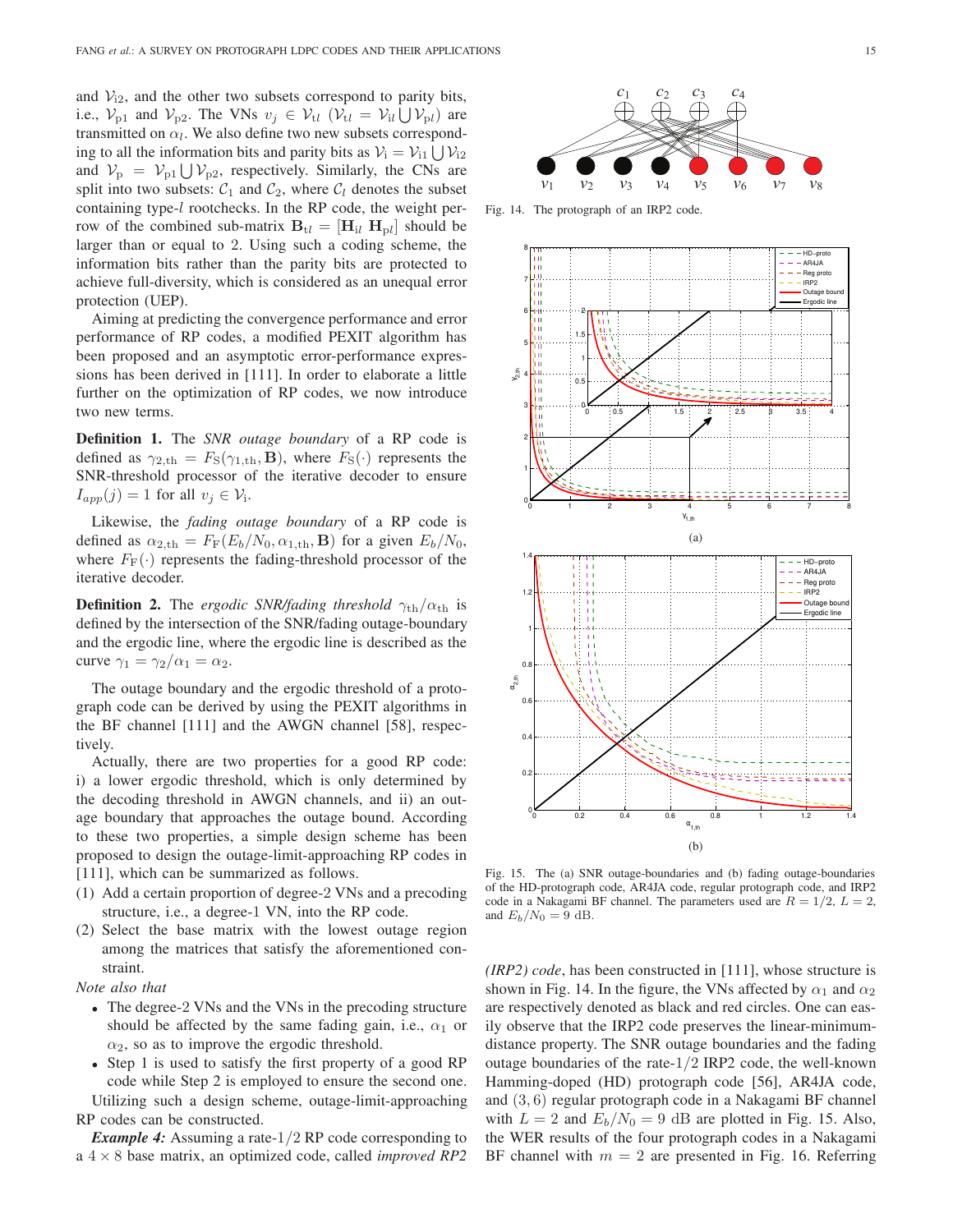Fig. 16. WER results of the HD-protograph code, AR4JA code, regular protograph code, and IRP2 code in a Nakagami BF channel. The parameters used are  $R = 1/2$ ,  $K = 1024$ ,  $m = 2$ , and  $L = 2$ .

to Fig. 15, the HD-protograph code and AR4JA code, which have shown to possess outstanding performance in AWGN channels, have their outage boundaries furthest away from the outage bounds. Furthermore, these boundaries do not converge to zero as  $\gamma_l/\alpha_l$  approaches infinity, implying that these codes produce finite outage probabilities even when  $\gamma_l/\alpha_l$  is very large. These codes are therefore the worst-performing ones among the four protograph codes over BF channels in terms of outage performance. The outage boundaries of the regular protograph code also do not converge to zero as  $\gamma_l/\alpha_l$ approaches infinity but are relatively close to the bounds as compared with the previous two. For the IRP2 code, not only are its outage boundaries closest to the bounds, but also approach the bounds and converge to zero very quickly as  $\gamma_l/\alpha_l$  increases. Thus, the IRP2 code is the best-performing one among the four protograph codes. The WER results in Fig. 16 further validate the above conclusions. In particular, the results show that the WER of the IRP2 code is very close to the limit.

*2) Design of protograph codes for relay BF channels:* As introduced in Sect. III-D, the relay channel stands out as a typical framework for cooperative communications. Exploiting the relay, spatial diversity can be achieved so as to mitigate the effect of fading in wireless communication systems. Parallel the information-theoretic advancements, the relaying protocols such as DF and amplify-and-forward have been developed [128], [139]. As a variant of DF, coded cooperation (CC) is a better and more spectral-efficient protocol [140]. Recently, the protograph codes have been designed for CC protocol in relay BF channels, i.e., quasi-static fading (QSF) relay channels, where the fading gain of a given link is constant for each transmission period, but varies for different transmission periods [110], [112].

Similar to the BF channel, the code rate of a full-diversity code in QSF relay channels should be satisfying  $R_c \leq 1/d_c =$  $1/N_u$ , where  $N_u$  represents the total number of source and relays. For a three-node half-duplex relay channel, we have  $N_{\rm u}=2$  and  $R_c\leq 1/2$ .

Employing the UEP property (i.e., unequal diversity), a novel construction method for high-rate unequal-diversity protograph codes has been introduced in QSF relay channels with CC protocol [110]. The unequal-diversity protograph code, which is considered as a type of bilayer protograph codes [101], [102], can be constructed by concatenating two IRA/RA codes. As observed, the authors in [112] have designed several rate-7/10 unequal-diversity protograph codes.

*Example 5:* The base matrices of two optimized constituent IRA codes with code rates  $R<sub>S</sub> = 7/8$  and  $R<sub>R</sub> = 1/2$ , and the corresponding overall unequal-diversity protograph code with a code rate  $R_c = 7/10$  in [110] are, respectively, given by

$$
\mathbf{B}_{\rm S} = \begin{pmatrix} 16 & 6 & 3 & 3 & 3 & 3 & 3 & 2 \end{pmatrix}, \quad \mathbf{B}_{\rm R} = \begin{pmatrix} 2 & 1 & 1 \\ 1 & 1 & 1 \end{pmatrix}, \\ \mathbf{B} = \begin{pmatrix} 16 & 6 & 3 & 3 & 3 & 3 & 3 & 2 & 0 & 0 \\ 2 & 0 & 0 & 0 & 0 & 0 & 0 & 1 & 1 \\ 1 & 0 & 0 & 0 & 0 & 0 & 0 & 1 & 1 \end{pmatrix}, \quad (15)
$$

where the VNs corresponding to the first column of B belong to the high-priority fragment which achieves diversity-2 <sup>15</sup>. The remaining VNs in B belong to the low-priority fragment. Moreover, the VNs corresponding to the first column of  $B_R$ are punctured.

Although the high-priority fragment of the unequal-diversity protograph code achieves diversity-2 (diversity-2 is the fulldiversity order in a QSF relay channel), the coding efficiency is relatively low (i.e., only one of the ten VNs in the protograph belongs to high-priority fragment, thus the coding efficiency is  $1/10$ ). More importantly, the overall unequal-diversity protograph code cannot possess full-diversity in QSF relay channels because the code rate  $R_c > 1/2$ . To address this problem, the authors in [112] have proposed a family of full-diversity RCRP codes for QSF relay channels based on the previously introduced RP codes in Sect. IV-B1.

A full-diversity rate- $R_c$  ( $R_c \leq 1/2$ ) RCRP code can be constructed by adding redundancy into a given rate-1/2 RP code with base matrix  $B_{\rm RP}$ . More specifically, the base matrix  $\bf{B}$  of the rate- $R_c$  RCRP code is produced by inserting the same number of new columns (i.e., VNs) and new rows (i.e, CNs) into  $B_{RP}$ . In a QSF relay channel, each transmission period is divided into two time slots. To implement the CC protocol, the information bits  $v_j \in V_i$  are first encoded by a rate-1/2 RP code  $C_{\rm RP} = (\mathcal{V}_{t1}, \mathcal{V}_{t2})$  with  $\mathbf{B}_{\rm RP}$ , where  $v_j \in \mathcal{V}_{t} \subseteq C_{\rm RP}$ is prepared for the transmission in the  $l$ -th time slot. Aiming at providing reliable transmissions, these VNs are re-encoded by two rate- $R_1$  protograph codes, i.e.,  $C_1 = (\mathcal{V}_{t1}, \mathcal{V}_{p1})$  and  $C_2 = (\mathcal{V}_{t2}, \mathcal{V}_{p2})$ , respectively. The two sets of newly added parity bits, i.e.,  $V_{p1'}$  and  $V_{p2'}$ , are determined only by their corresponding base matrices, i.e.,  $B_{1S}$  and  $B_{1R}$ , of  $C_1$  and  $C_2$ , respectively. These two resultant sub-codewords (called frames) constitute the whole rate- $R_c$  ( $R_c = R_1/2$ ) RCRP code, denoted as  $C = (C_1, C_2)$ . As a result, S broadcasts  $C_1$  to R and D in the 1st time slot, while R or S transmits  $C_2$  to D in the 2nd time slot depending on the result of the first-frame (i.e.,  $S \rightarrow R$ ) transmission. Finally, D will



<sup>&</sup>lt;sup>15</sup>The high-priority fragment is defined as the VNs that are connected to the two IRA/RA protographs.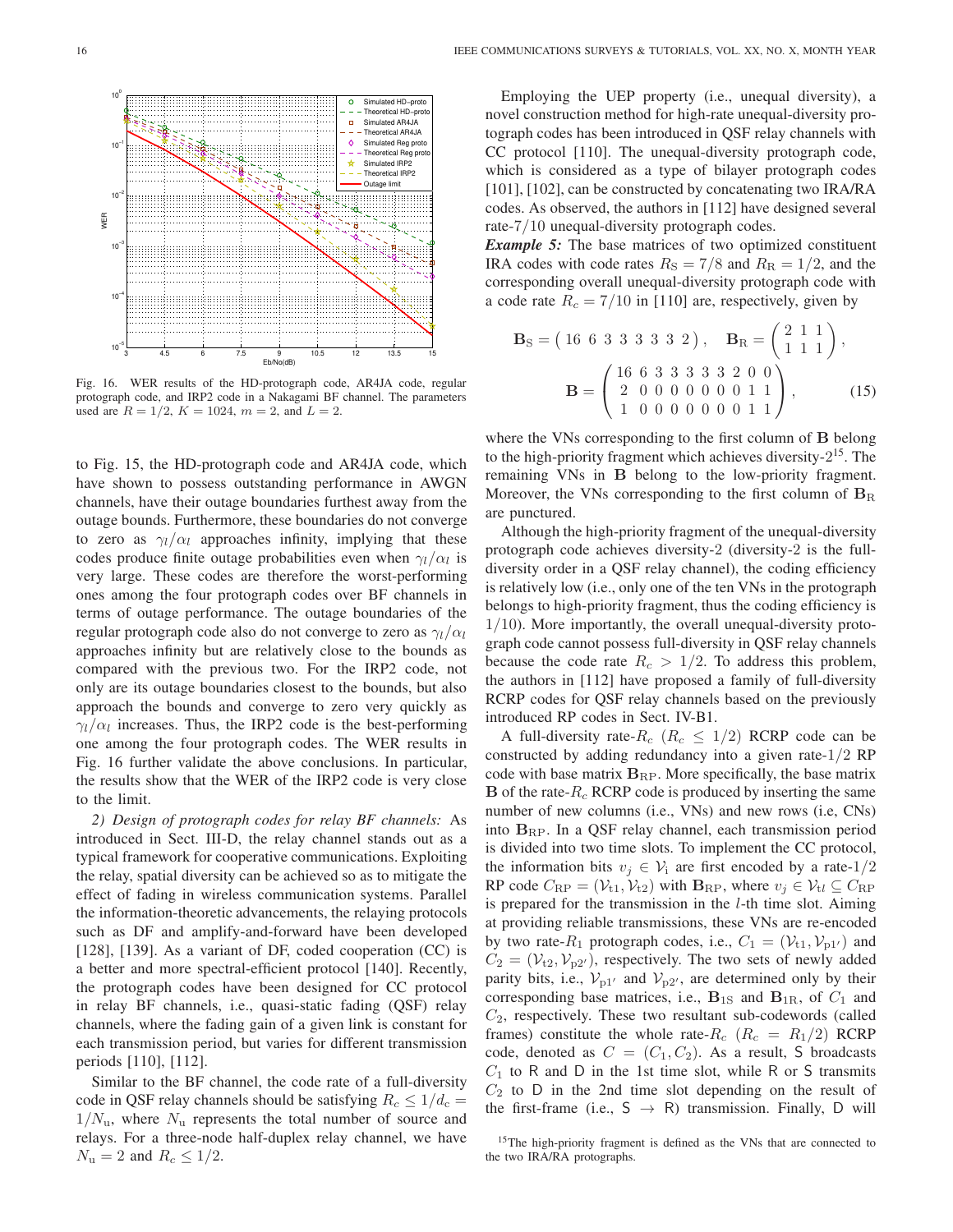

Fig. 17. The protograph of an irregular RCRP code.



Fig. 18. WER results of the regular RCP code and irregular RCRP code in a Nakagami QSF relay channel. The parameters used are  $R_c = 2/5, K =$  $1024, m = 2$ , and  $d_{\text{SR}} : d_{\text{RD}} : d_{\text{SD}} = 0.3 : 0.7 : 1$ .

use the base matrix B to decode the overall codeword C. One can adopt the same protograph ensemble to implement both  $C_1$  and  $C_2$  such that  $B_{1S} = B_{1R} = B_1$ . Similar to RP codes, the information bits  $v_j \in V_i$  and the parity bits  $v_j \in V_{\text{p}}$   $(V_{\text{p}} = V_{\text{p1}} \bigcup V_{\text{p1}} \bigcup V_{\text{p2}} \bigcup V_{\text{p2}}\big)$  are clearly distinguished in a RCRP code, and only the information bits are protected to have full-diversity. For simplicity, a RCRP code is referred to as a protograph code with  $B = (B_1, B_{RP})$ . The cooperative level of CC is  $\eta = N_2/N = 1/2$ , where  $N_2$ is the codeword length of  $C_2$ . To summarize, given a rate- $1/2$ RP code, a RCRP code with a code rate  $R_c$  ranging from 0 to  $1/2$  can be generated by varying the code rate  $R_1$  of  $C_1$ .

*Example 6:* Consider two rate- $4/5$  codes  $C_1$  and  $C_2$ , which belong to the same regular column-weight-3 protograph ensemble. A rate-2/5 irregular RCRP code can be constructed based on the rate- $1/2$  IRP2 code in Fig. 14. The protograph of such an irregular RCRP code is shown in Fig. 17. Referring to this figure, the overall protograph consists of 10 VNs and 6 CNs. Moreover, this protograph can be divided into three sub-protographs as follows: The sub-protograph of  $C_1$  ( $C_2$ ), i.e., frame 1 (frame 2), includes  $v_1, v_2, v_3, v_4, v_{p1'}, c_{c1'} (v_5, v_6, v_7, v_8, v_{p2'}, c_{c2'})$  and the associated edges, while the sub-protograph of  $C_{\rm IRP2}$  contains  $v_1, v_2, \ldots, v_8, c_1, c_2, \ldots, c_4$  and the associated edges.

Fig. 18 plots the WER results of the rate-2/5 irregular RCRP code and regular RCP code in a Nakagami QSF relay channel with  $m = 2$ . The distance ratio among the three terminals, i.e., S, R, and D, is set to  $d_{\text{SR}} : d_{\text{RD}} : d_{\text{SD}} = 0.3 : 0.7 : 1$ . We observe that the proposed irregular RCRP code remarkably outperforms the regular RCP code. Furthermore, the irregular RCRP code has a gap within 1.5 dB to the outage limit for the range of  $E_b/N_0$  under study and shows excellent error performance.

#### *C. Design of Protograph Codes in PR Channels*

As another classical type of memory channel, the PR channel [38], [39] is also well-known since it is adopted as a model for magnetic recording systems. The transfer function of such a channel is formulated as  $H(D) = (1-D)(1+D)^{\kappa} =$  $\sum_{i=0}^{\kappa+1} h_i D^i$ , where  $\kappa$  is a non-negative integer. Thus, the channel model can be described as

$$
y_j = \sum_{i=0}^{\kappa+1} h_i x_{j-i} + n_j,
$$
 (16)

where  $x_{j-i}$  is the BPSK modulated input signal,  $n_j \sim$  $\mathcal{N}(0, \sigma_n^2)$  is the Gaussian noise. FEC codes can be used to boost the error performance of the such systems. Of particular interest are the codes, e.g., protograph codes, which possess excellent error performance for high code rate [38], [48]– [52]. It is because high-rate transmission is a fundamental requirement of communications in data storage systems. Due to the inter-symbol interference (ISI), conventional protograph codes, which perform well in AWGN channels, do not perform well in PR channels. For this reason, it is necessary to redesign the protograph codes prior to applying them to such channels.

*1) Design of punctured protograph codes:* As illustrated in [47]–[52], the use of punctured VNs can yield significant improvement in decoding threshold of protograph codes. Therefore, the punctured protograph codes, e.g., the AR3A code and AR4JA code, have been studied in PR channels firstly. However, both codes do not show satisfactory performance in such scenarios [83], [88], [113]. To make a more insightful analysis, a new finite-length EXIT algorithm has been proposed so as to determine the convergence performance of protograph codes in PR channels [88]. Different from the conventional (infinite-length) EXIT chart [18], a finite-length EXIT chart consists of two EXIT bands. Each EXIT band composes of an expected EXIT curve, an upper-bound curve and a lower-bound curve. The EXIT band, bounded by the upper-bound curve and the lower-bound curve, is constructed to ensure that all the individual finite-length EXIT curves lie within the band with a high probability. One can conclude that the iterative decoder converges successfully with a high probability if the two EXIT bands only touch each other at the value of unity. Moreover, the region between the two expected EXIT curves is defined as the *decoding tunnel*. For a given  $E_b/N_0$ , a protograph code having a larger decoding tunnel should achieve a relatively better convergence performance.

In AWGN channels, punctured VNs with the highest degree (as in the AR3A code) can be recovered more easily than the counterparts with a lower degree. Yet, based on the EXIT analytical results of the AR3A code and AR4JA code, the authors in [83], [88] have found that this conclusion may not hold in the context of ISI. They have further conjectured that the VNs with the lowest degree may converge faster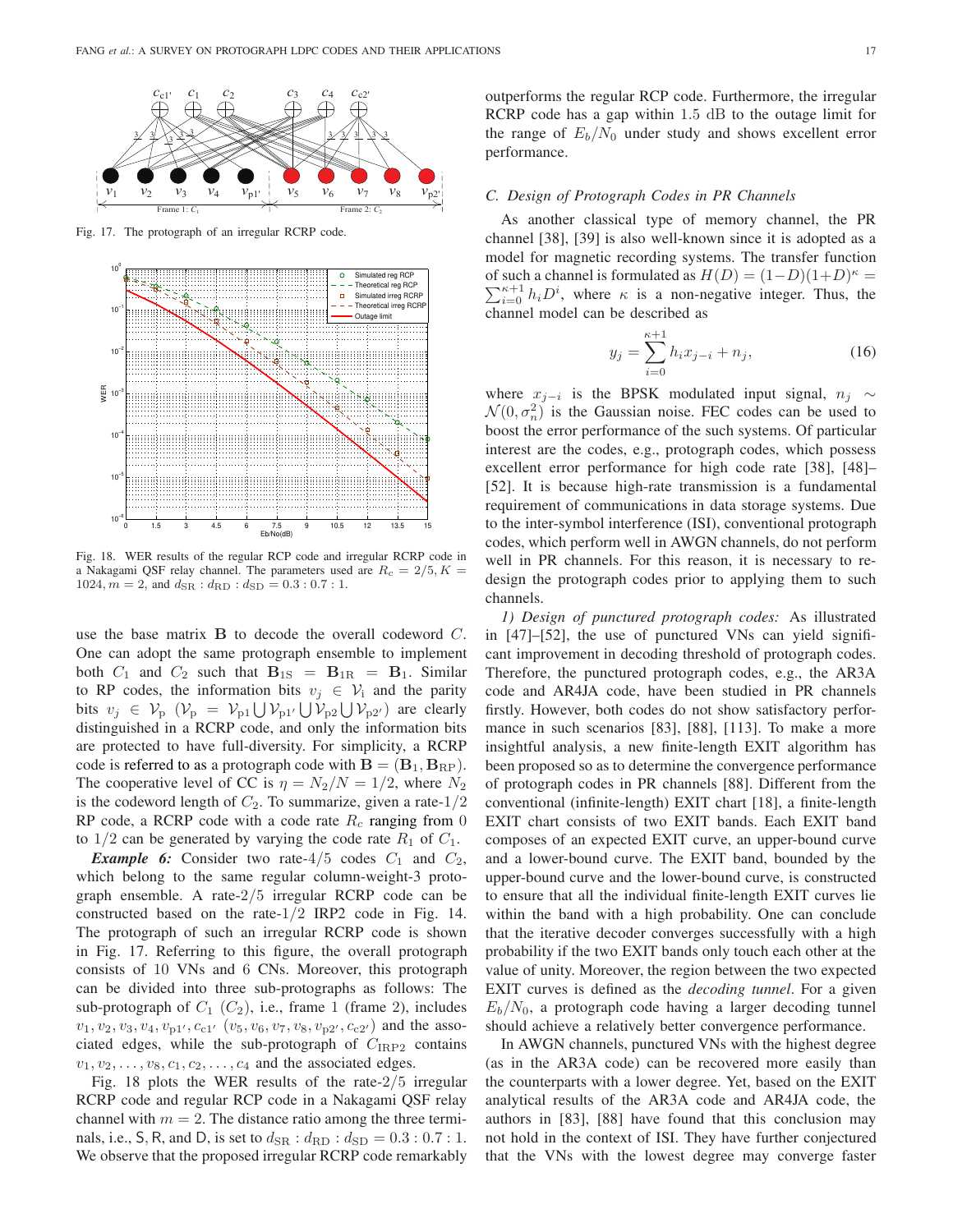

Fig. 19. The protograph of an IARA2 code.

than those with relatively higher degree. As a validation of this conjecture, four different protograph codes have been constructed using the same base matrix of the rate-4/5 AR3A code (see Fig. 3(a)), and are distinguished by puncturing different types of VNs, i.e., degree-1 VNs, degree-2 VNs, degree-3 VNs, and degree-5 VNs, respectively. The EXITchart analysis has indicated that the protograph code with punctured-degree-1 VNs obtains the largest decoding tunnel and hence should provide the best convergence performance in PR channels.

According to such a conjecture, a new approach described below has been proposed to design protograph codes in PR channels [88].

- (1) Puncture the VNs with the smallest degree instead of the largest degree in the protograph code.
- (2) If there are too many degree-2 VNs in the protograph code, appropriately reduce the proportion of them by adding an extra connection to some of the degree-2 VNs.

*Remark:* Step 1 not only can be used for designing punctured protograph code, but also can be adopted for optimizing other punctured codes in PR channels, such as the punctured turbo codes [141].

Exploiting the aforementioned design scheme, excellent protograph codes can be constructed for PR channels.

*Example 7:* Based on the structure of AR3A code, an improved ARA code, namely *improved ARA2 (IARA2) code* [88], has been derived via the design approach without increasing the complexity. The protograph of the IARA2 code with a code rate of  $R = (n+1)/(n+2)$   $(n = 0, 1, 2, ...)$  is depicted in Fig. 19. As seen from this figure, the IARA2 code possesses the linear-minimum-distance property.

Assuming that a turbo decoder, which includes a Bahl-Cocke-Jelinek-Raviv (BCJR) detector (inner detector) [142] and a BP decoder (outer decoder), is used at the receiver terminal so as to alleviate the effect of ISI. The maximum numbers of turbo iterations and BP iterations (i.e,  $T_{t, \text{max}}$  and  $T_{\rm BP,max}$ ) are set to 6 and 15, respectively. We compare the EXIT bands of the rate-4/5 IARA2 code, AR3A code, AR4JA code, and the regular column-weight-3 LDPC code [143] in a PR4 channel (i.e.,  $H(D) = 1 - D^2$ ) at  $E_b/N_0 = 4.2$  dB in Fig. 20. In this figure,  $I_{A,IO}/I_{E,IO}$  and  $I_{A,OI}/I_{E,OI}$  denote the *a-priori/extrinsic* MIs passing from the inner detector to the outer decoder and passing from the outer decoder to



Fig. 20. EXIT bands of the IARA2 code, AR3A code, AR4JA code, and the regular column-weight-3 LDPC code in a PR4 channel. The expected EXIT curves are denoted by the solid lines, the upper-bound curves and lowerbound curves are denoted by the dotted lines. The parameters used are  $R =$  $4/5, K = 4096, T_{\rm BP, max} = 15, \text{ and } E_b/N_0 = 4.2 \text{ dB}.$ 



Fig. 21. Simulated BER curves of the IARA2 code, AR3A code, AR4JA code, and the regular column-weight-3 LDPC code in a PR4 channel. The parameters used are  $R = 4/5$ ,  $K = 4096$ ,  $T_{t, \text{max}} = 6$ , and  $T_{\text{BP}, \text{max}} = 15$ .

the inner detector, respectively. It reveals that the AR4JA code and AR3A code are the two worst-performing codes in this channel because of the narrowest decoding tunnels. In particular, the MI of AR4JA code cannot converge to unity at  $E_b/N_0 = 4.2$  dB since the EXIT band of the inner detector partially overlaps with that of the outer decoder corresponding to the AR4JA code. Furthermore, the IARA2 code converges faster as compared to the regular column-weight-3 LDPC code, which is one of the best-performing LDPC codes in PR channels.

As a further insight, Fig. 21 plots the BER curves of these four codes in a PR4 channel. The results verify the convergence analyses and demonstrate that the IARA2 code possess excellent error performance in a PR4 channel. Simulations have also been performed in other types of PR channels, e.g., the dicode channel  $(H(D) = 1 - D)$ , and similar results have been obtained.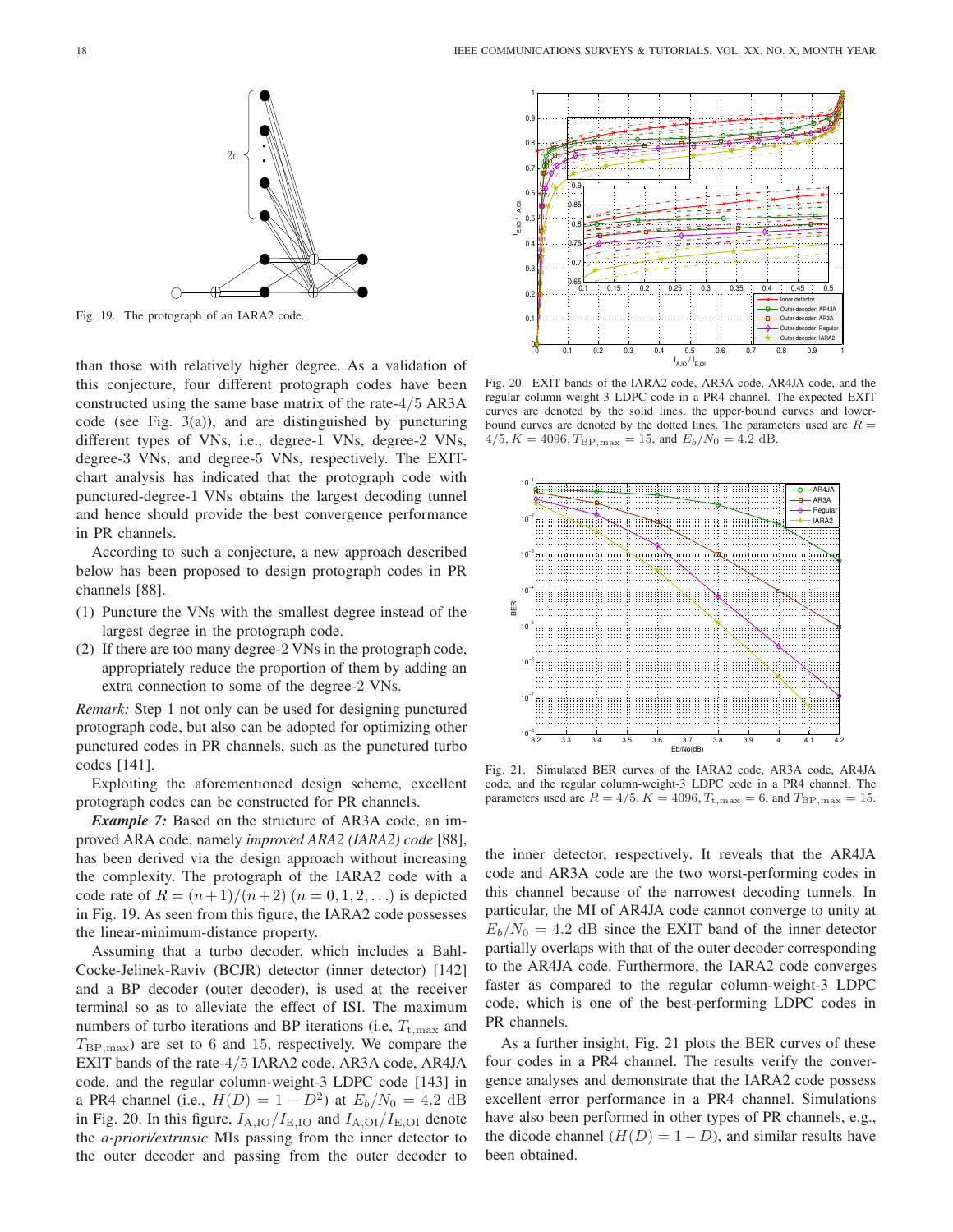*2) Design of unpunctured protograph codes:* Following the works in [83], [88], [113], some research has been devoted to characterizing the performance of unpunctured protograph codes in PR channels by modifying the infinite-length EXIT algorithm, and to designing the unpunctured protograph codes that have good threshold performance [114], [115]. In [114], the authors have firstly generalized the infinite-length EXIT algorithm [58] to PR channels and have used it to calculate the decoding threshold of protograph codes. With the help of the decoding threshold metric, optimization can be performed based on a given protograph ensemble.

*Example 8:* Aiming at minimizing the decoding threshold, one can initialize a rate- $1/2$  protograph code without any punctured VN, which corresponds to a  $4 \times 8$  base matrix with four given columns (i.e., two degree-1 VNs, one degree-2 VN, and one degree-3 VN) and four unknown columns. Subsequently, an optimized base matrix is obtained by exploiting the computer-research method described in Sect. III-B, resulting in [114]

$$
\mathbf{B} = \begin{pmatrix} 2 & 2 & 0 & 0 & 0 & 0 & 1 \\ 2 & 2 & 1 & 0 & 0 & 0 & 1 & 0 \\ 2 & 2 & 2 & 1 & 1 & 1 & 0 & 0 \\ 2 & 2 & 2 & 2 & 2 & 1 & 0 & 0 \end{pmatrix}, \tag{17}
$$

where the first four columns correspond to the optimized columns and the last four columns correspond to the four given columns. It is easily observed that this protograph possesses linear minimum distance. Moreover, the decoding threshold of the protograph in a dicode channel is 1.217 dB, showing a gap of 0.394 dB to the independent-and-uniformlydistributed capacity [144]. However, the code rate  $1/2$  is far from that required in data storage systems. To resolve this problem, high-rate unpunctured protograph codes, e.g.,  $R =$  $4/5, 5/6, \ldots, 9/10$ , have been proposed for PR channels to achieve capacity-approaching threshold [115]. Besides, a family of lower-rate RCP codes (i.e.,  $R = 27/(30 + n_A)$ ,  $n_A =$  $1, 2, \ldots, 11$ ) have been produced for PR channels based on the proposed rate-9/10 protograph code in the same paper.

Inspired by the above-mentioned publications, non-binary protograph codes have already been investigated over PR channels in [116], where the infinite-length EXIT algorithm has also been extended to the non-binary domain in order to measure the convergence performance (i.e., decoding threshold) of non-binary protograph codes. Nonetheless, the authors in [116] have restricted their attention to the analysis aspect and have not provided any design results.

## *D. Design of Protograph Codes in Poisson PPM Channels*

Power efficiency is a one of the most important parameters for deep-space communications [34], [47]. Since 2003, protograph codes have been insightfully studied in perfect deep-space channels, i.e., AWGN channels. Nevertheless, the beam spreading will lead to huge power loss that makes communications in deep-space channels extremely difficult [145]. Therefore, it makes sense to combine channel coding with power-efficient techniques, e.g., PPM, in deep-space communication systems [146]. Inspired by this idea, the



Fig. 22. The protograph of a rate-1/2 optimized code in a Poisson PPM channel.

protograph-coded BICM-ID has been studied and optimized in Poisson PPM channels, which are used to model a directdetection deep-space optical communications link [145], based on an extended PEXIT algorithm [103]. Although the Poisson PPM channel is a type of memoryless channel, the receiver terminal for the protograph-based BICM-ID system consists of a PPM demodulator and an LDPC decoder, which forms a turbo-like decoder (similar to the turbo decoder in Sect. IV-C). In this case, the decoding process depends on both the type of modulation and the type of channel, and the corresponding design becomes quite different from that in a memoryless channel without BICM-ID. Accordingly, the protograph codes having good performance in a particular memoryless channel, e.g., AWGN channel or ergodic fading channel, may not be applicable for the BICM-ID systems in Poisson PPM channels directly because they do not maintain their original advantages in such scenarios. In [103], the authors have first investigated the performance of several rate-1/2 conventional protographcoded BICM-ID schemes in Poisson PPM channels using an extended PEXIT algorithm and have discovered that they are not able to obtain desirable decoding threshold. Then, aiming at lowering the decoding threshold of BICM-ID, the rate-1/2 protograph code that corresponds to a  $2 \times 4$  base matrix has been optimized utilizing the computer-search method based on certain constraints.

*Example 9:* We consider a protograph with 4 VNs and 2 CNs and a 64-ary PPM modulator. Assuming that the total number of edges in the protograph is set to  $10 \le |\mathcal{E}| \le 15$ , and the number of each type of edges is less than or equal to 3, the resultant protograph of the optimized code [103] is shown in Fig. 22. In a Poisson PPM channel, the newly designed protograph-coded BICM-ID possesses a lower threshold and a better error performance as compared to i) the conventional protograph counterparts in [50], [147]; and ii) the protograph counterpart in [146] which has been developed particularly for the Poisson PPM channel and is only 0.6 dB away from capacity. *Note that* the newly designed protograph-coded BICM-ID has not considered punctured VNs and has not retained the linear-minimum-distance property.

#### *E. Conclusions*

In this section, we have turned our attention to the current research status of protograph codes under other channel conditions. Firstly, the related works on protograph codes in ergodic fading channels have been summarized in Sect. IV-A. For this case, we have found that most effort has been made in the analysis aspect because the protograph codes that perform well in AWGN channels also possess excellent performance in such scenarios. In Sects. IV-B and IV-C, we have reviewed the corresponding designs of protograph codes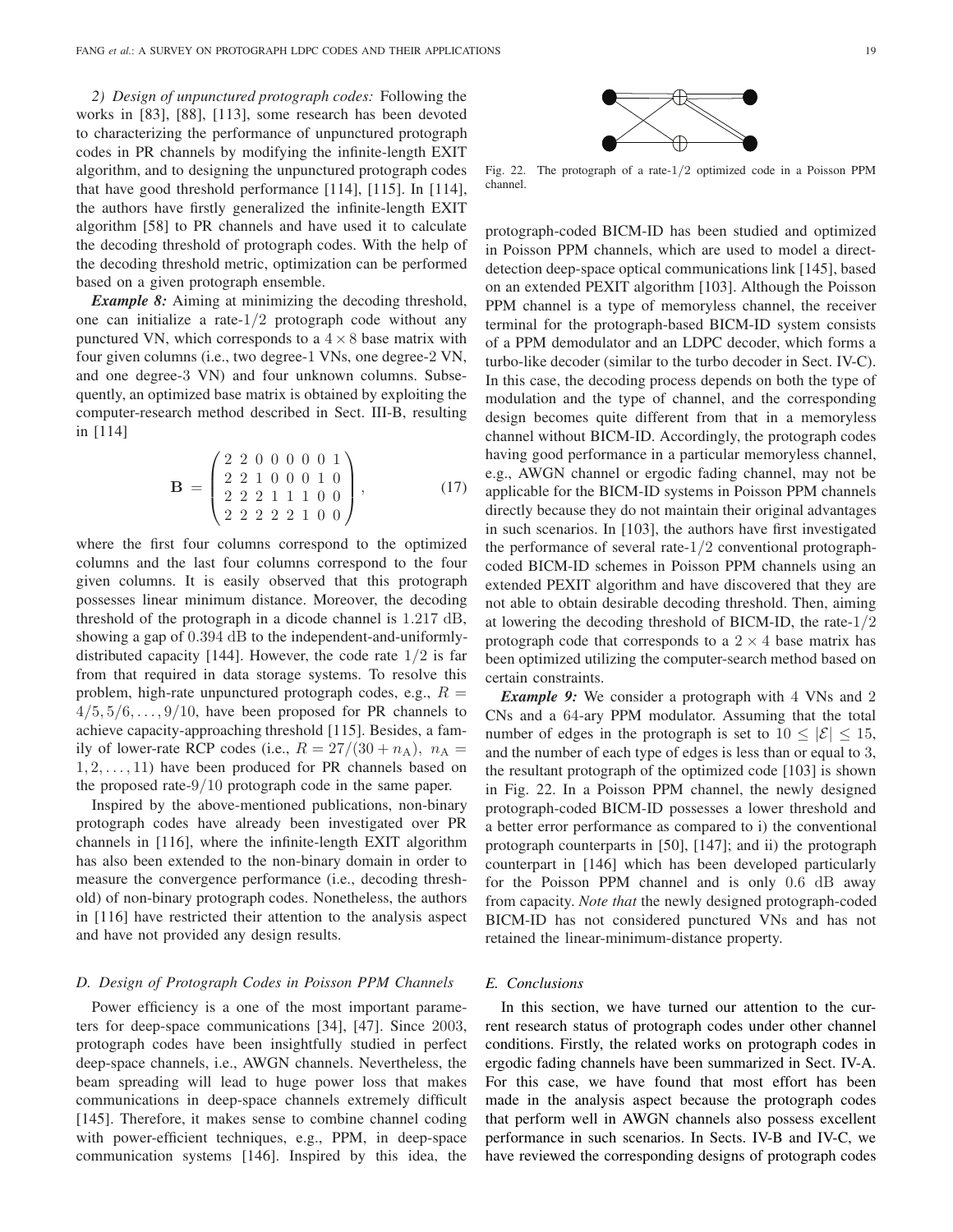

Fig. 23. The protograph of a double protograph code for JSCC.

in non-ergodic BF channels and PR channels, respectively. In particular, both point-to-point and relay frameworks have been considered in non-ergodic BF channels. Finally, the joint design of protograph codes and BICM-ID in Poisson PPM channels has been presented in Sect. IV-D.

#### V. PROTOGRAPH-BASED JSCC AND JCPNC

To our knowledge, the applications of protograph codes are not limited to channel coding. Protograph codes can also be used in other related areas such as JSCC and JCPNC. In this section, we provide a brief overview of the contributions that have been made in the aforementioned two areas.

#### *A. Protograph-based JSCC*

Unlike the separate design and decoding of the sourceand-channel coding [148], the joint design of source-andchannel coding (i.e., JSCC) has held more attention in the past five years [149], [150]. The main idea of JSCC is that the (uncompressed or partially compressed) source is considered as redundancy and hence can be exploited by the channel decoder to improve the error performance. Motivated by the above-mentioned idea, the double LDPC code, which consists of two concatenated LDPC codes, has been proposed and optimized for JSCC [149]. The protograph codes have also been applied to JSCC [117]–[120]. Further, the construction of double protograph codes has been first elaborated in [117]. In the same work, the authors have also proposed an improved base matrix for source protograph code to enhance the error performance of protograph-based JSCC.

The overall protograph corresponding to a double protograph code is shown in Fig. 23. Referring to this figure, the information sequence  $\mathbf{u}_s$  is first compressed by an unpunctured protograph code  $C_{\rm sc}$  with a  $M_{\rm sc} \times N_{\rm sc}$  base matrix  $\mathbf{B}_{\rm sc}$ , resulting in a compressed source sequence  $\mathbf{u}_{\rm sc'} = \mathbf{H}_{\rm sc} \mathbf{u}_{\rm s}$ , where  $H_{\rm sc}$  is the parity-check matrix corresponding to the derived graph of the code  $C_{\text{sc}}$ . Thus, the code rate of source coding is  $R_{\rm sc} = M_{\rm sc}/N_{\rm sc}$ . Afterwards, another punctured/unpunctured protograph code  $C_{\rm cc}$  with a  $M_{\rm cc} \times N_{\rm cc}$  base matrix  $\mathbf{B}_{\rm cc}$ is used to re-encode  $\mathbf{u}_{\rm sc'}$ , and hence  $C_{\rm cc}$  will be transmitted over the channel. The code rate of channel coding is  $R_{\rm cc} = (N_{\rm cc} - M_{\rm cc})/(N_{\rm cc} - n_{\rm p})$ , where  $n_{\rm p}$  is the punctured length. *Note that* each CN in  $C_{\text{sc}}$  is connected to one of the last  $M_{\rm cc}$  VNs in  $C_{\rm cc}$  via a single edge. Using such an encoding structure, joint decoding can be performed on the



Fig. 24. Simulated BER curves and decoding thresholds of the double protograph code with different information lengths in a Nakagami ergodic fading channel. The source code and channel code are used by the rate-1/4 R4JA code and rate-1/2 AR3A code, respectively. The parameters used are  $K = 2000, 4000, m = 1$ , and  $p_c = 0.02$ .

corresponding derived graph of the overall double protograph code [117], [149].

In certain practical applications, e.g., image transmission, some particular parts of the source information are considered as more important compared with other parts. Accordingly, it is necessary to employ different coding strategies to deal with different parts of such a source so as to protect the source information more efficiently. Recently, a novel UEP scheme has been proposed for the JSCC with double protograph code [119]. In [119], the authors have divided the source information into two different parts. Furthermore, these two parts are given two different priority levels based on their corresponding entropies. Then, they are encoded by one protograph code and one double protograph code, respectively<sup>16</sup>.

Although the double protograph codes have been widely used for JSCC and have shown desirable performance via simulations, their analytical performance has not been adequately studied in [117]–[119]. In [120], a joint PEXIT algorithm has been proposed for evaluating the decoding threshold of double protograph codes. Moreover, the results have been extended to multi-receive-antenna-based systems over ergodic fading channels in the same paper.

*Example 10:* We assume that i) the rate-1/4 repeat-by-4jagged-accumulate (R4JA) code [50] and rate-1/2 AR3A code are used as the source code and channel code, respectively, to form the double protograph code, and ii) the joint source-andchannel-decoder [117], [149] is used at the receiver terminal to estimate the original information. Fig. 24 plots the BER curves and decoding thresholds of the double protograph code with different information lengths in a Nakagami ergodic fading channel with  $m = 1$ . The information lengths are set to  $K = 2000$  and 4000, and the crossover probability of the equivalent binary symmetric channel for the source decoder is set to  $p_c = 0.02$ . As observed, the slope of the BER of the

<sup>&</sup>lt;sup>16</sup>The high-priority part is not compressed by the source code and is directly encoded by the channel code, i.e., a protograph code, while the low-priority part is encoded by a double protograph code.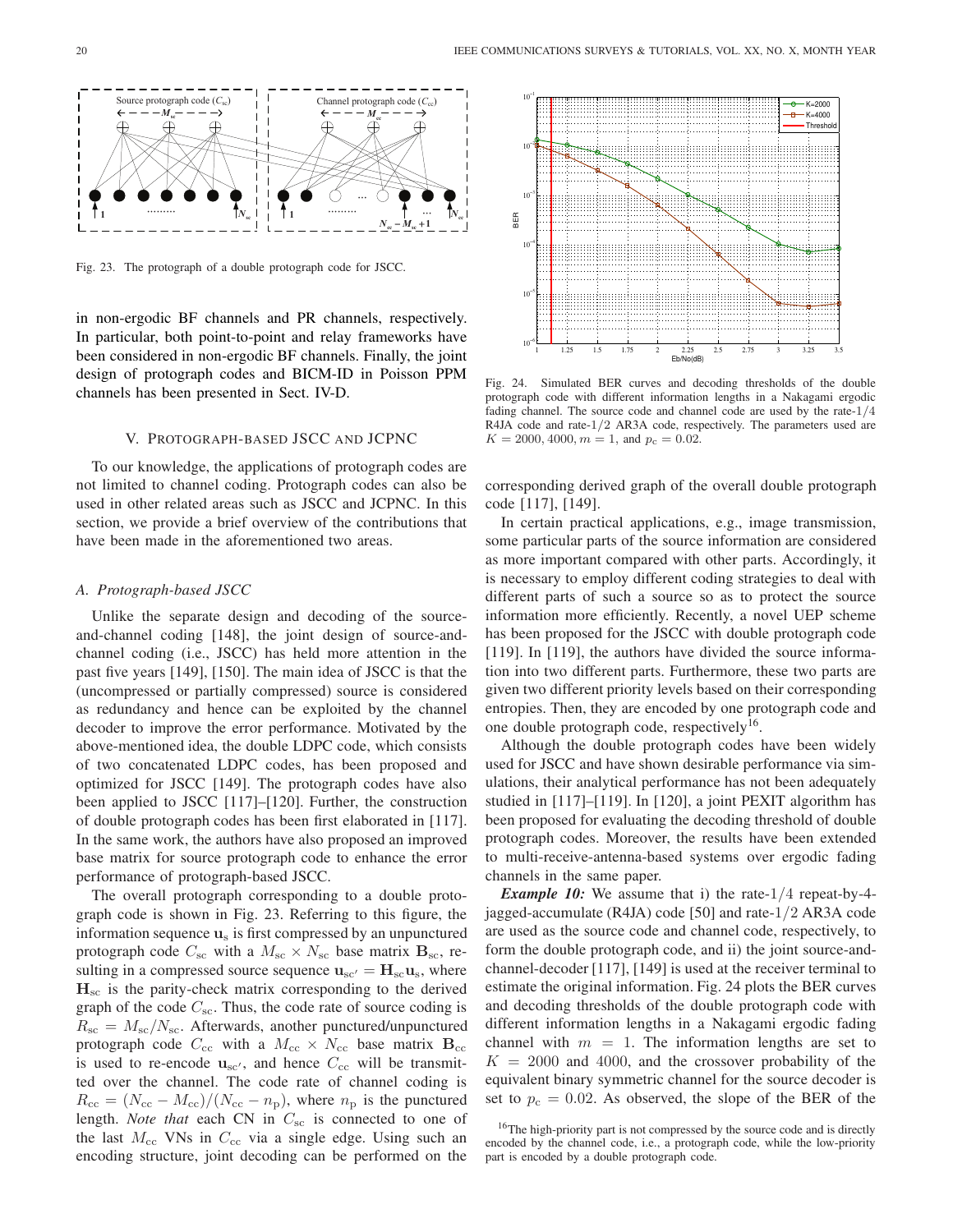double protograph code is increased as K becomes larger in the low-SNR region. However, the error floor emerges for both two cases in the high-SNR region (i.e.,  $E_b/N_0 \geq 3.0$  dB). This error floor may vanish as  $K$  approaches infinite. Additionally, at a BER of  $2 \times 10^{-5}$ , the double protograph code with  $K = 4000$  has a gap of about 1.6 dB to the decoding threshold.

## *B. Protograph-based JCPNC*

Another attractive application of protograph code is in JCPNC. Physical-layer network coding (PNC) has been proposed in [151] to remarkably increase the throughput of the straightforward network coding [152]. To enhance the transmission reliability in networks based on PNC, the JCPNC frameworks implemented by RA codes and LDPC codes have been carefully designed over different types of channels [153]–[155]. Here, we present the currently achieved results of protograph-based JCPNC schemes in AWGN and fading channels [121]–[123]. Further, we propose a joint finite-length EXIT algorithm for analyzing such a JCPNC in AWGN channels.

*1) Protograph-based JCPNC in AWGN channels:* The protograph codes have been firstly introduced to JCPNC in [121]. In that work, the authors have proposed a serial joint channeland-physical-layer-network decoding (JCPND) algorithm to improve the performance of standard JCPND algorithm [154]. The superiority of the newly proposed JCPND algorithm has been validated by the simulation results of the rate-1/4 protograph-based RA codes. Subsequently, a classical protograph code, i.e., the AR3A code, has also been applied to AWGN and ergodic fading channels and has exhibited good error performance [122]. However, the aforementioned works have only provided the simulated error-performance of protograph-based JCPNC schemes without conducting a systematic investigation (e.g., theoretical analysis and design). The main reason is that there is a lack of usable analytical tool for such JCPNC schemes. Although the authors in [156] have proposed an EXIT algorithm for RA-coded JCPNC schemes, the algorithm is not applicable to protograph code because the algorithm is based on the degree-distribution pair of codes.

In the following, we propose a joint finite-length EXIT algorithm for analyzing the protograph-based JCPNC under standard JCPND, in which the MI is traced on each edge of the protograph.

We consider a JCPNC-aided two-way relay channel which comprises two sources A, B, and one relay R. A and B are to exchange message with the help of R. Assuming that the two sources exploit the same protograph code of length N, i.e.,  $C_A = C_B = (v_{A/B,1}, v_{A/B,2}, \dots, v_{A/B,N})$ , to encode the source information. The transmission scheme for JCPNC includes two stages: In the 1st stage, the two sources transmit their corresponding BPSK-modulated signals, i.e.,  $x_{A,j} = (-1)^{v_{A,j}}$  and  $x_{B,j} = (-1)^{v_{B,j}}$ , to R simultaneously. Then, R decodes the XORed message  $v_{R,j} = v_{A,j} \oplus v_{B,j}$ and retrieves the corresponding information bit  $u_{R,j}$ . In the 2nd stage,  $u_{R,j}$  is re-encoded and broadcasted to A and B. In this subsection, we restrict ourselves to the 1st stage as in

$$
y_{\text{R},j} = x_{\text{A},j} + x_{\text{B},j} + n_{\text{R},j},\tag{18}
$$

where  $n_{\text{R},j} \sim \mathcal{N}(0, \sigma_n^2)$  is the Gaussian noise. We also assume that  $x_{\text{R},j} = (-1)^{v_{\text{R},j}}$  is the BPSK-modulated signal of  $v_{\text{R},j}$ .

In the absence of noise, there are three possible values for the received signal, denoted by  $s_i = [x_{A+B,i}]$  $x_{A,j} + x_{B,j}$  :  $x_{A/B,j} = \{1,-1\}$ ] =  $[s_{j,0}, s_{j,1}, s_{j,2}]$  = [2, 0, −2]. According to [153], [154], we set the a-priori probability of  $s_{j,0}, s_{j,1}$ , and  $s_{j,2}$  to  $1/4, 1/2$ , and  $1/4$ , respectively. Then, the channel initial (probability) message is promptly obtained as  $\mathbf{g}_j = [g_{j,0}, g_{j,1}, g_{j,2}]$ , where  $g_{j,\mu}$  $\beta \exp(-(y_{\text{R},j} - s_{j,\mu})^2/(2\sigma_n^2))$ , for  $\mu = 0, 2$ , and  $g_{j,\mu} =$  $2\beta \exp(-y_{\text{R},j}^2/(2\sigma_n^2))$  otherwise<sup>17</sup>. Here  $\beta$  is a normalization factor to keep  $\sum_{\mu=0}^{2} g_{j,\mu} = 1$ . Based on the channel initial message  $\mathbf{g} = {\mathbf{g}_j} = {\mathbf{g}_1, \mathbf{g}_2, \dots, \mathbf{g}_N}$ , R can decode the XORed codeword  $C_R = (v_{R,1}, v_{R,2}, \dots, v_{R,N})$  by using the JCPND algorithm on an equivalent Tanner graph [153], [154].

Similarly to [156], we define two types of LLRs in protograph-based JCPNC for the joint finite-length EXIT analysis. Given a message of the  $j$ -th VN/CN for JCPNC, i.e.,  $\mathbf{p}_j = [p_{j,0}, p_{j,1}, p_{j,2}]$ , the *primary* LLR is defined as  $L_j = \ln[\Pr(x_{\text{R},j} = 1|y_{\text{R},j})/\Pr(x_{\text{R},j} = -1|y_{\text{R},j})] =$  $\ln[(p_{j,0} + p_{j,2})/p_{j,1}]$  while the *secondary* LLR is defined as  $\rho_j = \ln[\Pr(x_{A+B,j} = 2|y_{R,j}) / \Pr(x_{A+B,j} = -2|y_{R,j})] =$  $ln(p_{j,0}/p_{j,2})$ . Therefore, the primary and secondary channel LLRs are expressed by  $L_{ch,j} = \ln[(g_{j,0} + g_{j,2})/g_{j,1}]$  and  $\rho_{ch,j} = \ln(g_{i,0}/g_{i,2})$ , respectively.

*Remark:* The major difference between the EXIT for channel coding and joint EXIT for JCPNC is that the former one is only related to the primary LLR, while the latter one is dependent on both the primary LLR and secondary LLR.

For protograph-based JCPNC, one can easily demonstrate that the (output) extrinsic primary LLR values of VND/CND approximately follow a symmetric Gaussian distribution, while the probability density function (PDF) of the extrinsic secondary LLR values of VND/CND is not a Gaussian-like distribution. This conclusion is consistent with that of the RA-coded JCPNC [156]. Consequently, we can evaluate the a-priori primary LLR of an XORed VN/CN as

$$
L_{Av/Ac}(i,j) = (\sigma_{Av/Ac,j}^2/2)x_{\text{R},j} + n_{L,j},\tag{19}
$$

where  $n_{L,j} \sim \mathcal{N}(0, \sigma_{Av/Ac,j}^2)$  is the Gaussian-distributed random variable.

To simply the analysis, we assume that the decoder knows the perfect a-priori secondary LLR of an XORed VN/CN as in [156], such that

$$
\rho_{Av/Ac}(i,j) = \begin{cases}\n+\Omega & \text{if } x_{A+B,j} = 2, \\
0 & \text{if } x_{A+B,j} = 0, \\
+\Omega & \text{if } x_{A+B,j} = -2,\n\end{cases}
$$
\n(20)

where  $\Omega$  denotes a sufficiently large positive value and is set to 20 in our analysis. This secondary LLR model leads to an upper-bound for the extrinsic MI of VND/CND.

Assuming that a protograph code with an  $M \times N$  paritycheck matrix  $\mathbf{H} = (h_{i,j})$  is used as the channel code of

<sup>17</sup>*Note that*  $\mathbf{g}_i = [1/4, 1/2, 1/4]$  if the VN is punctured.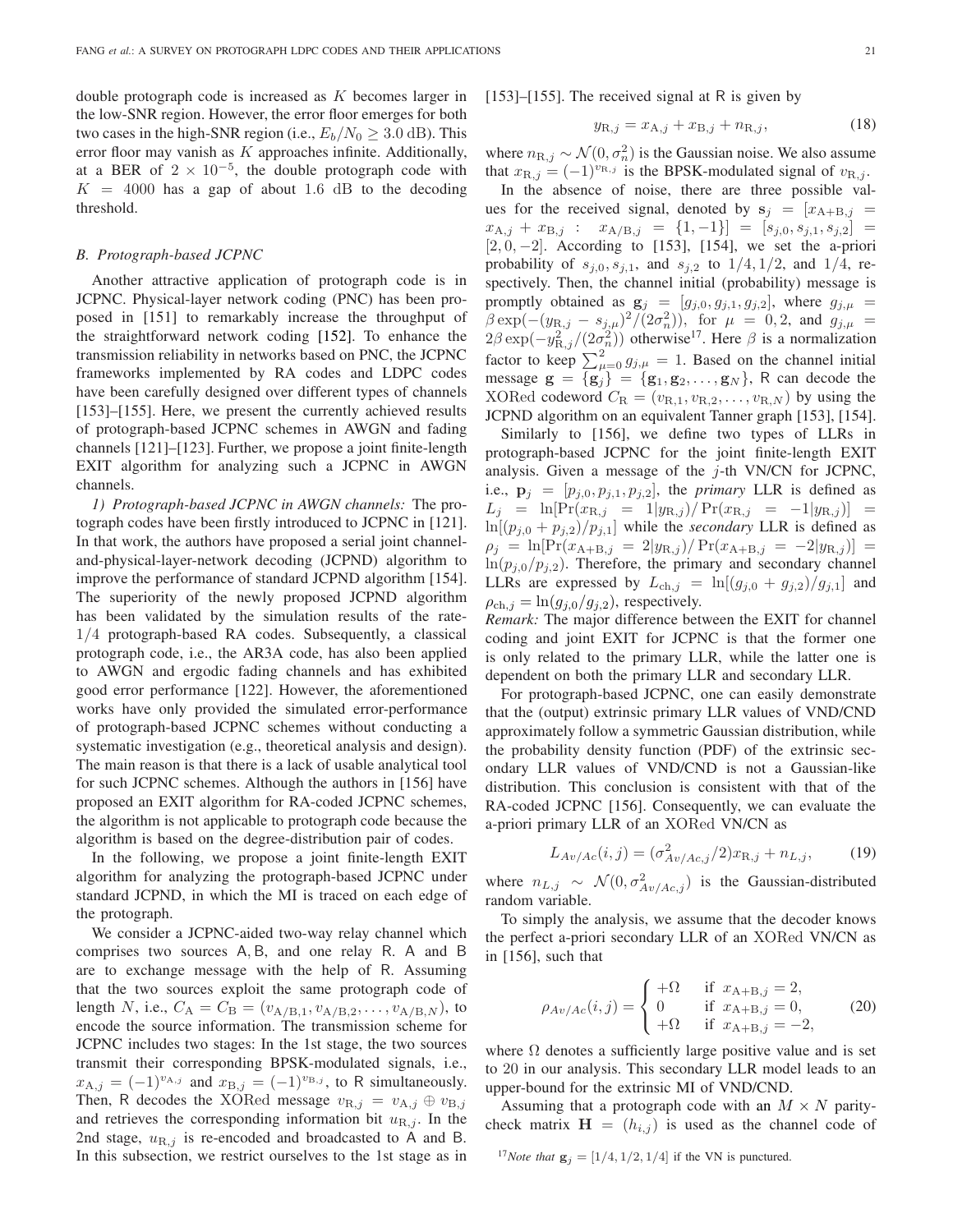JCPNC, we can plot the finite-length EXIT curves of the VND and CND for the protograph-based JCPND, respectively, as follows.

# Calculating the extrinsic MI output from the VND

- (1) For a given  $E_b/N_0$ , we randomly generate two sequences of information bits for A and B and encode them by the same protograph code. The modulated sequences  $\{x_{\text{R},i}\}$ and  $\{x_{A+B,j}\}\$ are readily formed by using the coded bits  $\{v_{A,j}\}\$ and  $\{v_{B,j}\}\$ . Then, for  $j=1,2,\ldots,N$ , the channel initial message of  $v_{\text{R},j}$  is derived as  $\mathbf{g}_j = [g_{j,0}, g_{j,1}, g_{j,2}].$
- (2) For a given average a-priori MI  $I_{Av} \in [0,1]$  for the N XORed VNs, we calculate the variance  $\sigma_{Av}^2$  of the average a-priori primary LLR using [88, eq.(4)] based on the symmetric Gaussian assumption. Next, for  $i =$  $1, 2, \ldots, M$  and  $j = 1, 2, \ldots, N$ , we generate the a-priori primary LLR  $L_{Av}(i, j)$  and secondary LLR  $\rho_{Av}(i, j)$ exploiting (19) and (20), respectively, if  $h_{i,j} \neq 0$ .
- (3) Combining  $L_{Av}(i, j)$ ,  $\rho_{Av}(i, j)$ , and  $\sum_{\mu=0}^{2} p_{Av,\mu}(i, j) =$ 1 yields the corresponding a-priori message  $\mathbf{p}_{Av}(i, j) =$  $[p_{Av,0}(i, j), p_{Av,1}(i, j), p_{Av,2}(i, j)].$
- (4) The sequences  $\{g_j\}$  and  $\{p_{Av}(i, j)\}\$  are passed through the VND to become the sequence of extrinsic message  $\{p_{Ev}(i, j)\}\$ . The relationship among them can be expressed as  $\mathbf{p}_{Ev}(i, j) = F_{\text{VND}}(\mathbf{g}_j, \mathbf{p}_{Av}(i, j))$ , where  $F_{\text{VND}}$ represents the probability-message processor of VND.
- (5) For  $i = 1, 2, ..., M$  and  $j = 1, 2, ..., N$ , we can easily obtain the extrinsic primary LLR  $L_{Ev}(i, j)$  based on  $\mathbf{p}_{Ev}(i, j)$  if  $h_{i,j} \neq 0$ . Further, the average extrinsic MI corresponding to the sequence  $\{L_{Ev}(i, j)\}\$ is evaluated as [17]

$$
I_{Ev} = \frac{1}{2} \sum_{\tau = \{-1, 1\}} \int_{-\infty}^{\infty} f_{Ev}(\xi | X_{\mathcal{R}, j} = \tau)
$$
  
 
$$
\times \log_2 \frac{2 f_{Ev}(\xi | X_{\mathcal{R}, j} = \tau)}{f_{Ev}(\xi | X_{\mathcal{R}, j} = -1) + f_{Ev}(\xi | X_{\mathcal{R}, j} = 1)} d\xi,
$$
(21)

where  $f_{Ev}(\xi|X_{\text{R},j} = \tau)$  is the conditional PDF of sequence  $\{L_{Ev}(i, j)\}\$  given  $X_{\mathrm{R},j} = \tau$ .

- (6) Repeat Steps 1  $\sim$  5 to obtain a sufficient set of  $I_{Ev}$  values. We then calculate the mean and variance of  $I_{Ev}$  as  $\mathbb{E}[I_{Ev}]$ and var $[I_{Ev}]$ , respectively. In particular, the mean value  $\mathbb{E}[I_{Ev}]$  is considered as a typical MI value for all the finitelength codewords.
- (7) Execute Steps 1  $\sim$  6 for different values of  $I_{Av} \in [0,1]$ to get an EXIT band for VND, which includes an expected EXIT curve  $(I_{Av}, \mathbb{E}[I_{Ev}])$ , an upper-bound curve  $(I_{Av}, \mathbb{E}[I_{Ev}] + 3\sqrt{\text{var}[I_{Ev}]}),$  and a lower-bound curve  $(I_{Av}, \mathbb{E}[I_{Ev}] - 3\sqrt{\text{var}[I_{Ev}]}).$

# Calculating the extrinsic MI output from the CND

Likewise, one can also obtain an EXIT band for the CND through a similar way. We represent the expected EXIT curve, upper-bound curve, and lower-bound curve of the CND as  $(I_{Ac},\mathbb{E}[I_{Ec}]),(I_{Ac},\mathbb{E}[I_{Ec}]+3\sqrt{\text{var}[I_{Ec}]}),$  and  $(I_{Ac},\mathbb{E}[I_{Ec}] 3\sqrt{\text{var}[I_{Ec}]}$ ), respectively.

Based on the aforementioned description, the block diagram of the finite-length EXIT algorithm for the protograph-based JCPND is shown as Fig. 25, where "MPC" and "PMC" are



Fig. 25. Block diagram of the finite-length EXIT algorithm for the protographbased JCPND. (a) Calculation of the extrinsic MI output from the VND and (b) calculation of the extrinsic MI output from the CND.



Fig. 26. EXIT bands and actual decoding trajectory of the AR3A-coded JCPNC scheme in an AWGN channel. The expected EXIT curves are denoted by the solid lines while the upper-bound curves and lower-bound curves are denoted by the dotted lines. The parameters used are  $R = 1/2, K = 1536$ , and  $E_b/N_0 = 2.8$  dB.

used to denote the "MI-to-probability-message converter" and "probability-message-to-MI converter", respectively. Furthermore, the MPC and PMC are implemented by Steps 2  $\sim$  3 and Step 5, respectively.

*Remark:* The EXIT band of VND is related to  $E_b/N_0$  since it is directly connected to the channel, while the EXIT band of CND is independent of  $E_b/N_0$ .

*Example 11:* Consider a rate-1/2 AR3A code with information length  $K = 1536$ , we plot the EXIT bands and actual decoding trajectory of the protograph-based JCPNC scheme in an AWGN channel at  $E_b/N_0 = 2.8$  dB in Fig. 26. We observe that the EXIT bands can characterize the decoding trajectory with reasonable accuracy. We also present the simulated BER curves of the JCPNC schemes based on the rate-1/2 AR3A code and (3, 6) regular LDPC code with information length  $K = 1536$  in an AWGN channel in Fig. 27. The results indicate that the AR3A-coded JCPNC is remarkably superior to the regular-coded one and exhibits excellent error performance.

*2) Protograph-based JCPNC in fading channels:* Besides the research in AWGN channels, the protograph-based JCPNC has been considered under fading condition in [123]. In that work, the interplay between the protograph-based JCPNC and space-time block coding has been studied in ergodic fading channels. To tackle the JCPND of the combined framework,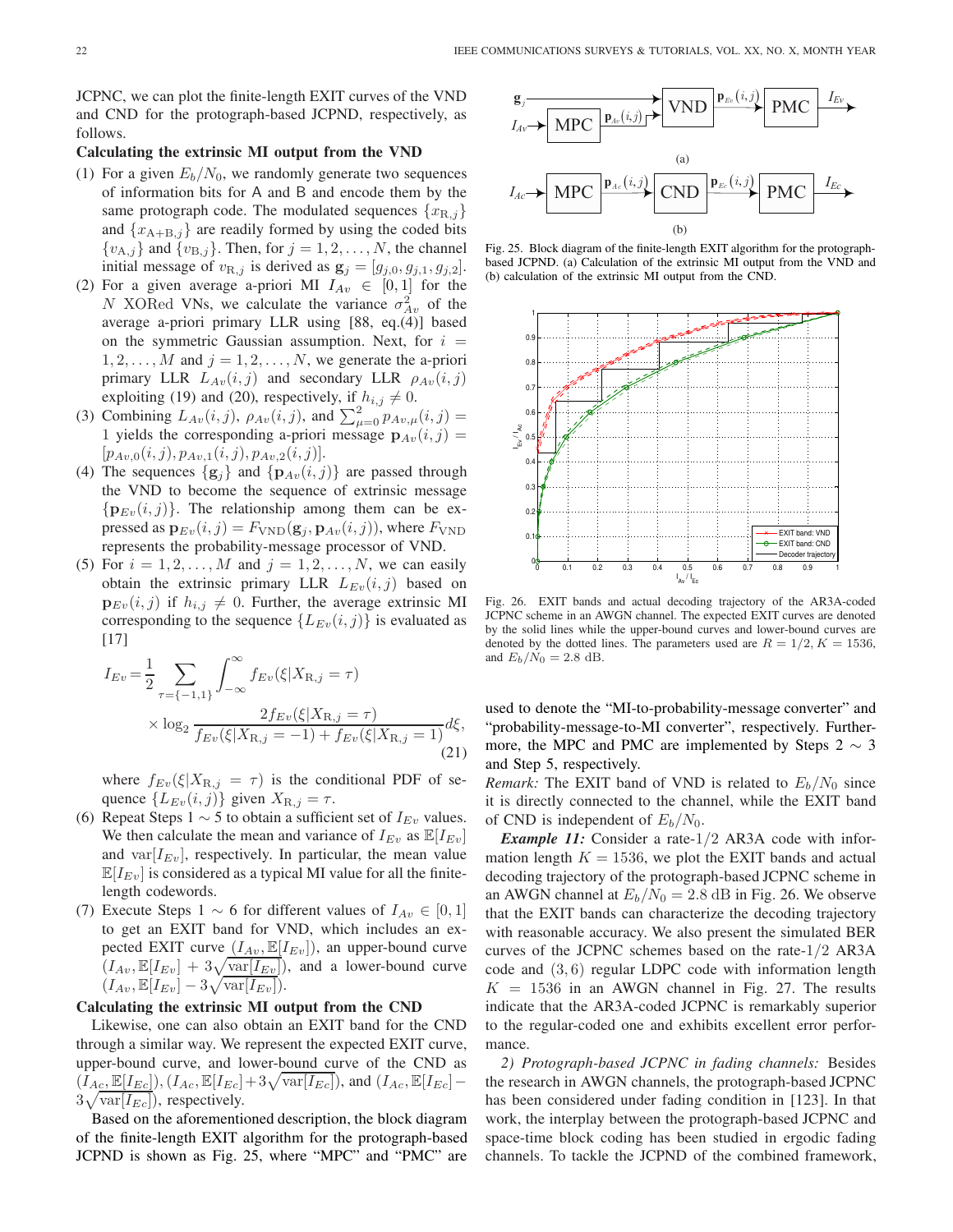

Fig. 27. Simulated BER curves of the AR3A-coded and the regular-coded JCPNC schemes in an AWGN channel. The parameters used are  $R = 1/2$ and  $K = 1536$ .

a novel precoding scheme has been proposed and a simplified updating rule of LLR in the JCPND algorithm has been developed. Moreover, the corresponding asymptotic BER formula has been derived and will be useful for the design of protograph-based JCPNC schemes in such channels.

However, thus far, there is no related work on optimizing protograph codes for JCPNC schemes in neither AWGN nor fading channels.

# *C. Conclusion*

In this section, we have introduced two attractive applications of protograph codes, namely the protograph-based JSCC and protograph-based JCPNC. We have first summarized the state-of-the-art in protograph-based JSCC schemes in Sect. V-A. Afterwards, we have concluded the achievement of protograph-based JCPNC schemes in Sect. V-B. Moreover, a novel joint finite-length EXIT algorithm has been proposed in the same subsection to analyze the convergence performance of protograph-based JCPNC schemes in AWGN channels. The algorithm should therefore facilitate the related design work.

## VI. CONCLUDING REMARKS AND FUTURE LINES

# *A. Concluding Remarks*

In this treatise, we have conducted an insightful survey of the associated literature, which is related to the protograph codes and their applications. We have considered the design and analysis aspects of such codes in various transmission scenarios and their meritorious variants, as well as their applications to JSCC and JCPNC. We have limited our elaboration to the encoding design and assumed that the decoder was implemented by the BP algorithm.

To be specific, we have firstly presented the background of LDPC codes, the basic principles of protograph codes as well as their analytical methodologies. Then, we have provided the corresponding guidelines for the design of good fixed-rate and RC protograph codes, which possess both fundamental-limitapproaching error performance and linear-minimum-distance property, in AWGN channels, ergodic fading channels, nonergodic BF channels, PR channels, and Poisson PPM channels, respectively. The results have indicated that the designed protograph codes exhibit more excellent performance with respect to existing counterparts in the above-mentioned channels.

In addition to the design and analysis aspects, the applications of protograph codes to JSCC and JCPNC frameworks have been extensively discussed in both AWGN and ergodic fading channels. Particularly, a novel joint finite-length EXIT algorithm has been developed for protograph-based JCPNC systems in AWGN channels. The algorithm can be considered as an efficient theoretical tool for the optimization of such systems.

In general, the protograph codes have shown their superiorities for use in a variety of communication and data storage systems, such as deep-space communication systems, wireless communication systems, and magnetic recording systems. Also, this type of codes possesses some promising characteristics to become a good candidate for JSCC and JCPNC.

# *B. Future Lines*

This paper has offered an overall review of the research progress of protograph codes since the invention of them. This type of codes has already proposed for the next generation uplink standard of the Consultative Committee for Space Data Systems due to the excellent performance and low complexity. Beyond any doubt, protograph codes may find more employment in a significant amount of other potential applications and be included in other new standards in the future. Nonetheless, the study on protograph codes was launched in 2003 and this type of codes has just been undergoing development in recent ten years, there exist various open problems that need to be addressed. Some of them are listed as follows.

- 1) As mentioned in Sect. II and Sect. III, non-binary protograph codes have been introduced in AWGN channels [66]. The non-binary protograph codes can outperform their binary counterparts in some cases and are more easily combined with high-order modulations. Accordingly, a strong focus on extending the design of protograph codes to the non-binary domain in other types of channels, e.g., ergodic/non-ergodic fading channels, is certainly to be expected.
- 2) Although the performance of protograph codes has been well investigated in point-to-point, SIMO, and relay fading channels, these architectures may not be enough to satisfy the requirement of the modern wireless communications. One of the ambitious goals of the next-generation (5G) wireless communication systems is to reliably provide very high data-rate transmission to multiple users simultaneously. Hence, the design of protograph codes for multiple-input multiple-output (MIMO) systems, which are considered as a critical technique for 5G, will be much appreciated.
- 3) To overcome the limitation of storage density in conventional data storage systems, bit-patterned media has been proposed [157]–[159]. Unfortunately, this results in severe inter-track interference and the corresponding system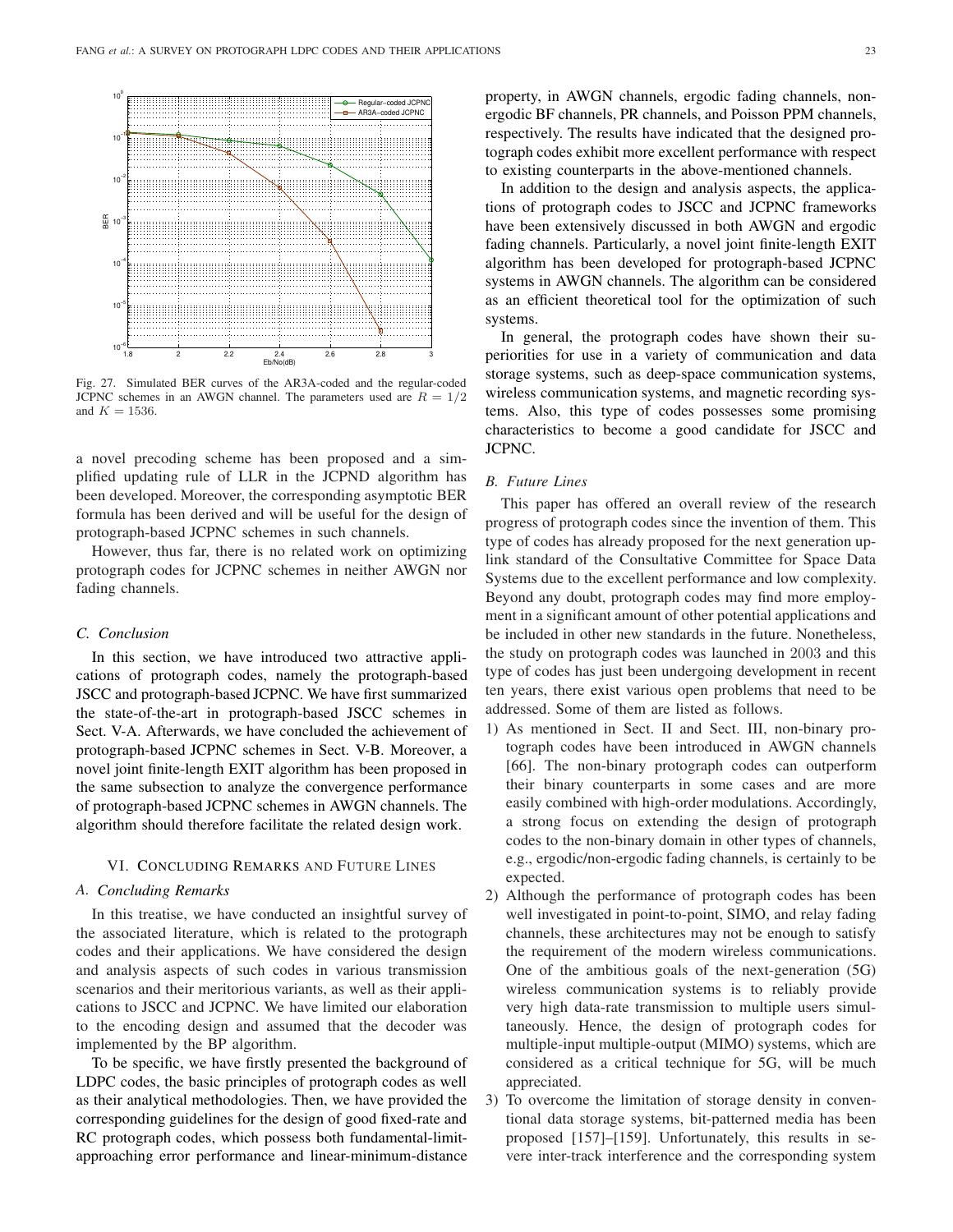should be re-described as a two-dimensional PR channel, which comprises both ISI and inter-track interference. Till now, the protograph codes have been successfully optimized for one-dimensional PR channels, but their performance in two-dimensional PR channels is not well understood and can be served as a future line.

- 4) FEC is a key enabling technique for the next-generation optical communication systems. As a type of superior FEC codes, LDPC codes have been widely used in such systems [37], [160]. Since protograph codes can accomplish capacity-approaching performance with high code rate (i.e,  $R \geq 4/5$ , which fits well with the requirement for optical communication systems, they have potential to become an efficient solution to realize reliable communication in optical transport networks.
- 5) According to Sect. V, the construction and analytical methodologies of protograph-based JSCC and JCPNC have been proposed for several channel conditions. Further development on the aforementioned two areas will focus on the optimization of protograph-based JSCC and JCPNC using the joint EXIT-chart-based methods so as to approach their corresponding capacities, respectively.
- 6) Finally, we anticipate that another potential research area is systematic study of the variants of protograph codes. For example, as a rateless relative of protograph codes, PBRL codes have been proposed recently [75], which have a similar structure to the Raptor codes. Rateless codes, e.g., Raptor codes [161], provide a more flexible way for channel coding and are very suitable for scenarios where channel state information is unavailable at the transmitter terminal. Therefore, more effort may be devoted to in-depth investigation on the existing variants of protograph codes as well as developing other new meritorious variants in the near future.

#### **REFERENCES**

- [1] D. J. Costello and G. D. Forney, "Channel coding: The road to channel capacity," *Proc. IEEE*, vol. 95, no. 6, pp. 1150–1177, Jun. 2007.
- [2] C. E. Shannon, "A mathematical theory of communication," *Bell Syst. Tech. J.*, vol. 27, pp. 379–423, Jul. 1948.
- [3] R. W. Hamming, "Error detecting and error correcting codes," *Bell Syst. Tech. J.*, vol. 29, pp. 147–160, Apr. 1950.
- [4] R. G. Gallager, *Low-Density Parity-Check Codes*. Cambridge, MA: MIT Press, 1963.
- [5] R. M. Tanner, "A recursive approach to low complexity codes," *IEEE Trans. Inf. Theory*, vol. 27, no. 5, pp. 533–547, Sept. 1981.
- [6] C. Berrou, A. Glavieux, and P. Thitimajshima, "Near Shannon limit error-correcting coding and decoding: Turbo-codes," in *Proc. IEEE Int. Conf. Commun. (ICC)*, vol. 2, May 1993, pp. 1064–1070.
- [7] D. J. MacKay and R. M. Neal, "Good codes based on very sparse matrices," in *Proc. Cryptography and Coding. 5th IMA Conf., number 1025 in Lecture Notes in Comput. Sci.*, Oct. 1995, pp. 100–111.
- [8] N. Alon and M. Luby, "A linear time erasure-resilient code with nearly optimal recovery," *IEEE Trans. Inf. Theory*, vol. 42, no. 6, pp. 1732– 1736, Nov. 1996.
- [9] M. Sipser and D. Spielman, "Expander codes," *IEEE Trans. Inf. Theory*, vol. 42, no. 6, pp. 1710–1722, Nov. 1996.
- [10] D. J. C. MacKay and R. M. Neal, "Near Shannon limit performance of low density parity check codes," *Electron. Lett.*, vol. 33, no. 6, pp. 457–458, Mar. 1997.
- [11] D. J. C. MacKay, "Good error-correcting codes based on very sparse matrices," *IEEE Trans. Inf. Theory*, vol. 45, no. 2, pp. 399–431, Mar. 1999.
- [12] T. Richardson and R. Urbanke, "The capacity of low-density paritycheck codes under message-passing decoding," *IEEE Trans. Inf. Theory*, vol. 47, no. 2, pp. 599–618, Feb. 2001.
- [13] T. Richardson, M. Shokrollahi, and R. Urbanke, "Design of capacityapproaching irregular low-density parity-check codes," *IEEE Trans. Inf. Theory*, vol. 47, no. 2, pp. 619–637, Feb. 2001.
- [14] M. G. Luby, M. Mitzenmacher, M. A. Shokrollahi, D. A. Spielman, and V. Stemann, "Practical loss-resilient codes," in *Proc. 29th Annual ACM Symp. Theory of Comput.*, May 1997, pp. 150–159.
- [15] D. Spielman, "Linear-time encodable and decodable error-correcting codes," *IEEE Trans. Inf. Theory*, vol. 42, no. 6, pp. 1723–1731, Nov. 1996.
- [16] T. Richardson and R. Urbanke, "Efficient encoding of low-density parity-check codes," *IEEE Trans. Inf. Theory*, vol. 47, no. 2, pp. 638– 656, Feb. 2001.
- [17] S. ten Brink, "Convergence behavior of iteratively decoded parallel concatenated codes," *IEEE Trans. Commun.*, vol. 49, no. 10, pp. 1727– 1737, Oct. 2001.
- [18] S. ten Brink, G. Kramer, and A. Ashikhmin, "Design of low-density parity-check codes for modulation and detection," *IEEE Trans. Commun.*, vol. 52, no. 4, pp. 670–678, Apr. 2004.
- [19] A. Ashikhmin, G. Kramer, and S. ten Brink, "Extrinsic information transfer functions: Model and erasure channel properties," *IEEE Trans. Inf. Theory*, vol. 50, no. 11, pp. 2657–2673, Nov. 2004.
- [20] M. Franceschini, G. Ferrari, and R. Raheli, "Does the performance of LDPC codes depend on the channel?" *IEEE Trans. Commun.*, vol. 54, no. 12, pp. 2129–2132, Dec. 2006.
- [21] F. Peng, W. Ryan, and R. Wesel, "Surrogate-channel design of universal LDPC codes," *IEEE Commun. Lett.*, vol. 10, no. 6, pp. 480–482, Jun. 2006.
- [22] H. Xiao and A. Banihashemi, "Improved progressive-edge-growth (PEG) construction of irregular LDPC codes," *IEEE Commun. Lett.*, vol. 8, no. 12, pp. 715–717, Dec. 2004.
- [23] X.-Y. Hu, E. Eleftheriou, and D.-M. Arnold, "Regular and irregular progressive edge-growth tanner graphs," *IEEE Trans. Inf. Theory*, vol. 51, no. 1, pp. 386–398, Jan. 2005.
- [24] G. Richter and A. Hof, "On a construction method of irregular LDPC codes without small stopping sets," in *Proc. IEEE Int. Conf. Commun.*, vol. 3, Jun. 2006, pp. 1119–1124.
- [25] X. Zheng, F. C. M. Lau, and C. K. Tse, "Constructing short-length irregular LDPC codes with low error floor," *IEEE Trans. Commun.*, vol. 58, no. 10, pp. 2823–2834, Oct. 2010.
- [26] N. Bonello, S. Chen, and L. Hanzo, "Low-density parity-check codes and their rateless relatives," *IEEE Commun. Surveys & Tutorials*, vol. 13, no. 1, pp. 3–26, First Quarter 2011.
- [27] J. M. F. Moura, J. Lu, and H. Zhang, "Structured low-density paritycheck codes," *IEEE Signal Process. Mag.*, vol. 21, no. 1, pp. 42–55, Jan. 2004.
- [28] G. Liva, S. Song, L. Lan, Y. Zhang, W. Ryan, and S. Lin, "Design of LDPC codes: A survey and new results," *J. Commun. Softw. Syst.*, vol. 2, no. 3, pp. 191–211, Sept. 2006.
- [29] M. El-Hajjar and L. Hanzo, "EXIT charts for system design and analysis," *IEEE Commun. Surveys & Tutorials*, vol. 16, no. 1, pp. 127– 153, First Quarter 2014.
- [30] M. Yazdani, S. Hemati, and A. Banihashemi, "Improving belief propagation on graphs with cycles," *IEEE Commun. Lett.*, vol. 8, no. 1, pp. 57–59, Jan. 2004.
- [31] M.-H. Taghavi and P. Siegel, "Adaptive methods for linear programming decoding," *IEEE Trans. Inf. Theory*, vol. 54, no. 12, pp. 5396– 5410, Dec. 2008.
- [32] N. Varnica, M. Fossorier, and A. Kavcic, "Augmented belief propagation decoding of low-density parity check codes," *IEEE Trans. Commun.*, vol. 55, no. 7, pp. 1308–1317, Jul. 2007.
- [33] Y. Fang, J. Zhang, L. Wang, and F. C. M. Lau, "BP-Maxwell decoding algorithm for LDPC codes over AWGN channels," in *Proc. 6th Int. Conf. Wireless Commun. Netw. and Mobile Comput. (WiCOM)*, Sept. 2010, pp. 1–4.
- [34] K. Andrews, D. Divsalar, S. Dolinar, J. Hamkins, C. Jones, and F. Pollara, "The development of turbo and LDPC codes for deep-space applications," *Proc. IEEE*, vol. 95, no. 11, pp. 2142–2156, Nov. 2007.
- [35] G. Calzolari, M. Chiani, F. Chiaraluce, R. Garello, and E. Paolini, "Channel coding for future space missions: New requirements and trends," *Proc. IEEE*, vol. 95, no. 11, pp. 2157–2170, Nov. 2007.
- [36] J. Hou, P. Siegel, and L. Milstein, "Performance analysis and code optimization of low density parity-check codes on Rayleigh fading channels," *IEEE J. Sel. Areas Commun.*, vol. 19, no. 5, pp. 924–934, May 2001.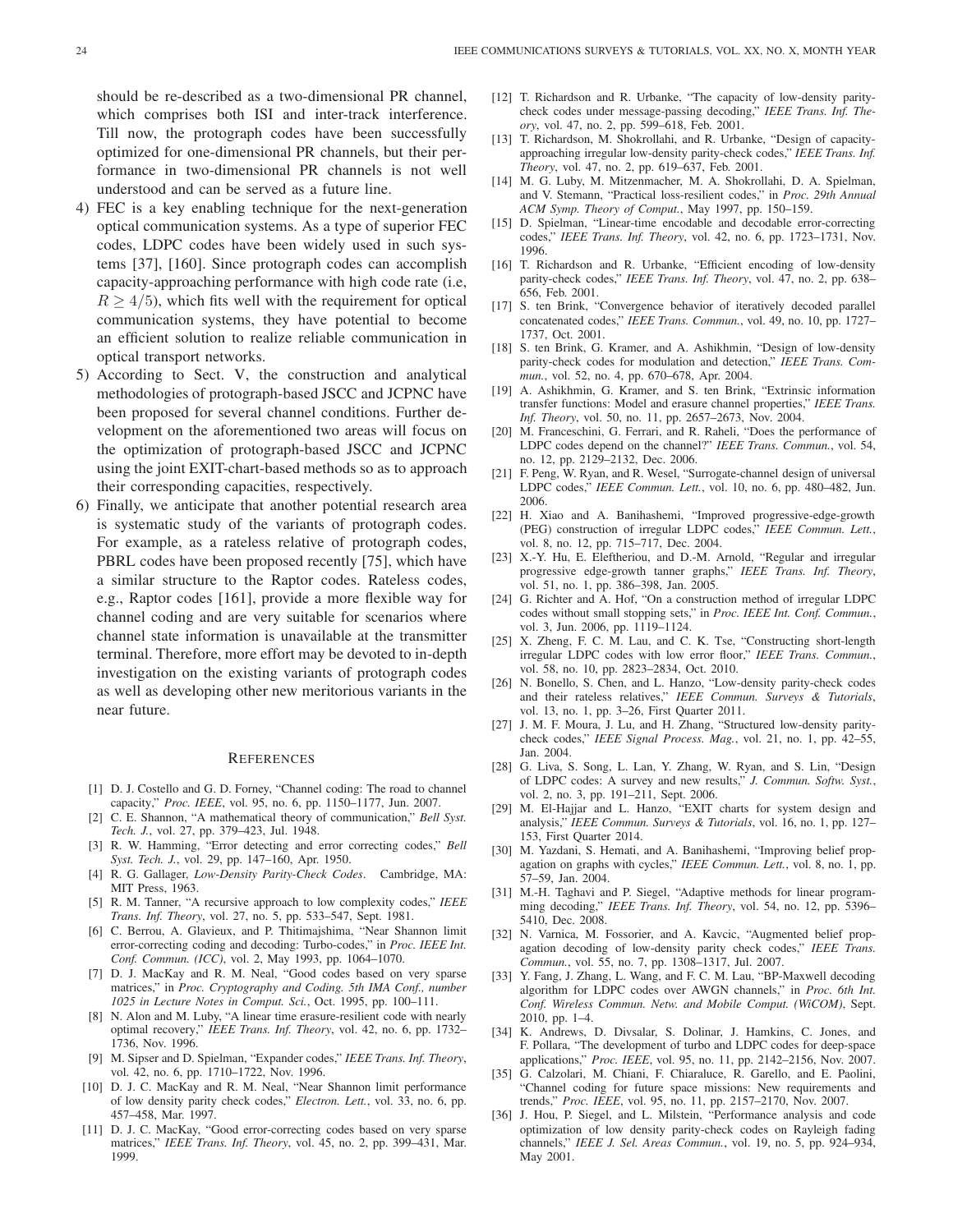- [37] I. Djordjevic, "On the irregular nonbinary QC-LDPC-coded hybrid multidimensional OSCD-modulation enabling beyond 100 Tb/s optical transport," *J. Lightwave Technol.*, vol. 31, no. 16, pp. 2669–2675, Aug. 2013.
- [38] H. Song, R. Todd, and J. Cruz, "Low density parity check codes for magnetic recording channels," *IEEE Trans. Magn.*, vol. 36, no. 5, pp. 2183–2186, Sept. 2000.
- [39] B. Kurkoski, P. Siegel, and J. Wolf, "Joint message-passing decoding of LDPC codes and partial-response channels," *IEEE Trans. Inf. Theory*, vol. 48, no. 6, pp. 1410–1422, Jun. 2002.
- [40] S. Lin and D. J. Costello, *Error Control Coding: Fundamentals and Applications, Second Edition*. Upper Saddle River, NJ, USA: Prentice-Hall, 2004.
- [41] W. E. Ryan, "An introduction to LDPC codes," *CRC Handbook for Coding and Signal Process. for Recording Syst.*, 2004.
- [42] T. Richardson and R. Urbanke, "The renaissance of Gallager's lowdensity parity-check codes," *IEEE Commun. Mag.*, vol. 41, no. 8, pp. 126–131, Aug. 2003.
- [43] -, Modern Coding Theory. Cambridge, U.K.: Cambridge University Press, 2008.
- [44] F. Kschischang, "Codes defined on graphs," *IEEE Commun. Mag.*, vol. 41, no. 8, pp. 118–125, Aug. 2003.
- [45] M. Fossorier, "Quasi-cyclic low-density parity-check codes from circulant permutation matrices," *IEEE Trans. Inf. Theory*, vol. 50, no. 8, pp. 1788–1793, Aug. 2004.
- [46] T. Richardson and R. Urbanke, "Multi-edge type LDPC codes," *Presented at the Workshop honoring Prof. Bob McEliece on his 60th birthday*, California Institute of Technology, May 2002. [Online]. Available: http://citeseerx.ist.psu.edu/viewdoc/summary?doi=10.1.1.106.7310
- [47] J. Thorpe, "Low-density parity-check (LDPC) codes constructed from protographs," in *Proc. IPN Progress Report*, Aug. 2003, pp. 1–7.
- [48] D. Divsalar, C. Jones, S. Dolinar, and J. Thorpe, "Protograph based LDPC codes with minimum distance linearly growing with block size," in *Proc. IEEE Global Commun. Conf. (GLOBECOM)*, vol. 3, Nov. 2005.
- [49] A. Abbasfar, D. Divsalar, and K. Yao, "Accumulate-repeat-accumulate codes," *IEEE Trans. Commun.*, vol. 55, no. 4, pp. 692–702, Apr. 2007.
- [50] D. Divsalar, S. Dolinar, C. Jones, and K. Andrews, "Capacityapproaching protograph codes," *IEEE J. Sel. Areas Commun.*, vol. 27, no. 6, pp. 876–888, Aug. 2009.
- [51] S. Abu-Surra, D. Divsalar, and W. Ryan, "On the existence of typical minimum distance for protograph-based LDPC codes," in *Proc. IEEE Inf. Theory and Applications Workshop (ITA)*, Jan. 2010, pp. 1–7.
- [52] ——, "Enumerators for protograph-based ensembles of LDPC and generalized LDPC codes," *IEEE Trans. Inf. Theory*, vol. 57, no. 2, pp. 858–886, Feb. 2011.
- [53] M. Lentmaier and K. S. Zigangirov, "On generalized low-density parity-check codes based on Hamming component codes," *IEEE Commun. Lett.*, vol. 3, no. 8, pp. 248–250, Aug 1999.
- [54] S. Abu-Surra, G. Liva, and W. Ryan, "Design and performance of selected classes of Tanner codes," in *Proc. UCSD Workshop on Inf. Theory and its Applications (ITA)*, Feb. 2006, pp. 6–10.
- [55] G. Liva, W. E. Ryan, and M. Chiani, "Design of quasi-cyclic Tanner codes with low error floors," in *Proc. Int. Symp. Turbo Codes Related Topics (ISTC)*, Apr. 2006, pp. 1–6.
- [56] S. Abu-Surra, G. Liva, and W. E. Ryan, "Low-floor Tanner codes via Hamming-node or RSCC-node doping," in *Proc. Int. Symp. Applied Algebra, Algebraic Algorithms and Error-Correcting Codes*, Feb. 2006, pp. 245–254.
- [57] G. Liva, W. E. Ryan, and M. Chiani, "Quasi-cyclic generalized LDPC codes with low error floors," *IEEE Trans. Commun.*, vol. 55, no. 12, pp. 2381–2381, Dec. 2007.
- [58] G. Liva and M. Chiani, "Protograph LDPC codes design based on EXIT analysis," in *Proc. IEEE Global Commun. Conf. (GLOBECOM)*, Nov. 2007, pp. 3250–3254.
- [59] S. Dolinar, "A rate-compatible family of protograph-based LDPC codes built by expurgation and lengthening," in *Proc. IEEE Int. Symp. Inf. Theory (ISIT)*, Sept. 2005, pp. 1627–1631.
- [60] M. El-Khamy, J. Hou, and N. Bhushan, "Design of rate-compatible structured LDPC codes for hybrid ARQ applications," *IEEE J. Sel. Areas Commun.*, vol. 27, no. 6, pp. 965–973, Aug. 2009.
- [61] T. Nguyen, A. Nosratinia, and D. Divsalar, "The design of ratecompatible protograph LDPC codes," *IEEE Trans. Commun.*, vol. 60, no. 10, pp. 2841–2850, Oct. 2012.
- [62] T. V. Nguyen and A. Nosratinia, "Rate-compatible short-length protograph LDPC codes," *IEEE Commun. Lett.*, vol. 17, no. 5, pp. 948–951, May 2013.
- [63] M. Davey and D. MacKay, "Low-density parity check codes over GF(q)," *IEEE Commun. Lett.*, vol. 2, no. 6, pp. 165–167, Jun. 1998.
- [64] J. Huang, L. Liu, W. Zhou, and S. Zhou, "Large-girth nonbinary QC-LDPC codes of various lengths," *IEEE Trans. Commun.*, vol. 58, no. 12, pp. 3436–3447, Dec. 2010.
- [65] G. Han, Y. L. Guan, and X. Huang, "Check node reliability-based scheduling for BP decoding of non-binary LDPC codes," *IEEE Trans. Commun.*, vol. 61, no. 3, pp. 877–885, Mar. 2013.
- [66] B.-Y. Chang, L. Dolecek, and D. Divsalar, "EXIT chart analysis and design of non-binary protograph-based LDPC codes," in *Proc. Military Commun. Conf. (MILCOM)*, Nov. 2011, pp. 566–571.
- [67] L. Costantini, B. Matuz, G. Liva, E. Paolini, and M.Chiani, "Nonbinary protograph LDPC codes for space communications," *Int. J. Sat. Commun. Netw.*, vol. 30, no. 2, pp. 43–51, Mar 2012.
- [68] D. Divsalar and L. Dolecek, "On the typical minimum distance of protograph-based non-binary LDPC codes," in *Proc. Inf. Theory and Applications Workshop (ITA)*, Feb. 2012, pp. 192–198.
- [69] L. Dolecek, D. Divsalar, Y. Sun, and B. Amiri, "Non-binary protograph-based LDPC codes: Enumerators, analysis, and designs, *IEEE Trans. Inf. Theory*, vol. 60, no. 7, pp. 3913–3941, Jul. 2014.
- [70] A. J. Felstrom and K. Zigangirov, "Time-varying periodic convolutional codes with low-density parity-check matrix," *IEEE Trans. Inf. Theory*, vol. 45, no. 6, pp. 2181–2191, Sept. 1999.
- [71] D. Mitchell, A. Pusane, K. Zigangirov, and D. Costello, "Asymptotically good LDPC convolutional codes based on protographs," in *Proc. IEEE Int. Symp. Inf. Theory (ISIT)*, Jul. 2008, pp. 1030–1034.
- [72] D. Mitchell, A. Pusane, N. Goertz, and D. Costello, "Free distance bounds for protograph-based regular LDPC convolutional codes," in *Proc. Int. Symp. Turbo Codes and Related Topics (ISTC)*, Sept. 2008, pp. 408–413.
- [73] D. Mitchell, A. Pusane, and D. Costello, "Minimum distance and trapping set analysis of protograph-based LDPC convolutional codes," *IEEE Trans. Inf. Theory*, vol. 59, no. 1, pp. 254–281, Jan. 2013.
- [74] T.-Y. Chen, D. Divsalar, and R. Wesel, "Protograph-based Raptor-like LDPC codes with low thresholds," in *Proc. IEEE Int. Conf. Commun. (ICC)*, Jun. 2012, pp. 2161–2165.
- [75] T.-Y. Chen, D. Divsalar, J. Wang, and R. Wesel, "Protograph-based Raptor-like LDPC codes for rate compatibility with short blocklengths," in *Proc. IEEE Global Telecommun. Conf. (GLOBECOM)*, Dec. 2011, pp. 1–6.
- [76] T.-Y. Chen, K. Vakilinia, D. Divsalar, and R. Wesel, "Protographbased Raptor-like LDPC codes," Mar. 2014. [Online]. Available: http://arxiv.org/pdf/1403.2111v1.pdf
- H. Uchikawa, K. Kasai, and K. Sakaniwa, "Spatially coupled LDPC codes for decode-and-forward in erasure relay channel," in *Proc. IEEE Int. Symp. Inf. Theory (ISIT)*, Jul. 2011, pp. 1474–1478.
- [78] L. Wei, D. J. Costello, and T. E. Fuja, "Coded cooperation using rate-compatible spatially-coupled codes," in *Proc. IEEE Int. Symp. Inf. Theory (ISIT)*, Jul. 2013, pp. 1869–1873.
- [79] N. Bonello, S. Chen, and L. Hanzo, "Construction of regular quasicyclic protograph LDPC codes based on Vandermonde matrices," *IEEE Trans. Veh. Technol.*, vol. 57, no. 4, pp. 2583–2588, Jul. 2008.
- [80] M. Karimi and A. Banihashemi, "On the girth of quasi-cyclic protograph LDPC codes," *IEEE Trans. Inf. Theory*, vol. 59, no. 7, pp. 4542–4552, Jul. 2013.
- [81] Q. Huang, Q. Diao, S. Lin, and K. Abdel-Ghaffar, "Cyclic and quasicyclic LDPC codes on constrained parity-check matrices and their trapping sets," *IEEE Trans. Inf. Theory*, vol. 58, no. 5, pp. 2648–2671, May 2012.
- [82] V. Nguyen, "Design of Capacity-approaching Protograph-based LDPC Coding Systems," Ph.D. dissertation, University of Texas at Dallas, Dallas, TX, Dec. 2012.
- [83] S. Yang, L. Wang, Y. Fang, and P. Chen, "Performance of improved AR3A code over EPR4 channel," in *Proc. Int. Conf. Comput. Research and Development (ICCRD)*, vol. 2, Mar. 2011, pp. 60–64.
- [84] J. Li and K. R. Narayanan, "Rate-compatible low density parity check codes for capacity-approaching ARQ schemes in packet data communications," in *Proc. Int. Conf. Commun., Internet, and Inf. Technol. (CIIT)*, Nov. 2002, pp. 201–206.
- [85] S.-Y. Chung, "On the construction of some capacity-approaching coding schemes," Ph.D. dissertation, Massachusetts Institute of Technology, Cambridge, MA, Sept. 2000.
- [86] C. Di, D. Proietti, I. Telatar, T. Richardson, and R. Urbanke, "Finitelength analysis of low-density parity-check codes on the binary erasure channel," *IEEE Trans. Inf. Theory*, vol. 48, no. 6, pp. 1570–1579, Jun. 2002.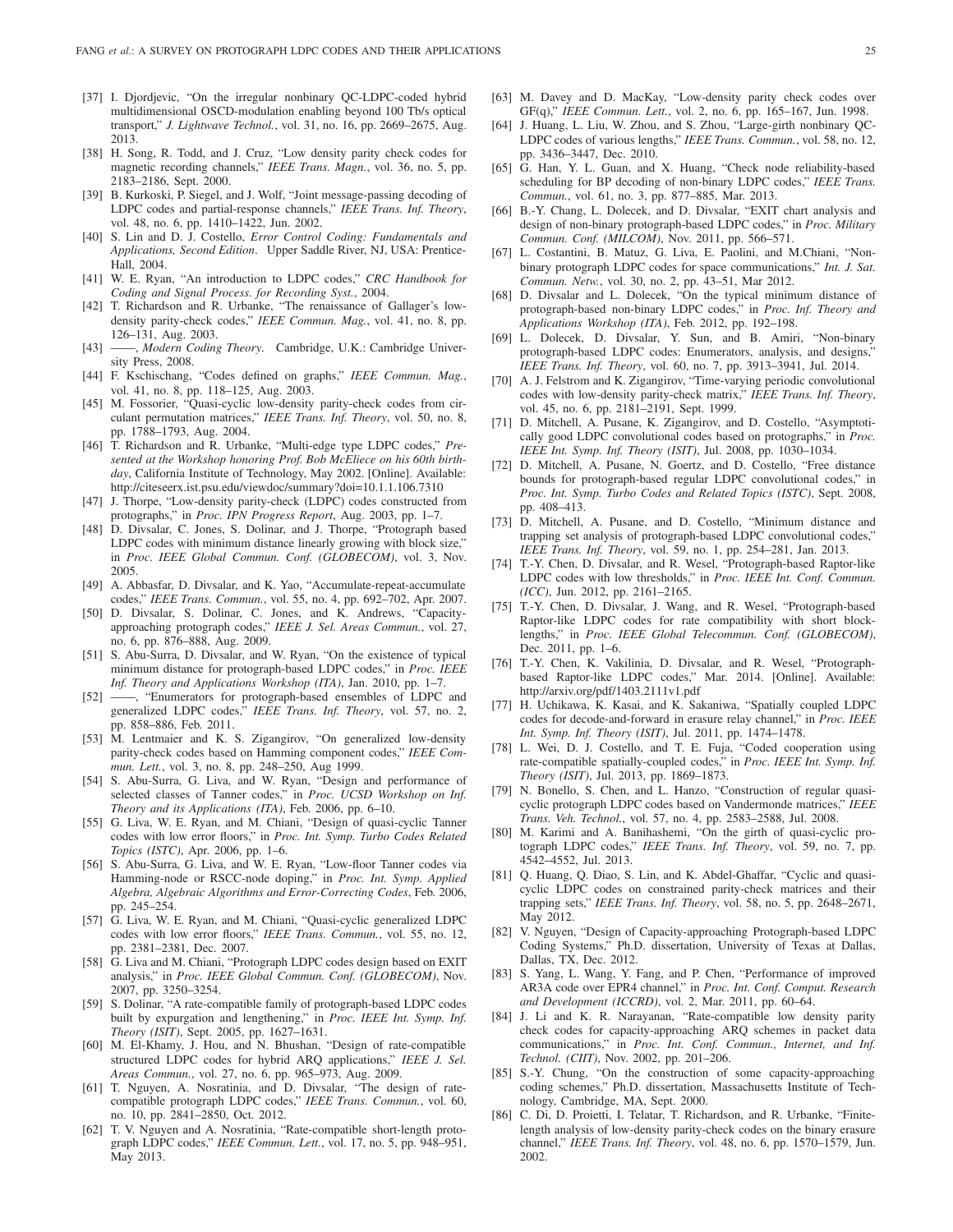- [87] P. Tan and J. Li, "Finite-length extrinsic information transfer (EXIT) analysis for coded and precoded ISI channels," *IEEE Trans. Magn.*, vol. 44, no. 5, pp. 648–655, May 2008.
- [88] Y. Fang, P. Chen, L. Wang, and F. C. M. Lau, "Design of protograph LDPC codes for partial response channels," *IEEE Trans. Commun.*, vol. 60, no. 10, pp. 2809–2819, Oct. 2012.
- [89] T. M. Cover and J. A. Thomas, *Elements of Information Theory*. New York, NY, USA: John Wiley & Sons, 1991.
- [90] D. J. C. MacKay and M. S. Postol, "Weaknesses of Margulis and Ramanujan-Margulis low-density parity-check codes," *Electron. Notes Theor. Comput. Sci.*, vol. 74, pp. 97–104, 2003.
- [91] S. Litsyn and V. Shevelev, "Distance distributions in ensembles of irregular low-density parity-check codes," *IEEE Trans. Inf. Theory*, vol. 49, no. 12, pp. 3140–3159, Dec. 2003.
- [92] ——, "On ensembles of low-density parity-check codes: asymptotic distance distributions," *IEEE Trans. Inf. Theory*, vol. 48, no. 4, pp. 887–908, Apr. 2002.
- [93] A. Orlitsky, K. Viswanathan, and J. Zhang, "Stopping set distribution of LDPC code ensembles," *IEEE Trans. Inf. Theory*, vol. 51, no. 3, pp. 929–953, Mar. 2005.
- [94] D. Divsalar, S. Dolinar, and C. Jones, "Construction of protograph LDPC codes with linear minimum distance," in *Proc. IEEE Int. Symp. Inf. Theory (ISIT)*, Jul. 2006, pp. 664–668.
- [95] B. K. Butler and P. H. Siegel, "On distance properties of quasi-cyclic protograph-based LDPC codes," in *Proc. IEEE Int. Symp. Inf. Theory (ISIT)*, Jun. 2010, pp. 809–813.
- [96] D. Divsalar and C. Jones, "Protograph LDPC codes with node degrees at least 3," in *Proc. IEEE Global Telecommun. Conf. (GLOBECOM)*, Nov. 2006, pp. 1–5.
- [97] S. Abu-Surra, W. Ryan, and D. Divsalar, "Ensemble enumerators for protograph-based generalized LDPC codes," in *Proc. IEEE Global Telecommun. Conf. (GLOBECOM)*, Nov. 2007, pp. 1492–1497.
- [98] A. Abbasfar, D. Divsalar, and K. Yao, "Accumulate repeat accumulate codes," in *Proc. IEEE Global Telecommun. Conf. (GLOBECOM)*, vol. 1, Nov. 2004, pp. 509–513.
- [99] D. Divsalar, S. Dolinar, and J. Thorpe, "Accumulate-repeat-accumulateaccumulate-codes," in *Proc. IEEE 60th Veh. Technol. Conf. (VTC)*, vol. 3, Sept. 2004, pp. 2292–2296.
- [100] D. Divsalar, S. Dolinar, and C. Jones, "Low-rate LDPC codes with simple protograph structure," in *Proc. IEEE Int. Symp. Inf. Theory (ISIT)*, Sept. 2005, pp. 1622–1626.
- [101] T. V. Nguyen, A. Nosratinia, and D. Divsalar, "Bilayer protograph codes for half-duplex relay channels," in *Proc. IEEE Int. Symp. Inf. Theory (ISIT)*, Jun. 2010, pp. 948–952.
- [102] ——, "Bilayer protograph codes for half-duplex relay channels," *IEEE Trans. Wireless Commun.*, vol. 12, no. 5, pp. 1969–1977, May 2013.
- [103] H. Zhou, M. Jiang, C. Zhao, and J. Wang, "Optimization of protographbased LDPC coded BICM-ID for the Poisson PPM channel," *IEEE Commun. Lett.*, vol. 17, no. 12, pp. 2344–2347, Dec. 2013.
- [104] C. A. Kelley, "Algebraic design and implementation of protograph codes using non-commuting permutation matrices," *IEEE Trans. Commun.*, vol. 61, no. 3, pp. 910–918, Mar. 2013.
- [105] A. R. Iyengar, M. Papaleo, P. Siegel, J. Wolf, A. Vanelli-Coralli, and G. Corazza, "Windowed decoding of protograph-based LDPC convolutional codes over erasure channels," *IEEE Trans. Inf. Theory*, vol. 58, no. 4, pp. 2303–2320, Apr. 2012.
- [106] T. V. Nguyen, A. Nosratinia, and D. Divsalar, "Threshold of protograph-based LDPC coded BICM for Rayleigh fading," in *Proc. IEEE Global Telecommun. Conf. (GLOBECOM)*, Dec. 2011, pp. 1–5.
- [107] Y. Fang, P. Chen, L. Wang, F. C. M. Lau, and K.-K. Wong, "Performance analysis of protograph-based low-density parity-check codes with spatial diversity," *IET Commun.*, vol. 6, no. 17, pp. 2941–2948, Nov. 2012.
- [108] Y. Fang, K.-K. Wong, L. Wang, and K.-F. Tong, "Performance analysis of protograph low-density parity-check codes for Nakagami-m fading relay channels," *IET Commun.*, vol. 7, no. 11, pp. 1133–1139, Jul. 2013.
- [109] P. Pulini, G. Liva, and M. Chiani, "Protograph EXIT analysis over block fading channels with application to relays," in *Proc. IEEE Int. Conf. Commun. (ICC)*, Jun. 2012, pp. 4728–4733.
- [110] ——, "Unequal diversity LDPC codes for relay channels," *IEEE Trans. Wireless Commun.*, vol. 12, no. 11, pp. 5646–5655, Nov. 2013.
- [111] Y. Fang, G. Bi, and Y. L. Guan, "Design and analysis of root-protograph LDPC codes for non-ergodic block-fading channels," *IEEE Trans. Wireless Commun.*, vol. 14, no. 2, pp. 738–749, Feb. 2015.
- [112] Y. Fang, Y. L. Guan, G. Bi, L. Wang, and F. C. M. Lau, "Ratecompatible root-protograph LDPC codes for quasi-static fading relay channels," accepted for publication*, IEEE Trans Veh. Technol.*, Mar. 2015.
- [113] P. Grosa, A. F. dos Santos, M. Lentmaier, W. Rave, and G. Fettweis, "Application of protograph-based LDPC codes for UWB short range communication," in *Proc. IEEE Int. Conf. Ultra-Wideband (ICUWB)*, vol. 2, Sept. 2010, pp. 1–4.
- [114] T. Van Nguyen, A. Nosratinia, and D. Divsalar, "Protograph-based LDPC codes for partial response channels," in *Proc. IEEE Int. Conf. Commun. (ICC)*, Jun. 2012, pp. 2166–2170.
- [115] T. V. Nguyen, A. Nosratinia, and D. Divsalar, "Rate-compatible protograph-based LDPC codes for inter-symbol interference channels," *IEEE Commun. Lett.*, vol. 17, no. 8, pp. 1632–1635, Aug. 2013.
- [116] W. Phakphisut, P. Supnithi, and N. Puttarak, "EXIT chart analysis of nonbinary protograph LDPC codes for partial response channels," *IEEE Trans. Magn.*, vol. 50, no. 11, pp. 1–4, Nov. 2014.
- [117] J. He, L. Wang, and P. Chen, "A joint source and channel coding scheme base on simple protograph structured codes," in *Proc. Int. Symp. Commun. and Inf. Technol.*, Oct. 2012, pp. 65–69.
- [118] H. Wu, J. He, L. Xu, and L. Wang, "Joint source-channel coding based on P-LDPC codes for radiography images transmission," in *Proc. Int. Conf. Trust, Security, and Privacy in Comput. and Commun.*, Jun. 2012, pp. 2035–2039.
- [119] L. Xu, H. Wu, J. He, and L. Wang, "Unequal error protection for radiography image transmission using protograph double LDPC codes," in *Proc. IEEE Wireless Telecommun. Symp. (WTS)*, Apr. 2013, pp. 1–5.
- [120] H. Wu, L. Wang, S. Hong, and J. He, "Performance of joint sourcechannel coding based on protograph LDPC codes over Rayleigh fading channels," *IEEE Commun. Lett.*, vol. 18, no. 4, pp. 652–655, Apr. 2014.
- [121] P. Chen and L. Wang, "A serial joint channel and physical layer network decoding in two-way relay networks," *IEEE Commun. Lett.*, vol. 16, no. 6, pp. 769–772, Jun. 2012.
- [122] P. Chen, Y. Fang, L. Wang, and F. C. M. Lau, "Decoding generalized joint channel coding and physical network coding in the LLR domain," *IEEE Signal Process. Lett.*, vol. 20, no. 2, pp. 121–124, Feb. 2013.
- [123] Y. Fang, L. Wang, K.-K. Wong, and K.-F. Tong, "Performance of joint channel and physical network coding based on Alamouti STBC," in *Proc. IEEE Int. Conf. Ultra-Wideband (ICUWB)*, Sept. 2013, pp. 243– 248.
- [124] K. Andrews, S. Dolinar, D. Divsalar, and J. Thorpe, "Design of lowdensity parity-check (LDPC) codes for deep-space applications," in *Proc. IPN Progress Report*, Nov. 2004, pp. 1–14.
- [125] H. El Gamal, G. Caire, and M. Damen, "The MIMO ARQ channel: Diversity-multiplexing-delay tradeoff," *IEEE Trans. Inf. Theory*, vol. 52, no. 8, pp. 3601–3621, Aug. 2006.
- [126] B. Zhao and M. Valenti, "Practical relay networks: a generalization of hybrid-ARQ," *IEEE J. Sel. Areas Commun.*, vol. 23, no. 1, pp. 7–18, Jan. 2005.
- [127] H. Chen, R. Maunder, and L. Hanzo, "A survey and tutorial on lowcomplexity turbo coding techniques and a holistic hybrid ARQ design example," *IEEE Commun. Surveys & Tutorials*, vol. 15, no. 4, pp. 1546–1566, Fourth Quarter 2013.
- [128] A. Sendonaris, E. Erkip, and B. Aazhang, "User cooperation diversity-Part I: System description," IEEE Trans. Commun., vol. 51, no. 11, pp. 1927–1938, Nov. 2003.
- [129] T. Cover and A. Gamal, "Capacity theorems for the relay channel," *IEEE Trans. Inf. Theory*, vol. 25, no. 5, pp. 572–584, Sept. 1979.
- [130] P. Razaghi and W. Yu, "Bilayer low-density parity-check codes for decode-and-forward in relay channels," *IEEE Trans. Inf. Theory*, vol. 53, no. 10, pp. 3723–3739, Oct. 2007.
- [131] T. Eng and L. B. Milstein, "Coherent DS-CDMA performance in Nakagami multipath fading," *IEEE Trans. Commun.*, vol. 43, no. 234, pp. 1134–1143, Feb. 1995.
- [132] Y. Lee and M. H. Tsai, "Performance of decode-and-forward cooperative communications over Nakagami-m fading channels," *IEEE Trans. Veh. Technol.*, vol. 58, no. 3, pp. 1218–1228, Mar. 2009.
- [133] A. Goldsmith, *Wireless Communications*. New York, NY, USA: Cambridge University Press, 2005.
- [134] F. Lehmann and G. Maggio, "Analysis of the iterative decoding of LDPC and product codes using the Gaussian approximation," *IEEE Trans. Inf. Theory*, vol. 49, no. 11, pp. 2993–3000, Nov. 2003.
- [135] B. S. Tan, K. H. Li, and K. Teh, "Performance analysis of LDPC codes with maximum-ratio combining cascaded with selection combining over Nakagami-m fading," *IEEE Trans. Wireless Commun.*, vol. 10, no. 6, pp. 1886–1894, Jun. 2011.